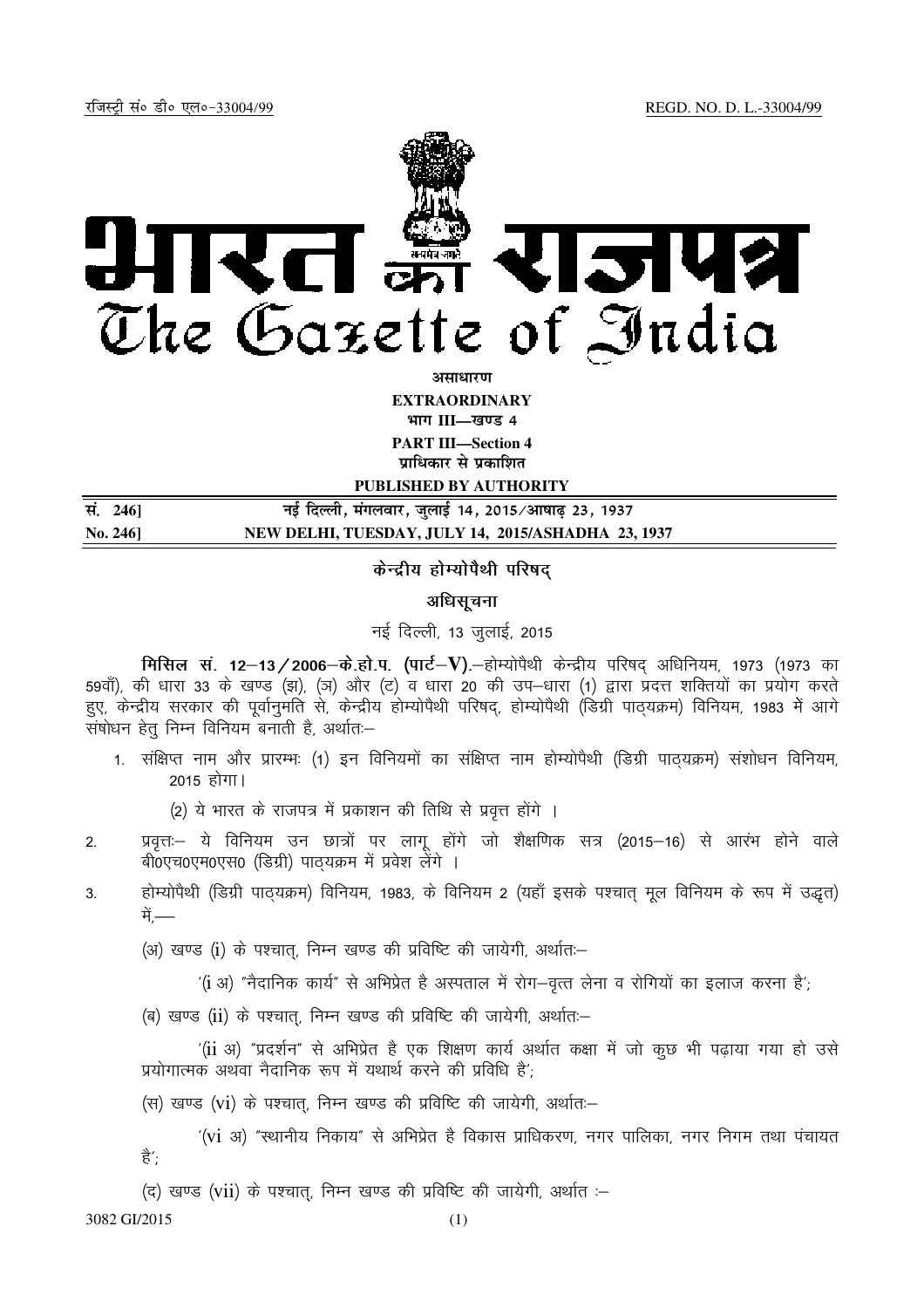10. स्थानान्तरण के कारण संक्षेप में (कृप्या सबूत की प्रति संलग्न करें) – बाँ/नहीं

| 11. $\overline{\phantom{a} }$ रथायी पता $-$ |
|---------------------------------------------|
|                                             |
|                                             |
|                                             |

[विज्ञापन III / 4 / असा. / 147 / 15 (133)]

डॉ. ललित वर्मा. सचिव

नोट: मूल विनियमों को भारत के असाधारण राजपत्र भाग-III, खण्ड 4 में संख्या 7-1/83/के.हो.प. के द्वारा दिनॉक 11 मई, 1983 को प्रकाषित किया गया तथा तत्पश्चात संषोधन किए गए :–

1 12–13/87–के.हो.प. (भाग–II) दिनॉक 24 सितंबर, 2003; तथा

2 12–4 / 2000–के.हो.प. (भाग–I) दिनॉक 13 जून, 2005 ।

## **CENTRAL COUNCIL OF HOMOEOPATHY**

#### **NOTIFICATION**

#### New Delhi, the 13th July, 2015

**F. No.12-13/2006-CCH (Pt. V).—**In exercise of the powers conferred by clauses (i), (j) and (k) of section 33 and sub-section (1) of section 20 of the Homoeopathy Central Council Act, 1973 (59 of 1973), the Central Council of Homoeopathy, with the previous sanction of the Central Government, hereby makes the following regulations further to amend the Homoeopathy (Degree Course) Regulations, 1983, namely:—

1. Short title and commencement.– (1) These regulations may be called the Homoeopathy (Degree Course) Amendment Regulations, 2015.

(2) They shall come into force on the date of their publication in the Official Gazette.

2. Application.– These regulations shall apply to students who shall be admitted for B.H.M.S (Degree Course) from the commencement of the academic session (2015-2016).

3. In the Homoeopathy (Degree Course) Regulations, 1983 (hereinafter referred to as the principal regulations), in regulation 2,-

(a) after clause (i), the following clause shall be inserted, namely: —

'(ia) "clinical work" means case taking and treatment of patients in the hospital;';

(b) after clause (ii), the following clause shall be inserted, namely: —

'(iia) "demonstration" means an educational activity conducted to explain by way of experimentation to show practically or clinically, the process of explaining whatever taught in the class;';

(c) after clause (vi), the following clause shall be inserted, namely: —

'(via) "local body" means the development authority, municipal committee, municipal corporation and panchayat;';

(d) after clause (vii), the following clause shall be inserted, namely: —

'(viia) "seminar" means a session or sessions of discussion on a particular topic or topics related to the course involving interaction amongst the teaching faculty and the students;';

(e)after clause (x), the following clause shall be inserted, namely: —

'(xa) "tutorial" means a regular meeting in which a teacher and a small group of students discuss a topic as a part of the course;';

4. In the principal regulations, in regulatuion 3, after clause (iii), the following clause shall be inserted, namely: —

"(iv) Every candidate shall complete the course including the passing of examination in all subjects and complete the compulsory internship training within a period of eleven years from the date of admision in First B.H.M.S Degree Course in the college concerned, failing which his name shall be removed from the rolls of the college.".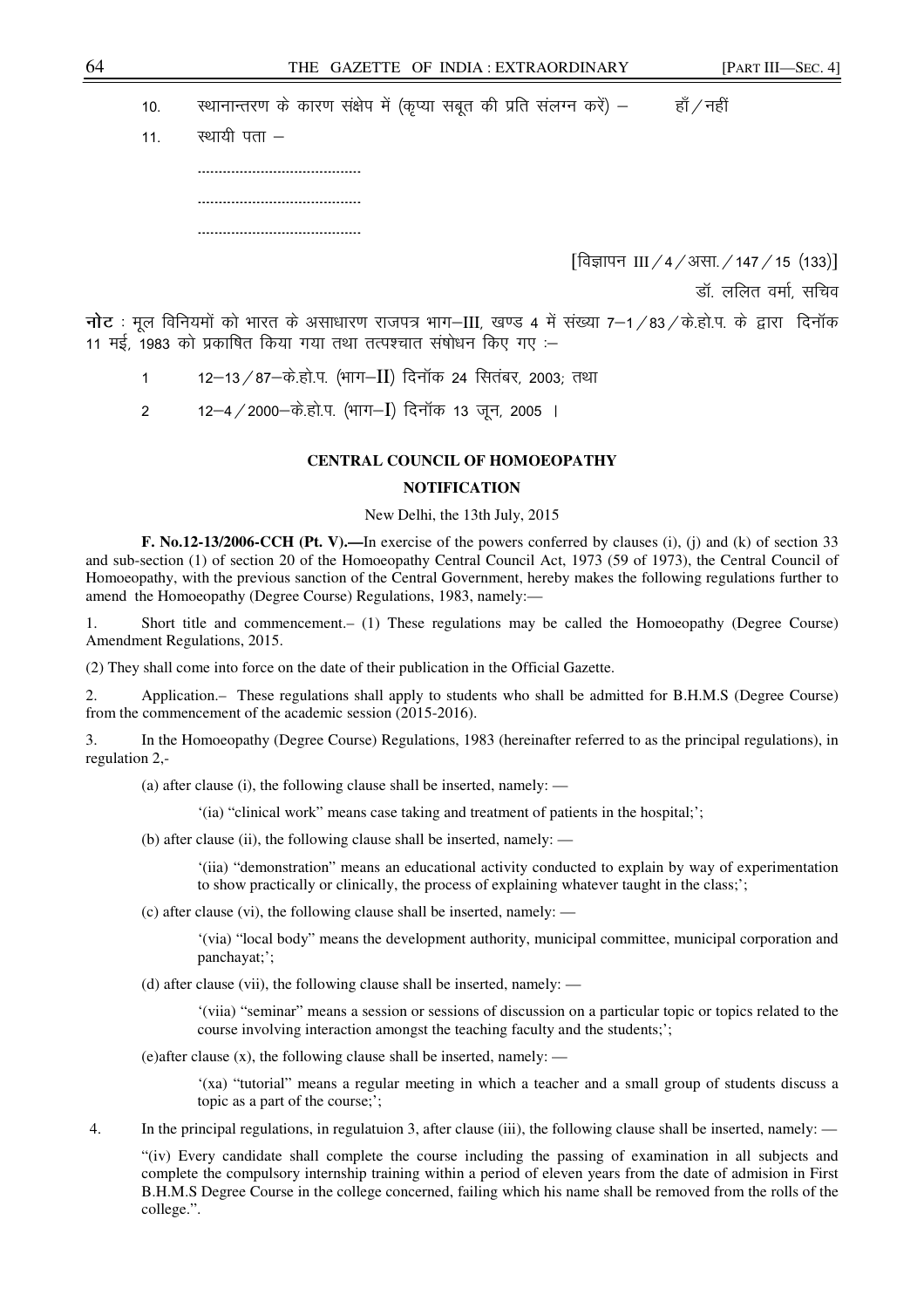- 5. In the principal regulations, for regulation 4, the following regulation shall be substituted, namely:
	- "4. Eligibility criteria.- (i) No candidate shall be admitted to B.H.M.S Degree Course unless he has passed
		- (a) the higher secondary examination or the Indian School Certificate Examination which is equivalent to 10+2 Higher Secondary Examination after a period of twelve years' study, the last two years of study comprising of Physics, Chemistry, Biology with Mathematics or any other elective subjects with English at a level not less than core course of English as prescribed by the National Council of Educational Research and Training after the introduction of the 10+2+3 years educational structure as recommended by the National Committee on Education;

or

(b) the intermediate examination in science of an Indian University or Board or other recognised examining body with Physics, Chemistry and Biology which shall include a practical test in these subjects and also English as a compulsory subject;

or

(c) the pre-professional or pre-medical examination with Physics, Chemistry and Biology, after passing either the higher secondary school examination, or the pre-university or an equivalent Examination, which shall include a practical test in Physics, Chemistry and Biology and also English as a compulsory subject;

or

(d) the first year of the three years' degree course of a recognised University, with Physics, Chemistry and Biology including a practical test in these subjects provided the examination is a University Examination and candidate has passed  $10+2$  with English at a level not less than a core course;

or

- (e) any other examination which, in scope and standard is found to be equivalent to the intermediate science examination of an Indian University or Board, taking Physics, Chemistry and Biology including practical test in each of these subjects and English as a compulsory subject;
- (ii) No candidate shall be admitted to B.H.M.S Degree Course unless he has attained the age of 17 years' on or before 31st December of the year of his admission to the first year of the course.
- (iii) No candidate shall be admitted to B.H.M.S Degree Course if he is blind (including colour blindness), deaf, dumb, deaf and dumb.".
- 6. In the principal regulations, after regulation 4, the following regulation shall be inserted, namely:-
	- "4A. Criteria for selection of students.– (i) The selection of students to the college shall be based solely on merit of the candidate and for determination of merit, the following criteria be adopted uniformly throughout the country, namely:-
		- (a) In States, having only one Medical College and one University or examining body conducting the competitive examination, marks obtained at such qualifying examination shall be taken into consideration.
		- (b) In states, having more than one University or examining body conducting the competitive examination or where there is more than one medical college under the administrative control of one authority, a competitive examination shall be held so as to achieve a uniform evaluation.
		- (c) Where there are more than one college in a State and only one University or examining Board conducting the competitive examination, then a joint selection board consisting of the Principals of all the colleges and a representative from the faculty of University or examining Body, as the case may be, shall be constituted by the State Government for all colleges to achieve a uniform method of competitive examination.
		- (d) The Central Government itself or any other agency notified by it shall conduct a competitive examination in the case of institutions of an all India character.

(ii) A candidate shall be eligible for the competitive examination if he has passed any of the qualifying examinations specified under regulation 4:

Provided that a candidate who has appeared in the qualifying examination the result of which has not been declared, he may be provisionally permitted to take up the competitive examination and in case of selection for admission to the B.H.M.S Degree Course, he shall not be admitted to that course until he fulfils the eligibility criteria under regulation 4.".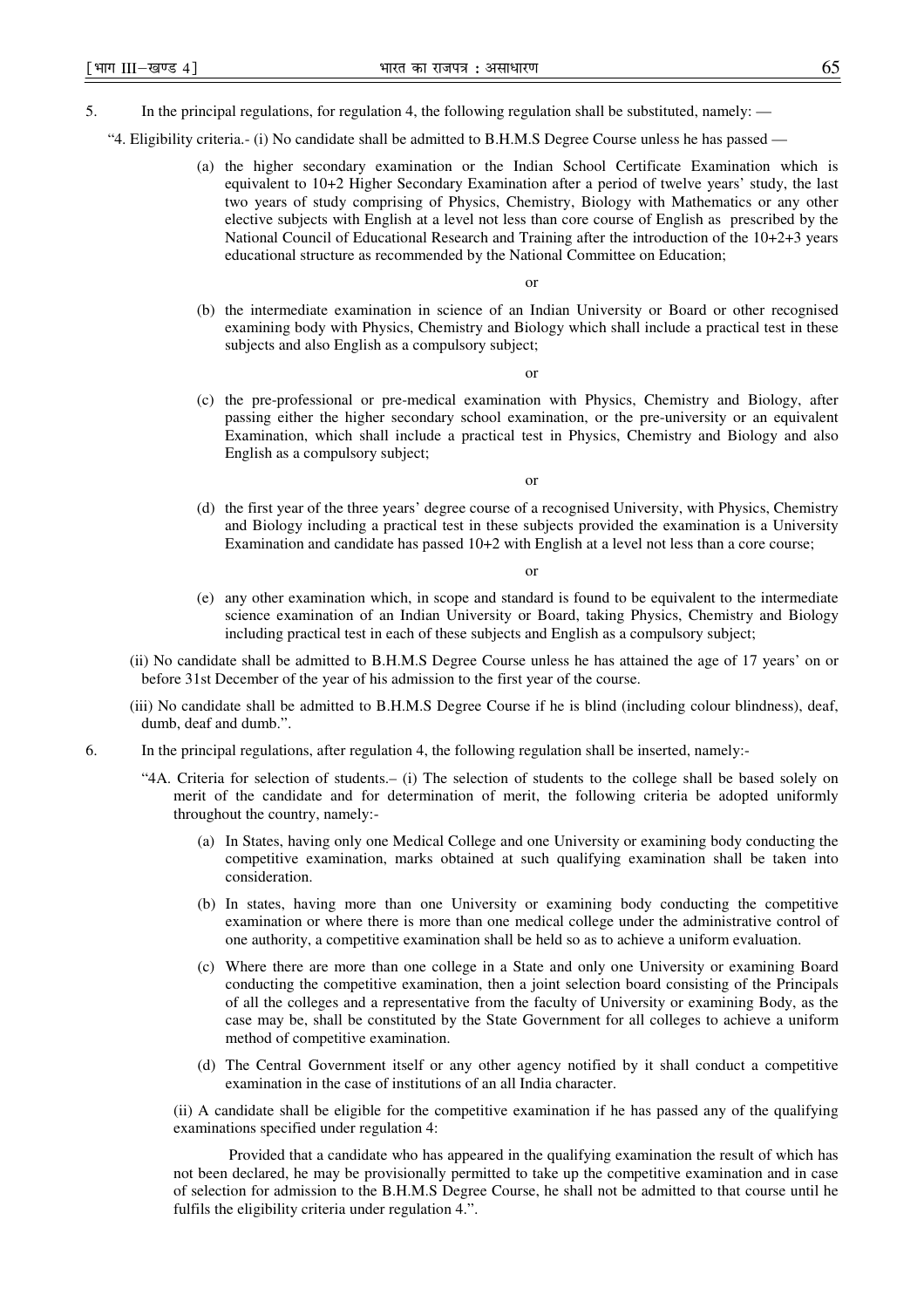7. In the principal regulations, for regulation 5, the following regulation shall be substituted, namely: —

 "5. Subjects.–Subjects for study and examination for the B.H.M.S (Degree) Course shall be as under, namely: —

| Sl.No            | Name of the Subject                                 | <b>Subject taught during</b>                                                 | <b>Holding of examination</b>                      |
|------------------|-----------------------------------------------------|------------------------------------------------------------------------------|----------------------------------------------------|
| $\mathbf{1}$ .   | Anatomy                                             | First B.H.M.S.                                                               | At the end of First B.H.M.S.                       |
| 2.               | Physiology                                          | First B.H.M.S.                                                               | At the end of First B.H.M.S.                       |
| 3.               | Organon of Medicine with<br>Homoeopathic Philosophy | B.H.M.S,<br>First<br>Second<br>B.H.M.S, Third B.H.M.S and<br>Fourth B.H.M.S. | At the end of Second, Third and<br>Fourth B.H.M.S. |
| 4.               | Homoeopathic Pharmacy                               | First B.H.M.S.                                                               | At the end of First B.H.M.S.                       |
| $\overline{5}$ . | Homoeopathic Materia Medica                         | B.H.M.S,<br>First<br>Second<br>B.H.M.S, Third B.H.M.S and<br>Fourth B.H.M.S. | At the end of Second, Third and<br>Fourth B.H.M.S. |
| 6.               | Pathology                                           | Second B.H.M.S.                                                              | At the end of Second B.H.M.S.                      |
| 7.               | Forensic Medicine and<br>Toxicology                 | Second B.H.M.S.                                                              | At the end of Second B.H.M.S.                      |
| 8.               | Practice of Medicine                                | Third B.H.M.S and Fourth<br>B.H.M.S.                                         | At the end of Fourth B.H.M.S.                      |
| 9.               | Surgery                                             | Second B.H.MS. and Third<br>B.H.M.S.                                         | At the end of Third B.H.M.S.                       |
| 10.              | Gynecology and Obstetrics                           | Second B.H.MS. and Third<br>B.H.M.S.                                         | At the end of Third B.H.M.S.                       |
| 11.              | <b>Community Medicine</b>                           | Third B.H.M.S and Fourth<br>B.H.M.S.                                         | At the end of Fourth B.H.M.S.                      |
| 12.              | Repertory                                           | Third B.H.M.S and Fourth<br>B.H.M.S.                                         | At the end of Fourth B.H.M.S.".                    |

8. In the principal regulations, for regulation 6, the following regulation shall be substituted, namely:-

"6. Syllabus for degree course. – The following shall be the syllabus for B.H.M.S (Degree) Course.

## **ANATOMY**

Instructions:

I (a) Instructions in anatomy should be so planned as to present a general working knowledge of the structure of the human body;

(b) The amount of detail which a student is required to memorise should be reduced to the minimum;

(c) Major emphasis should be laid on functional anatomy of the living subject rather than on the static structures of the cadaver, and on general anatomical positions and broad relations of the viscera, muscles, blood-vessels, nerves and lymphatics and study of the cadaver is the only means to achieve this;

(d) Students should not be burdened with minute anatomical details which have no clinical significance.

II Though dissection of the entire body is essential for the preparation of the student of his clinical studies, the burden of dissection can be reduced and much saving of time can be effected, if considerable reduction of the amount of topographical details is made and the following points are kept in view:-

- (1) Only such details as have professional or general educational value for the medical students.
- (2) The purpose of dissection is to give the student an understanding of the body in relation to its function, and the dissection should be designed to achieve this goal.
- (3) Normal radiological anatomy may also form part of practical or clinical training and the structure of the body should be presented linking functional aspects.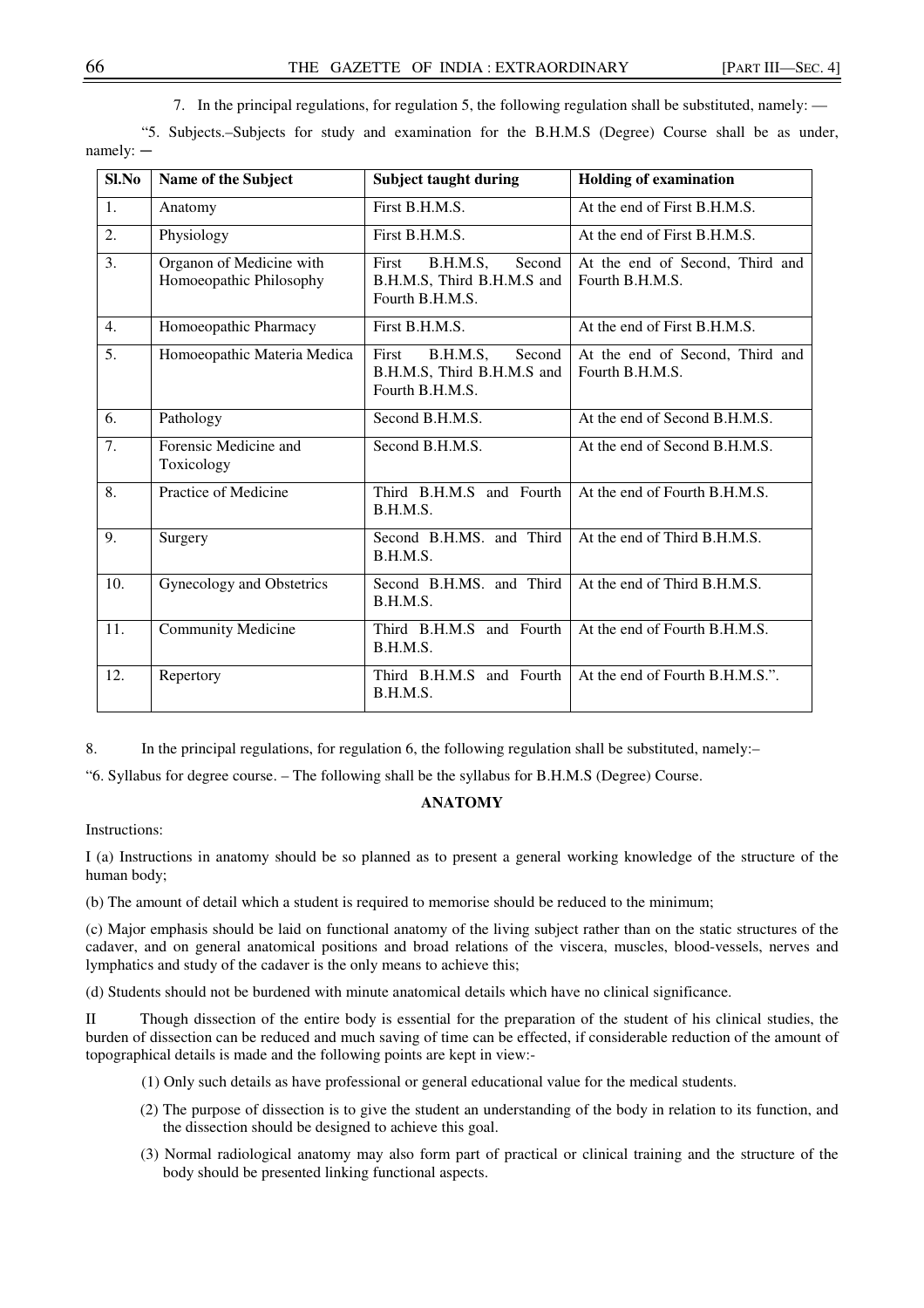- (4) Dissection should be preceded by a course of lectures on the general structure of the organ or the system under discussion and then its function. In this way anatomical and physiological knowledge can be presented to students in an integrated form and the instruction of the whole course of anatomy and physiology and more interesting, lively and practical or clinical.
- (5) A good part of the theoretical lectures on anatomy can be transferred to tutorial classes with the demonstrations.
- (6) Students should be able to identify anatomical specimens and structures displayed in the dissections.
- (7) Lectures or demonstrations on the clinical and applied anatomy should be arranged in the later part of the course and it should aim at demonstrating the anatomical basis of physical signs and the value of anatomical knowledge to the students.
- (8) Seminars and group discussions to be arranged periodically with a view of presenting these subjects in an integrated manner.
- (9) More stress on demonstrations and tutorials should be given. Emphasis should be laid down on the general anatomical positions and broad relations of the viscera, muscles, blood vessels, nerves and lymphatics.
- (10) There should be joint seminars with the departments of Physiology and Bio-Chemistry which should be organised once a month.
- (11) There should be a close correlation in the teaching of gross Anatomy, Histology, Embryology and Genetics and the teaching of Anatomy, Physiology including Bio-chemistry shall be integrated.

### A. Theory:

(a) A complete course of human anatomy with general working knowledge of different anatomical parts of the body.

The curriculum includes the following, namely:-

## 1. General Anatomy:

- 1.1. Modern concepts of cell and its components; cell division, types with their significance.
- 1.2. Tissues.
- 1.3. Genetics.
- 2. Developmental anatomy (Embryology):
	- 2.1. Spermatogenesis
	- 2.2. Oogenesis
	- 2.3. Formation of germ layers
	- 2.4. Development of embryogenic disk
	- 2.5. Placenta
	- 2.6. Development of abdominal organs
	- 2.7. Development of cardio vascular system
	- 2.8. Development of nervous system
	- 2.9. Development of respiratory system
	- 2.10. Development of body cavities
	- 2.11. Development of uro-genital system
- 3. Regional anatomy:

This will be taught under the following regions:-

- 3.1. Head, Neck and Face, Brain
- 3.2. Thorax
- 3.3. Abdomen
- 3.4. Upper and Lower Extremities
- 3.5 Special Senses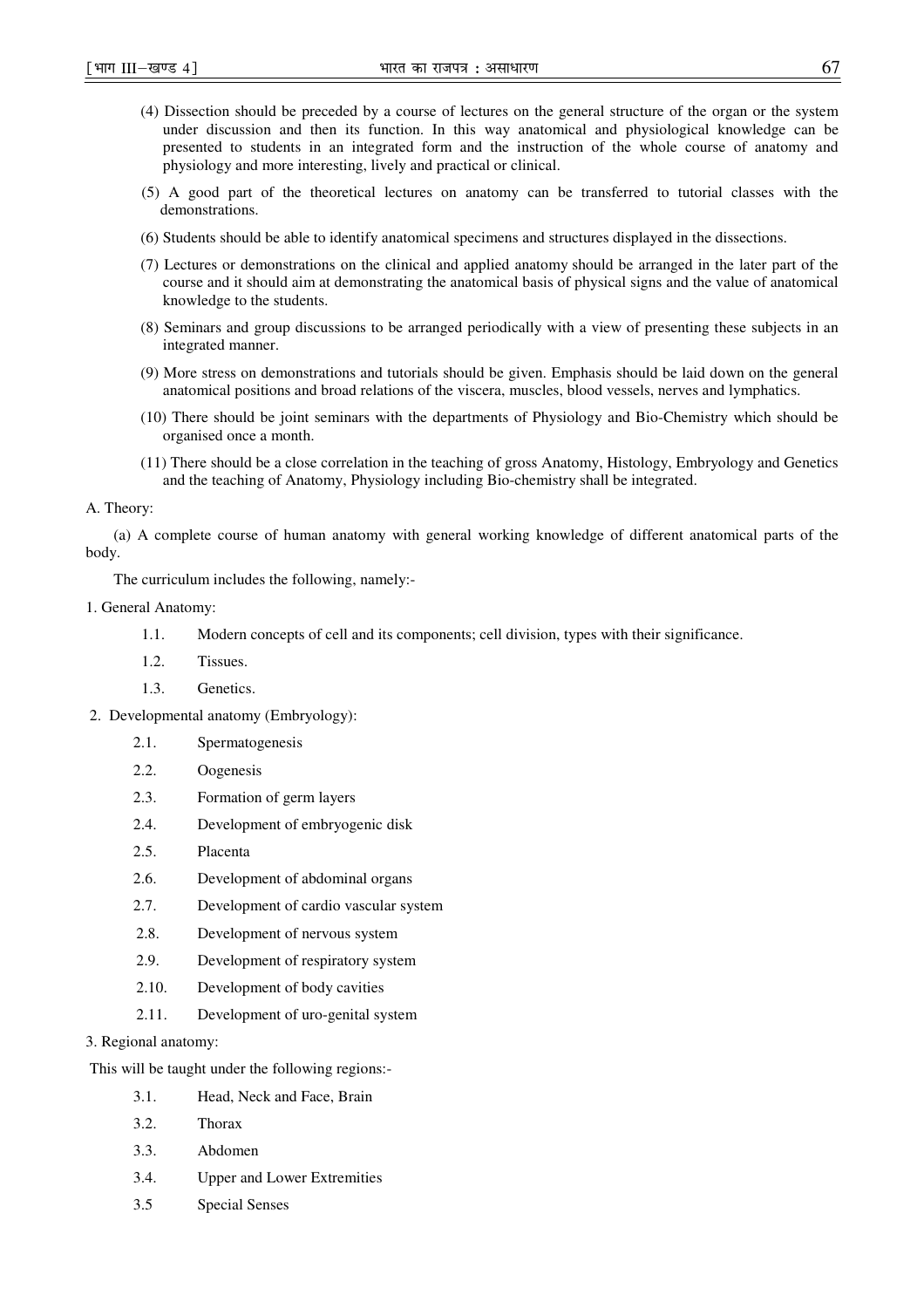Each of the above areas will cover,-

- (a) osteology
- (b) syndesmology (joints)
- (c) myology
- (d) angiology
- (e) neurology
- (f) splanchnolgy (viscera and organs)
- (g) surface anatomy
- (h) applied anatomy
- (i) radiographic anatomy
- 4. Histology (Microanatomy):

B. Practical -

- 1. Dissection of the whole human body, demonstration of dissected parts.
- 2. Identification of histological slides related to tissues and organs.
- 3. Students shall maintain practical or clinical journals and dissection cards.
- C. Examination:
- 1. Theory:

The written papers in anatomy shall be in two papers, namely:–

- 1.1. Paper-I
	- a. General Anatomy,

2.1. Marks: 200

- b.Head, face and neck, Central nervous System, upper extremities and Embryology.
- 1.2. Paper-II
	- a. Thorax, abdomen, pelvis, lower extremities and Histology (micro-anatomy).

2. The Practical including viva voce or oral examination includes the following:-

| 2.2. Distribution of marks-                         |     |
|-----------------------------------------------------|-----|
| 2.2.1. Knowledge of dissected parts-                | 20  |
| 2.2.2. Viscera                                      | 20  |
| 2.2.3. Bones                                        | 20  |
| 2.2.4. Surface Anatomy                              | 10  |
| 2.2.5. Spotting (including Radiology and Histology) | 20  |
| 2.2.6. Maintenance of Practical record or journal   |     |
| and dissection card                                 | 10  |
| 2.2.7. Viva Voce (Oral)                             | 100 |
| Total                                               |     |

### **PHYSIOLOGY**

## Instructions:

I (a) The purpose of a course in physiology is to teach the functions, processes and inter-relationship of the different organs and systems of the normal disturbance in disease and to equip the student with normal standards of reference for use while diagnosing and treating deviations from the normal;

(b) To a Homoeopath the human organism is an integrated whole of body life and mind and though life includes all the chemico-physical processes it transcends them;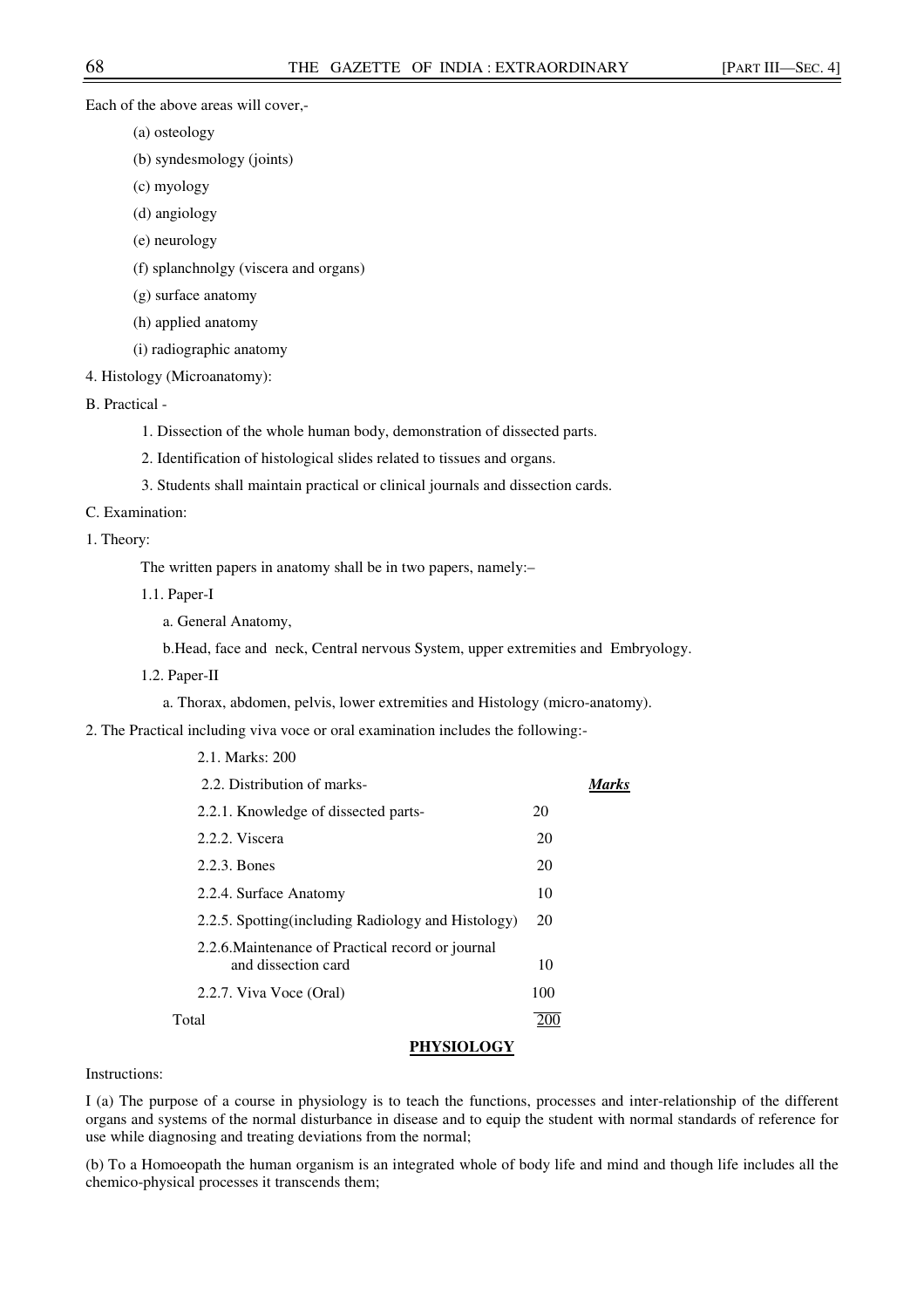(c) There can be no symptoms of disease without vital force animating the human organism and it is primarily the vital force which is deranged in disease;

(d) Physiology shall be taught from the stand point of describing physical processes underlying them in health;

(e) Applied aspect of every system including the organs is to be stressed upon while teaching the subject.

II (a) There should be close co-operation between the various departments while teaching the different systems;

(b) There should be joint courses between the two departments of anatomy and physiology so that there is maximum coordination in the teaching of these subjects;

(c) Seminars should be arranged periodically and lecturers of anatomy, physiology and bio-chemistry should bring home the point to the students that the integrated approach is more meaningful.

A. Theory:

The curriculum includes the following, namely:–

- I. General physiology:
	- 1. Introduction to cellular physiology
	- 2. Cell Junctions
	- 3. Transport through cell membrane and resting membrane potential
	- 4. Body fluids compartments
	- 5. Homeostasis
- II. Body fluids:
	- 1. Blood
	- 2. Plasma Proteins
	- 3. Red Blood Cells
	- 4. Erythropoiesis
	- 5. Haemoglobin and Iron Metabolism
	- 6. Erythrocyte Sedimentation Rate
	- 7. Packed Cell Volume and Blood Indices
	- 8. Anaemia
	- 9. Haemolysis and Fragility of Red Blood Cells
	- 10. White Blood Cell
	- 11. Immunity
	- 12. Platelets
	- 13. Haemostasis
	- 14. Coagulation of Blood
	- 15. Blood groups
	- 16. Blood Transfusion
	- 17. Blood volume
	- 18. Reticulo-endothelial System and Tissue Macrophage
	- 19. Lymphatic System and Lymph
	- 20. Tissue Fluid and Oedema
- III. Cardio-vascular system:
	- 1. Introduction to cardiovascular system
	- 2. Properties of cardiac muscle
	- 3. Cardiac cycle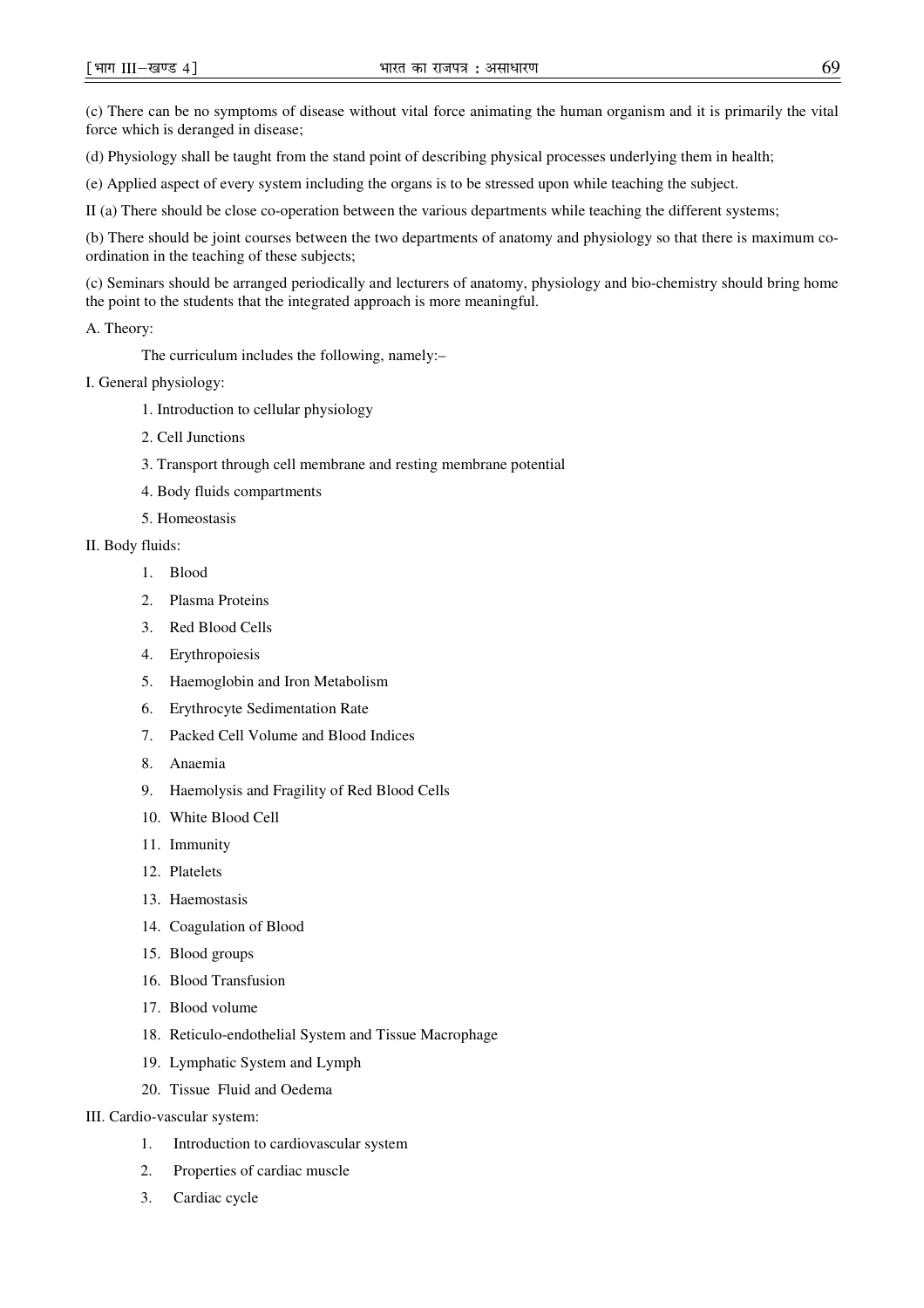- 4. General principles of circulation
- 5. Heart sounds
- 6. Regulation of cardiovascular system
- 7. Normal and abnormal Electrocardiogram (ECG)
- 8. Cardiac output
- 9. Heart rate
- 10. Arterial blood pressure
- 11. Radial Pulse
- 12. Regional circulation- Cerebral, Splanchnic, Capillary, Cutaneous & skeletal muscle circulation
- 13. Cardiovascular adjustments during exercise
- IV. Respiratory system and environmental physiology:
	- 1. Physiological anatomy of respiratory tract
	- 2. Mechanism of respiration : Ventilation, diffusion of gases
	- 3. Transport of respiratory gases
	- 4. Regulation of respiration
	- 5. Pulmonary function tests
	- 6. High altitude and space physiology
	- 7. Deep sea physiology
	- 8. Artificial respiration
	- 9. Effects of exercise on respiration

### V. Digestive system:

- 1. Introduction to digestive system
- 2. Composition and functions of digestive juices
- 3. Physiological anatomy of Stomach, Pancreas, Liver and Gall bladder, Small intestine, Large intestine
- 4. Movements of gastrointestinal tract
- 5. Gastrointestinal hormones
- 6. Digestion and absorption of carbohydrates, proteins and lipids

## VI. Renal physiology and skin:

- 1. Physiological anatomy of kidneys and urinary tract
- 2. Renal circulation
- 3. Urine formation : Renal clearance, glomerular filtration, tubular reabsorption, selective secretion, concentration of urine, acidification of urine
- 4. Renal function tests
- 5. Micturition
- 6. Skin
- 7. Sweat
- 8. Body temperature and its regulation
- VII. Endocrinology:
	- 1. Introduction to endocrinology
	- 2. Hormones and hypothalamo-hypophyseal axis
	- 3. Pituitary gland
	- 4. Thyroid gland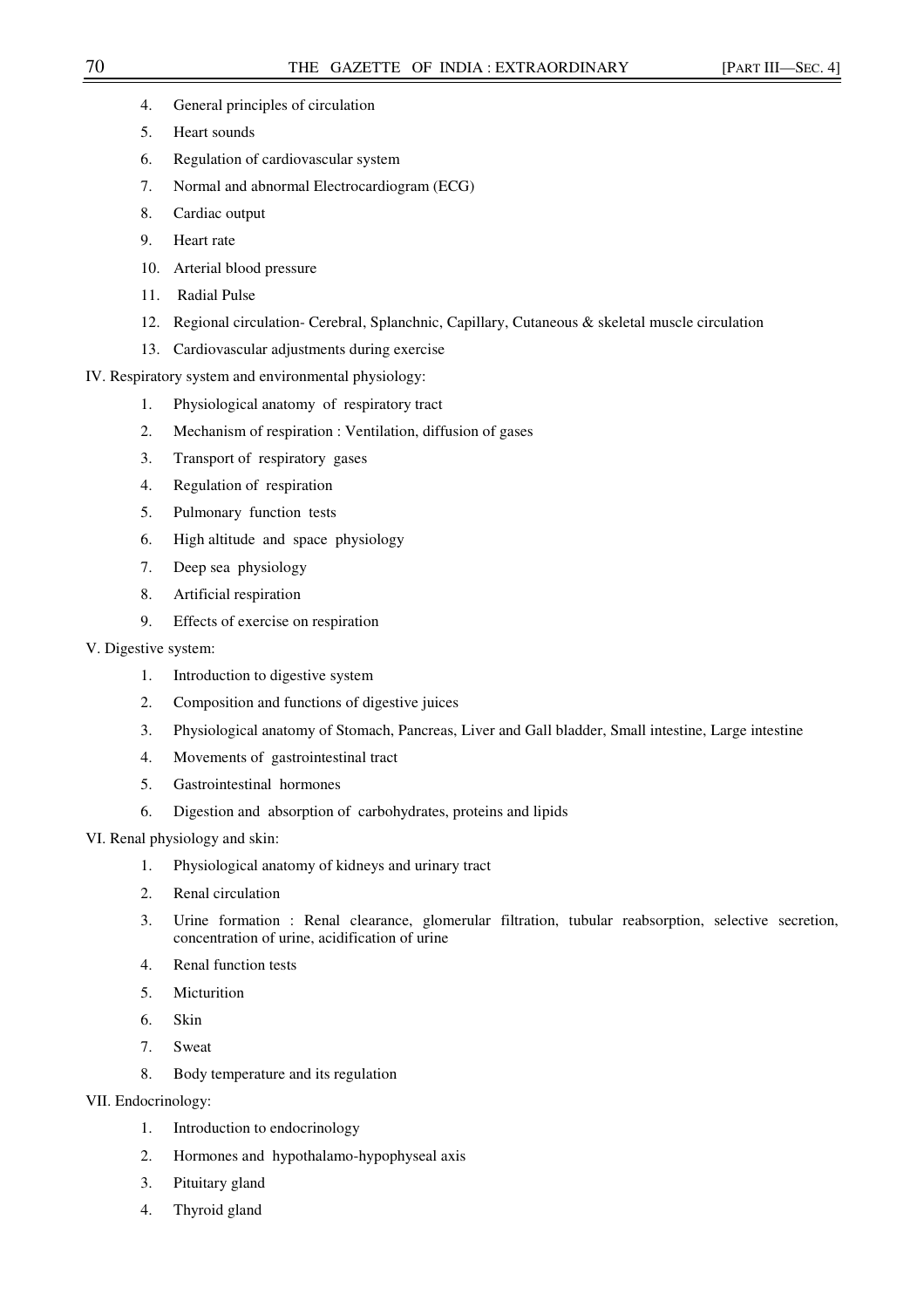- 5. Parathyroid
- 6. Endocrine functions of pancreas
- 7. Adrenal cortex
- 8. Adrenal medulla
- 9. Endocrine functions of other organs

## VIII. Reproducative system:

- 1. Male reproductive system- testis and its hormones; seminal vesicles, prostate gland, semen.
- 2. Introduction to female reproductive system
- 3. Menstrual cycle
- 4. Ovulation
- 5. Menopause
- 6. Infertility
- 7. Pregnancy and parturition
- 8. Placenta
- 9. Pregnancy tests
- 10. Mammary glands and lactation
- 11. Fertility
- 12. Foetal circulation
- IX. Central nervous system:
	- 1. Introduction to nervous system
	- 2. Neuron
	- 3. Neuroglia
	- 4. Receptors
	- 5. Synapse
	- 6. Neurotransmitters
	- 7. Reflex
	- 8. Spinal cord
	- 9. Somato-sensory system and somato-motor system
	- 10. Physiology of pain
	- 11. Brainstem, Vestibular apparatus
	- 12. Cerebral cortex
	- 13. Thalamus
	- 14. Hypothalamus
	- 15. Internal capsule
	- 16. Basal ganglia
	- 17. Limbic system
	- 18. Cerebellum Posture and equilibrium
	- 19. Reticular formation
	- 20. Proprioceptors
	- 21. Higher intellectual function
	- 22. Electroencephalogram (EEG)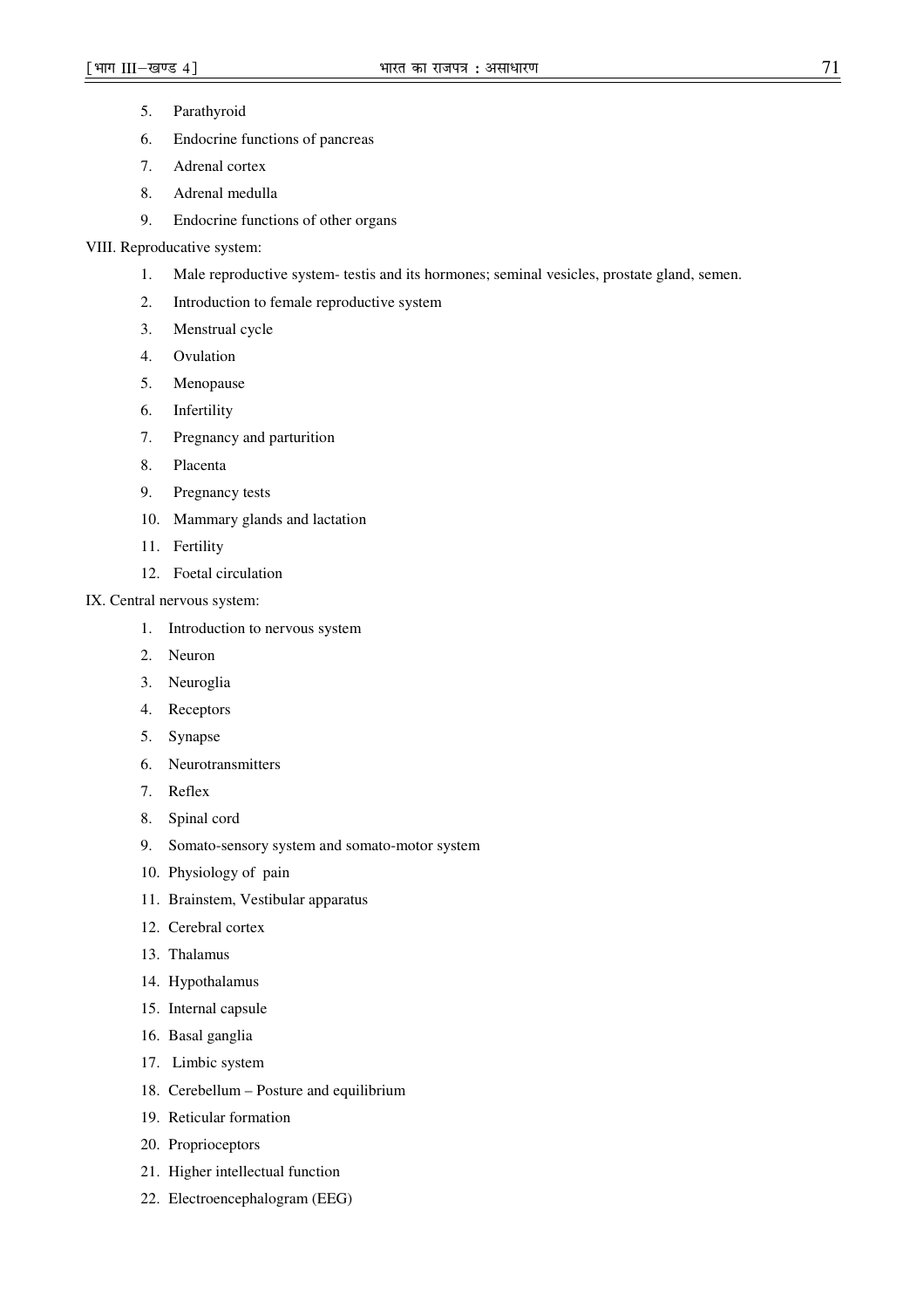- 23. Physiology of sleep
- 24. Cerebro-spinal fluid (CSF)
- 25. Autonomic Nervous System (ANS)
- X. Special senses:

Eye : Photochemistry of vision, Visual pathway, Pupillary reflexes, Colour vision, Errors of refraction

- 1. Ear: Auditory pathway, Mechanism of hearing, Auditory defects
- 3. Sensation of taste : Taste receptors, Taste pathways
- 4. Sensation of smell : Olfactory receptors, olfactory pathways
- 5. Sensation of touch
- XI. Nerve muscle physiology:
	- 1. Physiological properties of nerve fibres
	- 2. Nerve fibre- types, classification, function, Degeneration and regeneration of peripheral nerves
	- 3. Neuro-Muscular junction
	- 4. Physiology of Skeletal muscle
	- 5. Physiology of Cardiac muscle
	- 6. Physiology of Smooth muscle
	- 7. EMG and disorders of skeletal muscles
- XII. Bio-physical sciences:
	- 1. Filtration
	- 2. Ultra filtration
	- 3. Osmosis
	- 4. Diffusion
	- 5. Adsorption
	- 6. Hydrotropy
	- 7. Colloid
	- 8. Donnan Equilibrium
	- 9. Tracer elements
	- 10. Dialysis
	- 11. Absorption
	- 12. Assimilation
	- 13. Surface tension

# B. Practical:

- I. Haematology:
	- 1. Study of the Compound Microscope
	- 2. Introduction to haematology
	- 3. Collection of Blood samples.
	- 4. Estimation of Haemoglobin Concentration
	- 5. Determination of Haematocrit
	- 6. Haemocytometry
	- 7. Total RBC count
	- 8. Determination of RBC indices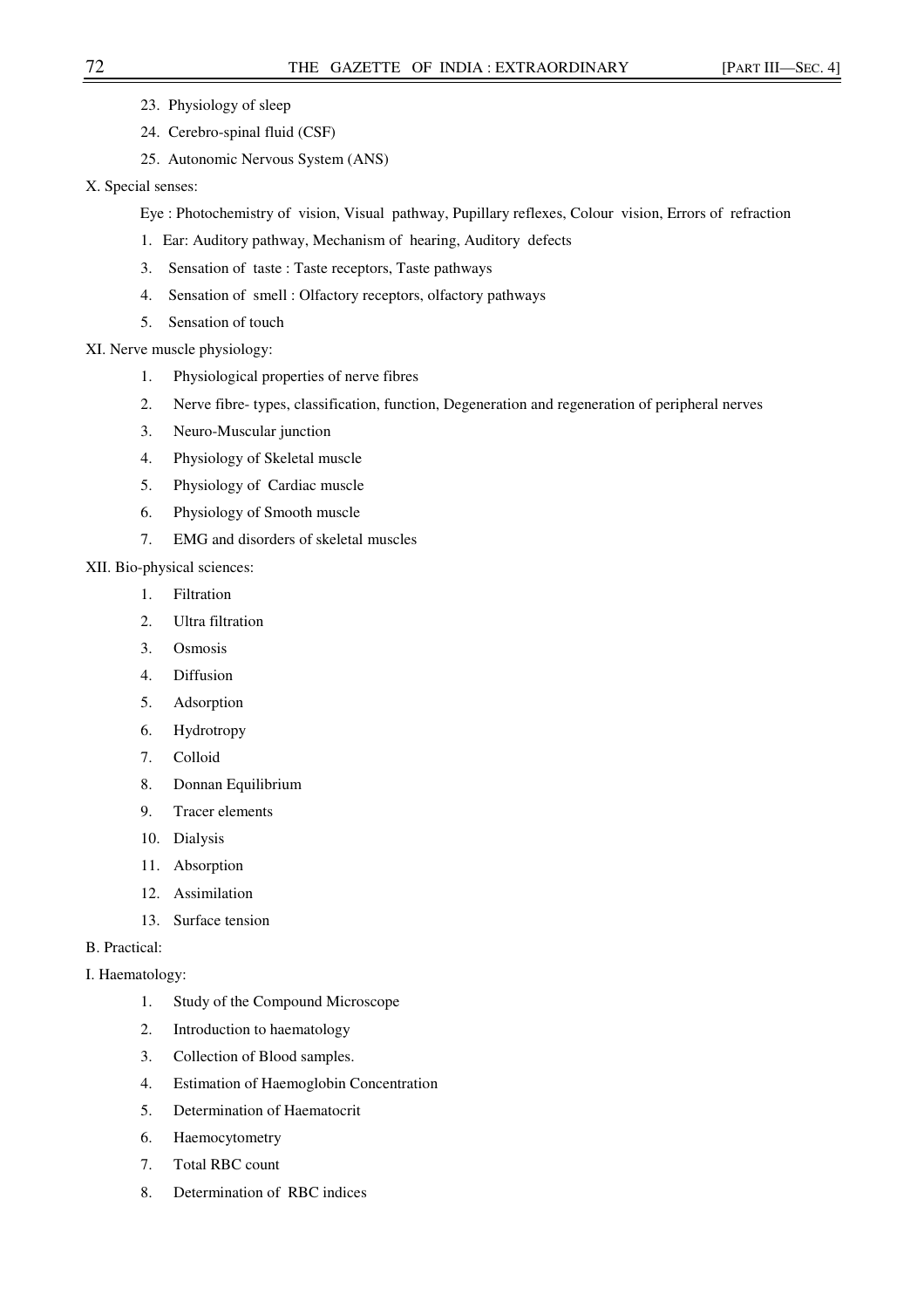- 9. Total Leucocytes Count (TLC)
- 10. Preparation and examination of Blood Smear
- 11. Differential Leucocyte Count (DLC)
- 12. Absolute Eosinophil Count
- 13. Determination of Erythrocyte Sedimentation Rate
- 14. Determination of Blood Groups
- 15. Osmotic fragility of Red cells
- 16. Determination of Bleeding Time and Coagulation Time
- 17. Platelet Count
- 18. Reticulocyte Count

## II. Human experiments:

- 1. General Examination
- 2. Respiratory System- Clinical examination, Spirometry, Stethography
- 3. Gastrointestinal System- Clinical examination
- 4. Cardiovascular System- Blood pressure recording, Radial pulse, ECG, Clinical examination
- 5. Nerve and Muscle Physiology- Mosso's Ergography, Handgrip Dynamometer
- 6. Nervous System- Clinical examination
- 7. Special Senses- Clinical examination
- 8. Reproductive System- Diagnosis of pregnancy

## BIO-CHEMISTRY

## A. Theory:

- 1. Carbohydrates: (Chemistry, Metabolism, Glycolysis, TCA, HMP, Glycogen synthesis and degradation, Blood glucose regulation)
- 2. Lipids: (Chemistry,Metabolism,Intestinal uptake, Fat transport, Utilisation of stored fat, Activation of fatty acids, Beta oxidation and synthesis of fatty acids)
- 3. Proteins: (Chemistry, Metabolism, Digestion of protein, Transamination, Deamination, Fate of Ammonia, Urea cycle, End products of each amino acid and their entry into TCA cycle

4. Enzymes: (Definition, Classification, Biological Importance, Diagnostic use, Inhibition)

5. Vitamins: (Daily requirements, Dietary source, Disorders and physiological role)

6. Minerals (Daily requirement, Dietary Sources, Disorders and physiological role)

7. Organ function tests

B. Practical:

- 1. Demonstration of uses of instruments or equipment
- 2. Qualititative analysis of carbohydrates, proteins and lipids
- 3. Normal characteristics of urine
- 4. Abnormal constituents of urine
- 5. Quantitative estimation of glucose, total proteins, uric acid in blood
- 6. Liver function tests
- 7. Kidney function tests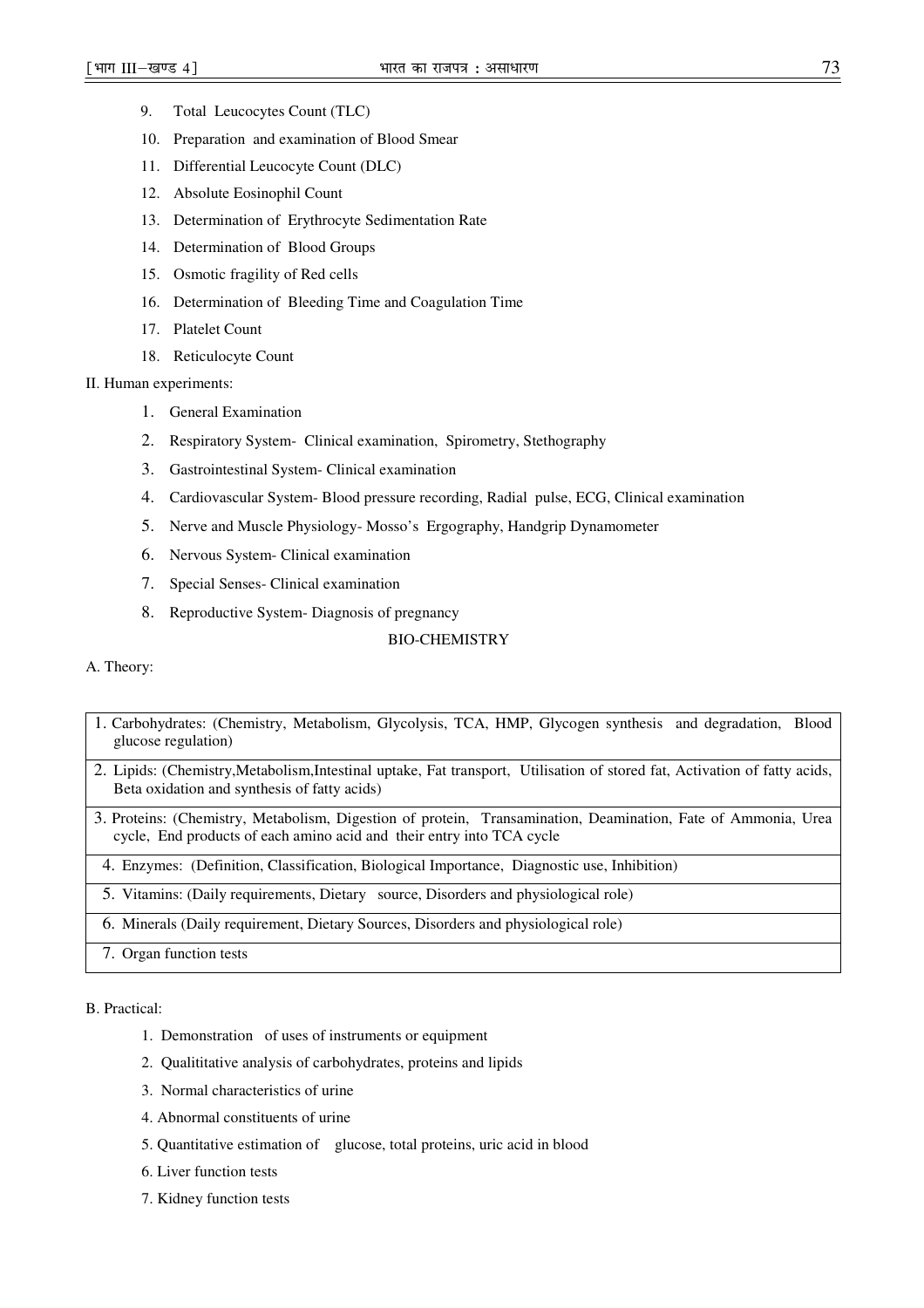- 8. Lipid profile
- 9. Interpretation and discussion of results of biochemical tests.
- C. Examination:
	- **1.** Theory:
		- (1) No. of Papers- 02
		- (2) Marks: Paper I- 100
		- (3) Paper II- 100
		- 1.1. Contents:
			- 1.1.1. Paper-I:

General Physiology, Biophysics, Body fluids, Cardiovascular system, Reticuloendothelial system, Respiratory system, Excretory system, Regulation of body temperature, Skin, Nerve Muscle physiology

1.1.2. Paper-II:

Endocrine system, Central Nervous System, Digestive system and metabolism, Reproductive system, Sense organs, Biochemistry, Nutrition.

- 2. Practical Including viva voce or oral:
	- 2.1. Marks; 200

| 2.2. Distribution of marks;                       | Marks |
|---------------------------------------------------|-------|
| 2.2.1. Experiments                                | 50    |
| 2.2.2. Spotting                                   | 30    |
| 2.2.3. Maintenance of Practical<br>record/Journal | 20    |
| 2.2.4. Viva Voce (Oral)                           | 100   |
|                                                   |       |
| Total                                             |       |

## ORGANON OF MEDICINE WITH HOMOEOPATHIC PHILOSOPHY

Instructions:

I (a) Organon of Medicine with Homoeopathic Philosophy is a vital subject which builds up the conceptual base of the physician;

(b) It illustrates those principles which when applied in practice enable the physician to achieve results, which he can explain logically and rationally in medical practice with greater competence;

(c) Focus of the education and training should be to build up the conceptual base of Homoeopathic Philosophy for use in medical practice.

II Homoeopathy should be taught as a complete system of medicine with logical rationality of its holistic, individualistic and dynamistic approach to life, health, disease, remedy and cure and in order to achieve this, integration in the study of logic, psychology and the fundamentals of Homoeopathy becomes necessary.

III (a) It is imperative to have clear grasp of inductive and deductive logic, and its application and understanding of the fundamentals of Homoeopathy;

(b) Homoeopathic approach in therapeutics is a holistic approach and it demands a comprehension of patient as a person, disposition, state of his mind and body, along with the study of the disease process and its causes;

(c) Since Homoeopathy lays great emphasis on knowing the mind, preliminary and basic knowledge of the psychology becomes imperative for a homoeopathic physician and introduction to psychology will assist the student in building up his conceptual base in this direction.

IV The department of organon of medicine shall co-ordinate with other departments where students are sent for the pre-clinical and clinical trainin and this will not only facilitate integration with other related departments, but also enhance the confidence of the students when they will be attending specialty clinics.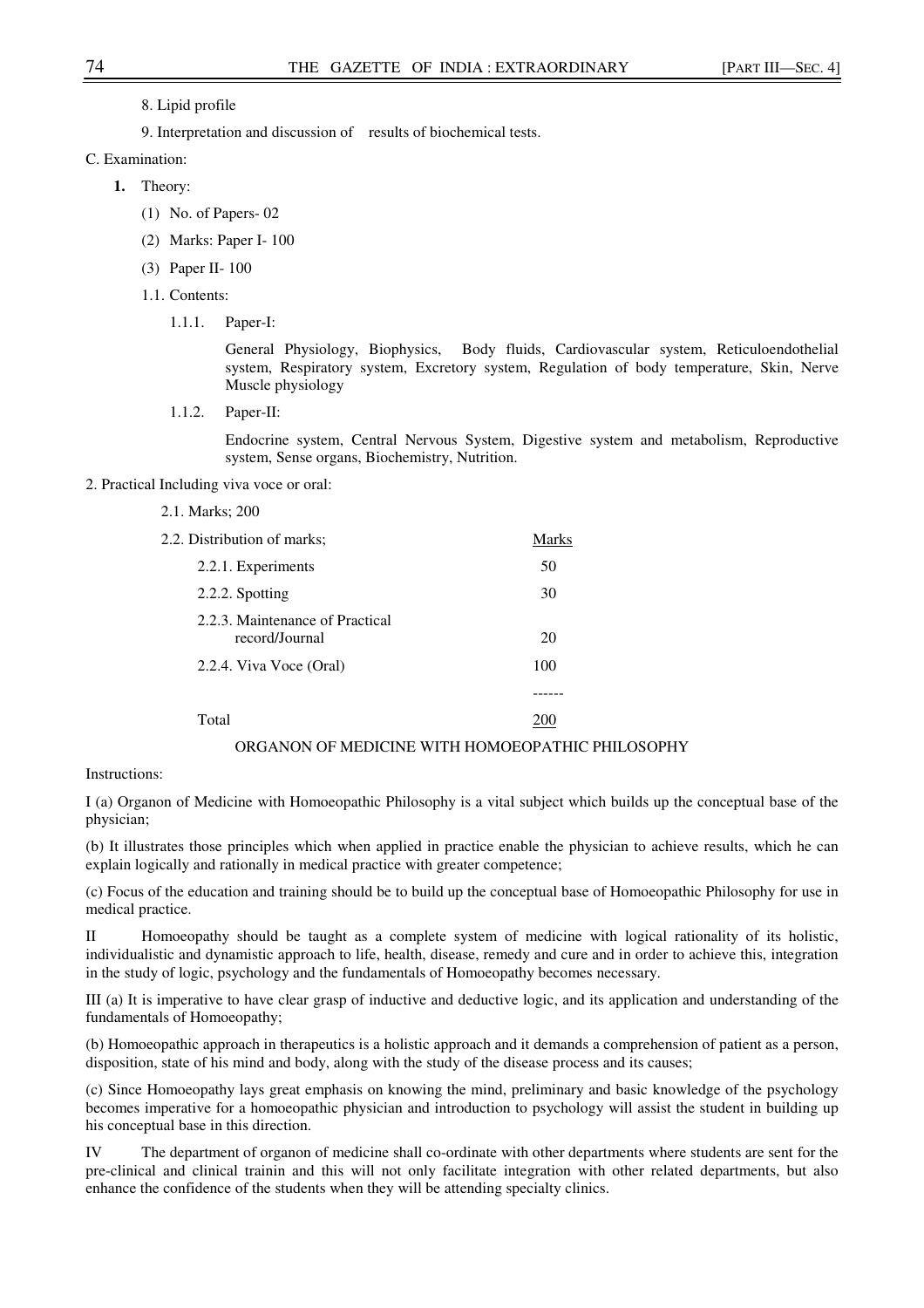FIRST B.H.M.S.

A. Theory:

1. Introductory lectures

1.1. Evolution of medical practice of the ancients (Prehistoric Medicine, Greek Medicine, Chinese medicine, Hindu medicine and Renaissance) and tracing the empirical, rationalistic and vitalistic thoughts.

1.2. Short history of Hahnemann's life, his contributions, and discovery of Homoeopathy, situation leading to discovery of Homoeopathy

1.3. Brief life history and contributions of early pioneers of homoeopathy like C.V. Boenninghausen, J.T. Kent, C. Hering, Rajendra Lal Dutta, M.L. Sircar

- 1.4. History and Development of Homoeopathy in India, U.S.A. and European countries
- 1.5. Fundamental Principles of Homoeopathy.
- 1.6. Basic concept of:
	- 1.6.1. Health: Hahnemann's concept and modern concept.
	- 1.6.2. Disease: Hahnemann's concept and modern concept.
	- 1.6.3. Cure.
- 1.7. Different editions and constructions of Hahnemann's Organon of Medicine.

## 2. Logic

To understand organon of medicine and homoeopathic philosophy, it is essential to be acquainted with the basics of LOGIC to grasp inductive and deductive reasonings.

Preliminary lecturers on inductive and deductive logic (with reference to philosophy book of Stuart Close Chapter 3 and 16).

## 3. Psychology

- 3.1. Basics of Psychology.
- 3.2. Study of behavior and intelligence.
- 3.3. Basic concepts of Sensations.
- 3.4. Emotion, Motivation, Personality, Anxiety, Conflict, Frustration, Depression, Fear, Psychosomatic Manifestations
- 3.5 Dreams.
- 4. Aphorisms 1 to 28 of organon of medicine
- 5. Homoeopathic Prophylaxis
- B. Examination: There shall be no examination in the subject in First B.H.M.S.

## SECOND B.H.M.S.

## A. Theory:

- **1.** Aphorisms 29-104 including foot notes of Organon of Medicine ( $5<sup>th</sup>$  &  $6<sup>th</sup>$  Editions translated by R.E. Dudgeon and W. Boericke).
- **2.** Homoeopathic philosophy:

2.1. Chapters of Philosophy books of J.T. Kent (Chapters 1 to17, 23 to 27, 31 to 33), Stuart Close (Chapters- 8, 9, 11, 12) and H.A. Roberts (Chapters 3, 4, 5, 6, 8, 9, 11, 17, 18, 19, 20), related to Aphorisms 29-104 of Organon of Medicine

2.2. Symptomatology:

Details regarding Symptomatology are to be comprehended by referring to the relevant aphorisms of organon of medicine and chapters of the books on homoeopathic philosophy.

2.3. Causations:

Thorough comprehension of the evolution of disease, taking into account pre-disposing, fundamental, exciting and maintaining causes.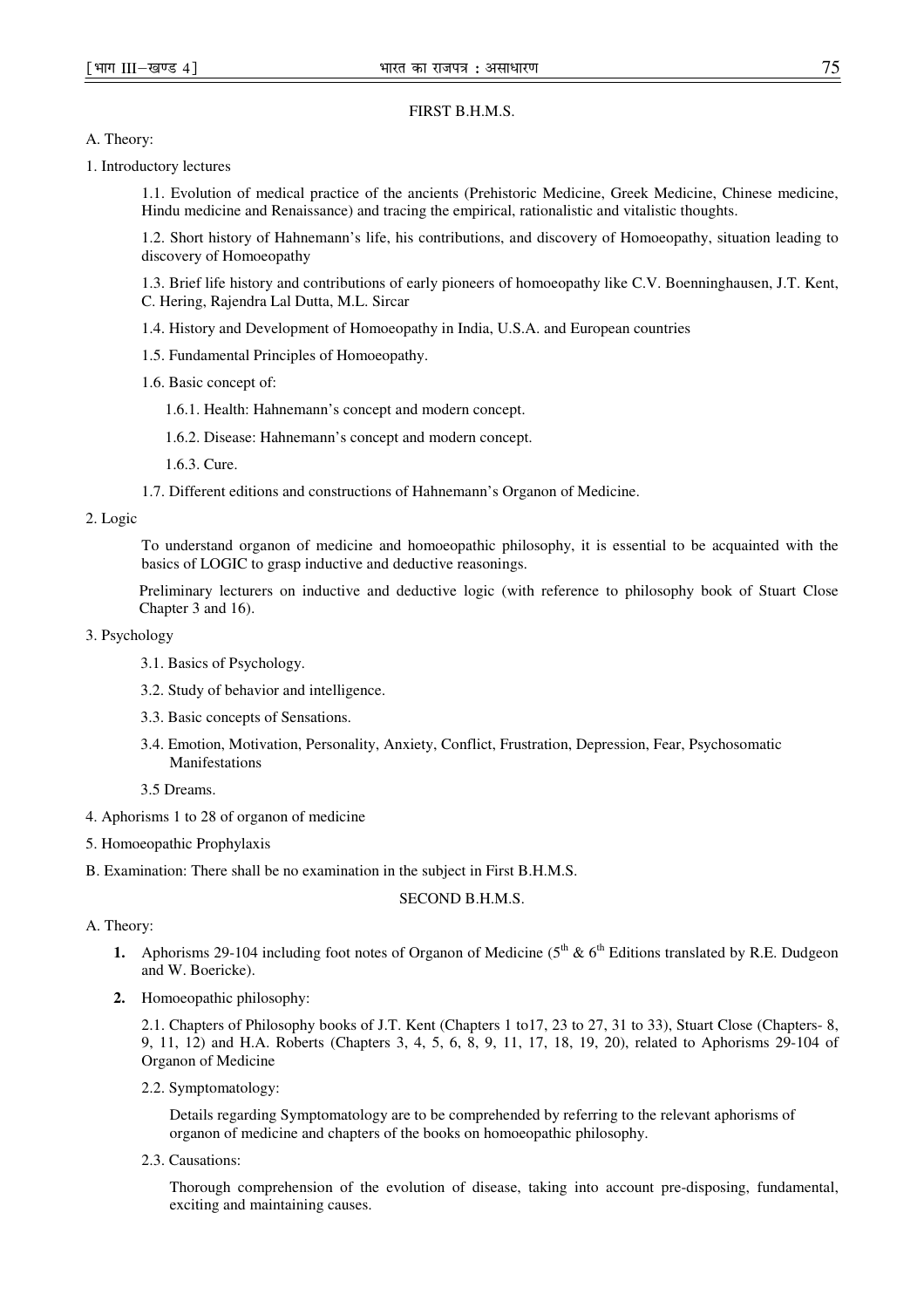2.4. Case taking:

The purpose of homoeopathic case taking is not merely collection of the disease symptoms from the patient, but comprehending the patient as a whole with the correct appreciation of the factors responsible for the genesis and maintenance of illness. Hahnemann's concept and method of case taking, as stated in his Organon of Medicine is to be stressed upon.

- 2.5. Case processing: This includes,
	- (i) Analysis of Symptoms,
	- (ii) Evaluation of Symptoms,
	- (iii) Miasmatic diagnosis,
	- (iv) Totality of symptoms
- B. Parctical or clinical:
	- **1.** Clinical posting of students shall be started from Second B.H.M.S onwards.
	- **2.** Each student shall maintain case records of at least ten acute cases
- C. Examination:
- 1. Theory
	- **1.1.** No. of papers -01
	- **1.2.** Marks: 100
	- **1.3.** Distribution of marks:
		- 1.3.1. Logic 15 marks
		- 1.3.2. Psychology 15 marks
		- 1.3.3. Fundamentals of homoeopathy and aphorisms 1 to 104 50 marks
		- 1.3.4. Homoeopathic philosophy 20 marks
- 2. Practical including viva voce or oral:
	- 2.1. Marks: 100

| 2.2. Distribution of marks:                          |    |    |
|------------------------------------------------------|----|----|
| 2.2.1. Case taking and Case processing               | 40 |    |
| 2.2.2. Maintenance of practical<br>record or journal |    | 10 |
| 2.2.4. Viva voce (oral)                              |    | 50 |
|                                                      |    |    |
| Total                                                |    |    |

## THIRD B.H.M.S.

## A. Theory:

In addition to revision of Aphorisms studied in First B.H.M.S and Second B.H.M.S, the following shall be covered, namely:–

- 1. Hahnemann's Prefaces and Introduction to Organon of Medicine.
- 2. Aphorisms 105 to 294 of Hahnemann's Organon of Medicine, including foot notes (5th and 6th Editions translated by R.E. Dudgeon and W. Boericke)
- 3. Chapters of Philosophy books of J.T. Kent (Chapters- 28, 29, 30, 34 to 37), Stuart Close (Chapters- 7, 10, 13, 14, 15) & H.A. Roberts (Chapters- 7, 10, 12 to 19,21, 34) related to 105-294 Aphorisms of Organon of Medicine.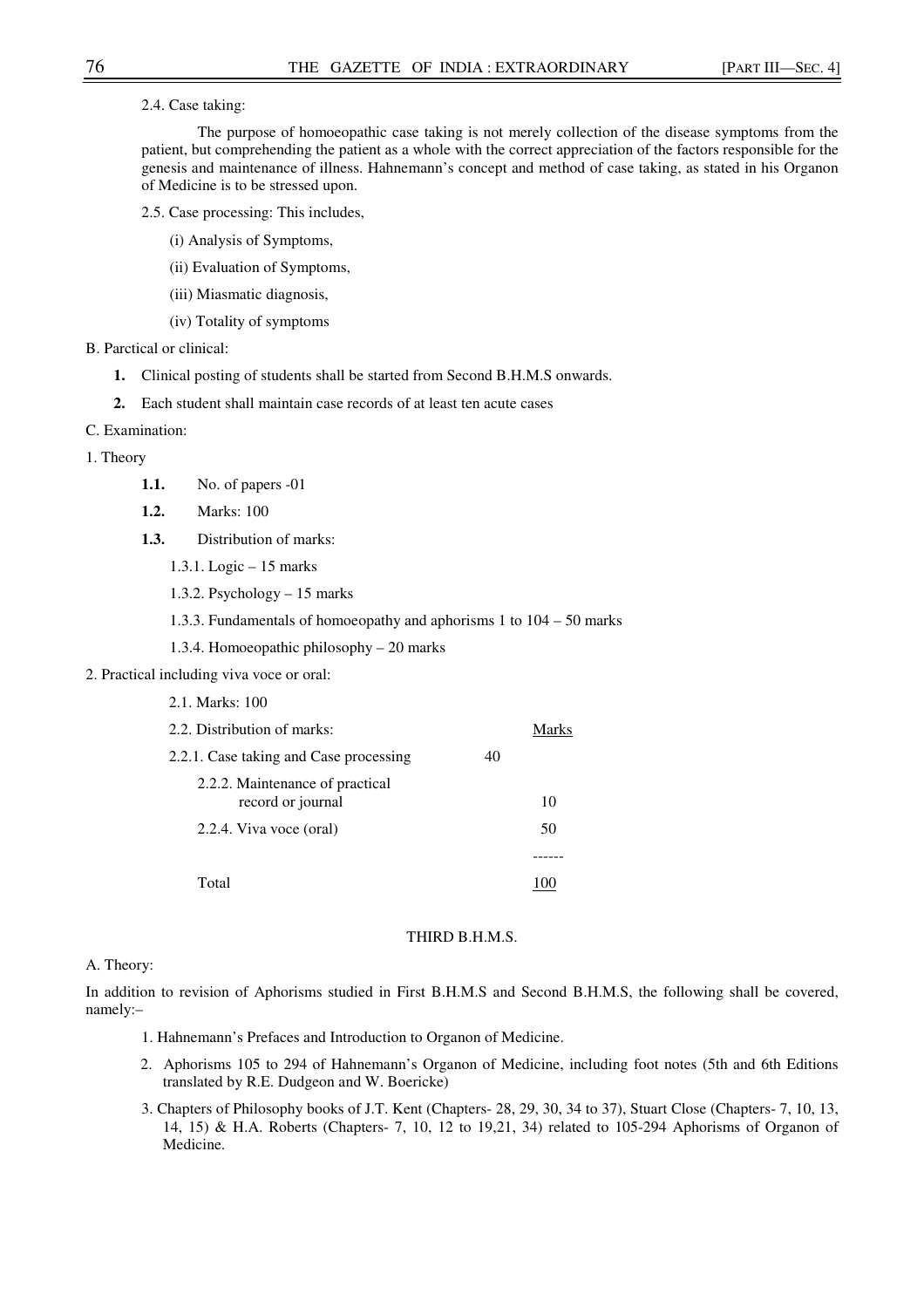#### B. Practical or clinical:

Each student appearing for Third B.H.M.S examination shall maintain records of 20 cases (10 acute and 10 chronic cases).

- C. Examination:
- 1. Theory:

| <b>1.1.</b> Number of papers - 01                               |        |
|-----------------------------------------------------------------|--------|
| <b>1.2.</b> Marks: 100                                          |        |
| <b>1.3.</b> Distribution of Marks:                              |        |
| 1.3.1. Aphorisms 1 to $294$<br>60 marks<br>$\ddot{\phantom{a}}$ |        |
| 1.3.2. Homoeopathic philosophy:<br>40 marks                     |        |
| 2. Practical including viva voce or oral:                       |        |
| 2.1. Marks: 100                                                 |        |
| 2.2. Distribution of marks;                                     | Marks  |
| 2.2.1. Case taking and case processing                          | 40     |
| 2.2.3. Maintenance of practical<br>record or journal            | 10     |
| 2.2.4. Viva voce (oral)                                         | 50     |
|                                                                 | ------ |
| Total                                                           | 100    |
| $\Gamma \cap \Gamma$ ID TI I I I A C                            |        |

#### FOURTH B.H.M.S.

### A. Theory:

In addition to the syllabus of First B.H.M.S, Second B.H.M.S and Third B.H.M.S, the following shall be covered, namely:–

- 1. Evolution of medical practice of the ancients (Prehistoric Medicine, Greek Medicine, Chinese medicine, Hindu medicine and Renaissance) and tracing the empirical, rationalistic and vitalistic thoughts.
- 2. Revision of Hahnemann's Organon of Medicine (Aphorisms 1-294) including footnotes (5th & 6th Editions translated by R.E. Dudgeon and W. Boericke).
- 3. Homoeopathic Philosophy:

Philosophy books of Stuart Close (Chapters- 1, 2, 4, 5, 6, 8, 17), J.T. Kent (Chapters - 18 to 22) and H.A. Roberts (Chapters- 1 to 5, 20, 22 to 33, 35), Richard Hughes (Chapters- 1 to 10) and C. Dunham (Chapters- 1 to 7).

4. Chronic Diseases:

4.1. Hahnemann's Theory of Chronic Diseases.

- 4.2. J.H. Allen's The Chronic Miasms Psora and Pseudo-psora; Sycosis
- **(a)** Emphasis should be given on the way in which each miasmatic state evolves and the characteristic expressions are manifested at various levels and attempt should be made to impart a clear understanding of Hahnemann's theory of chronic miasms.
- **(b)** The characteristics of the miasms need to be explained in the light of knowledge acquired from different branches of medicine.
- **(c)** Teacher should explain clearly therapeutic implications of theory of chronic miasms in practice and this will entail a comprehension of evolution of natural disease from miasmatic angle, and it shall be correlated with applied materia medica.

B. Practical or clinical:

(a) The students shall maintain practical records of patients treated in the out patient department and inpatient department of the attached hospital.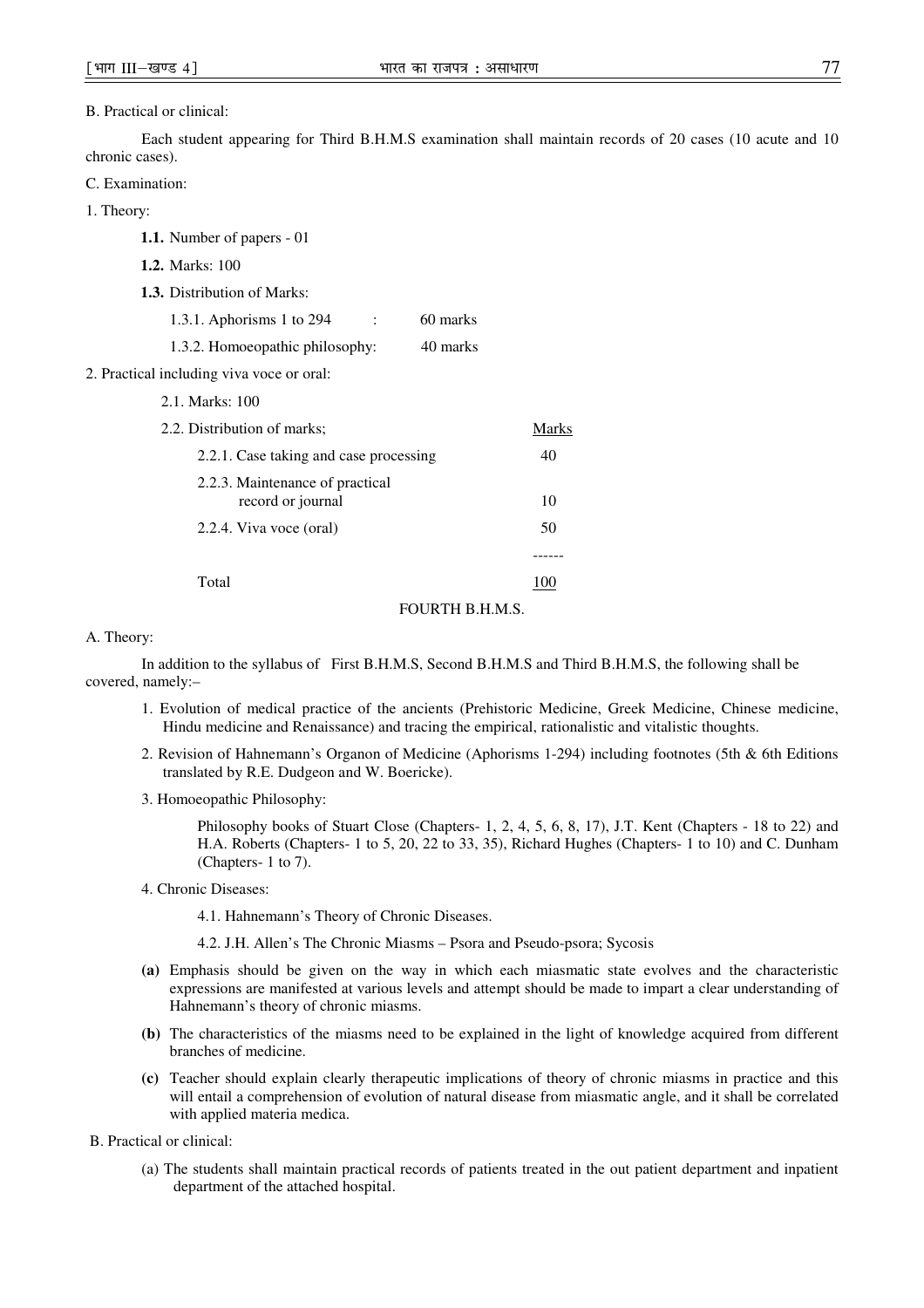- (b) The following shall be stressed upon in the case records, namely:–
	- (1) receiving the case properly (case taking) without distortion of the of patient's expressions;
	- (2) nosological diagnosis;
	- (3) analysis and evaluation of the symptoms, miasmatic diagnosis and portraying the totality of symptoms;
	- (4) individualisation of the case for determination of the similimum, prognosis, general management including diet and necessary restrictions on mode of life of the individual patients;
	- (5) state of susceptibility to formulate comprehensive plan of treatment;.
	- (6) order of evaluation of the characteristic features of the case would become stepping stone for the repertorial totality;
	- (7) remedy selection and posology;
	- (8) second prescription.

Note: (1) Each student has to maintain records of twenty thoroughly worked out cases (ten chronic and ten acute cases).

(2) Each student shall present at least one case in the departmental symposium or seminar.

#### C. Examination:

1. Theory:

- 1.1 Number of papers 02
- 1.2 Marks: Paper I: 100, Paper II: 100
- 1.3 Distribution of marks:

Paper I: Aphorisms 1-145:- 30 marks

Aphorisms 146-294:- 70 marks

Paper II: Chronic diseases – 50 marks

Homoeopathic philosophy – 50 marks

- 2. Practical including viva voce or oral:
	- 2.1. Marks: 100

| 2.2. Distribution of marks;                            | Marks |
|--------------------------------------------------------|-------|
| 2.2.1. Case taking and case processing of a long case  | 30    |
| 2.2.2. Case taking and case processing of a short case | 10    |
| 2.2.3. Maintenance of practical<br>record or journal   | 10    |
| 2.2.4. Viva Voce (oral)                                | 50    |
|                                                        |       |
| Total                                                  | 100   |
| HOMOEOPATHIC PHARMACY                                  |       |

#### Instructions:

Instruction in Homoeopathic Pharmacy shall be so planned as to present ,–

- (1) importance of homoeopathic pharmacy in relation to study of homoeopathic materia medica, organon of medicine and national economy as well as growth of homoeopathic pharmacy and research;
- (2) originality and speciality of homoeopathic pharmacy and its relation to pharmacy of other recognised systems of medicine;
- (3) the areas of teaching shall encompass the entire subject but stress shall be laid on the fundamental topics that form the basis of homoeopathy.

## A. Theory:

I. General concepts and orientation: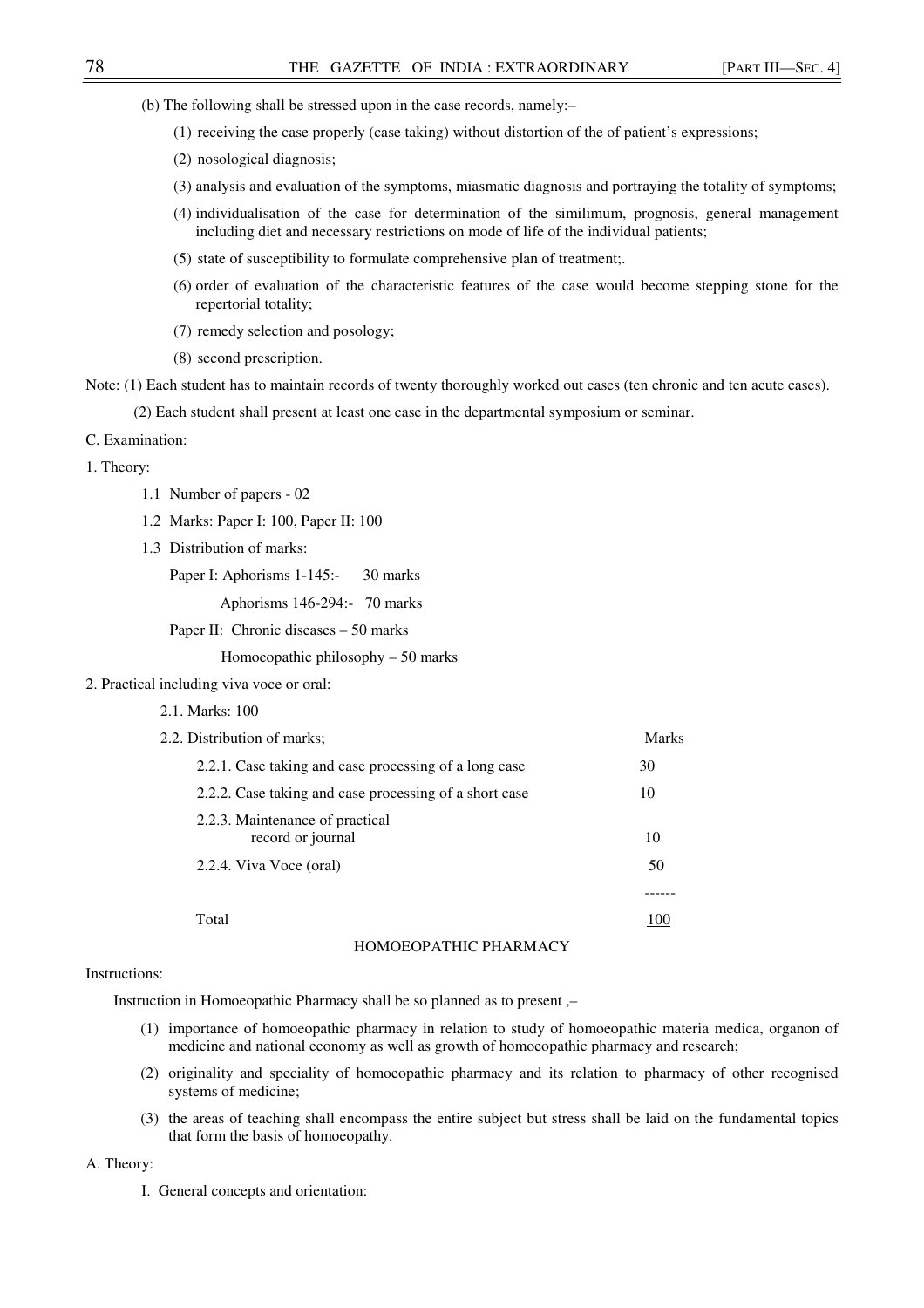- 1. History of pharmacy with emphasis on emergence of Homoeopathic Pharmacy.
- 2. Official Homoeopathic Pharmacopoeia (Germany, Britain, U.S.A., India).
- 3. Important terminologies like scientific names, common names, synonyms.
- 4. Definitions in homoeopathic pharmacy.
- 5. Components of Pharmacy.
- 6. Weights and measurements.
- 7. Nomenclature of homoeopathic drugs with their anomalies.
- II. Raw Material: drugs and vehicles
	- 1. Sources of drugs (taxonomic classification, with reference to utility).
	- 2. Collection of drug substances.
	- 3. Vehicles.
	- 4. Homoeopathic Pharmaceutical Instruments and appliances.
- III. Homoeopathic Pharmaceutics:
	- 1. Mother tincture and its preparation old and new methods.
	- 2. Various scales used in homoeopathic pharmacy.
	- 3. Drug dynamisation or potentisation.
	- 4. External applications (focus on scope of Homoeopathic lotion, glycerol, liniment and ointment).
	- 5. Doctrine of signature.
	- 6. Posology (focus on basic principles; related aphorisms of organon of medicine).
	- 7. Prescription (including abbreviations).
	- 8. Concept of placebo.
	- 9. Pharmaconomy routes of homoeopathic drug administration.
	- 10. Dispensing of medicines.
	- 11. Basics of adverse drug reactions and pharmaco-vigilance.
- IV. Pharmacodynamics:
	- 1. Homoeopathic Pharmacodynamics
	- 2. Drug Proving (related aphorisms 105 145 of organon of medicine) and merits and de-merits of Drug Proving on Humans and Animals.
	- 3. Pharmacological study of drugs listed in Appendix -A
- V. Quality Control:
	- 1. Standardisation of homoeopathic medicines, raw materials and finished products.
	- 2. Good manufacturing practices; industrial pharmacy.
	- 3. Homoeopathic pharmacopoeia laboratory functions and activities, relating to quality control of drugs.
- VI. Legislations pertaining to pharmacy:
	- 1. The Drugs and Cosmetics Act, 1940 (23 of 1940) {in relation to Homoeopathy};
	- 2. Drugs and Cosmetics Rules, 1945 {in relation to Homoeopathy ;
	- 3. Poisons Act, 1919 (12 of 1919);
	- 4. The Narcotic Drugs and Psychotropic Substances Act, 1985 (61 of 1985);
	- 5. Drugs and Magic Remedies (Objectionable Advertisements) Act, 1954 (21 of 1954);
	- 6. Medicinal and Toilet Preparations (Excise Duties) Act, 1955 (16 of 1955).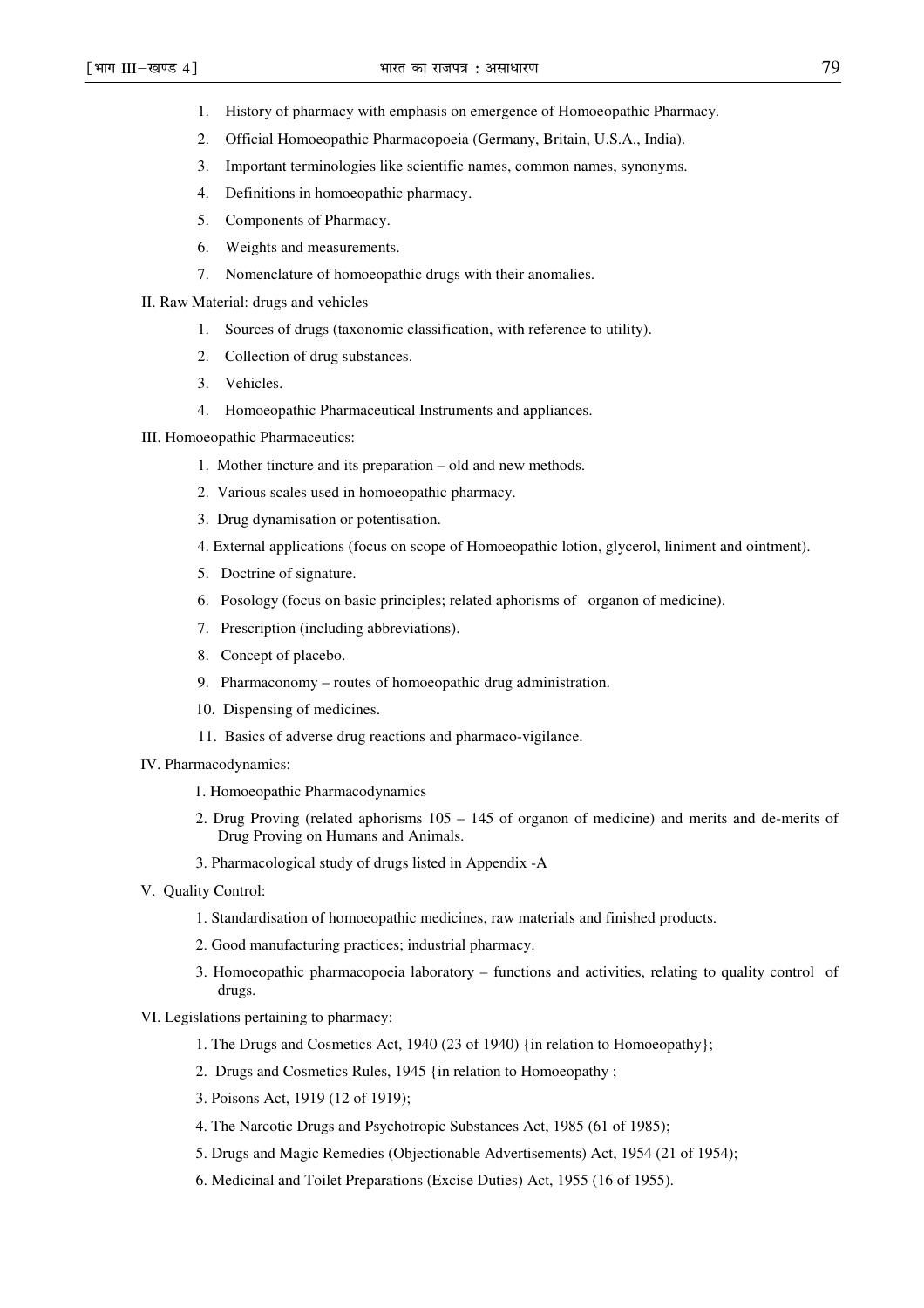## B. Practical:

Experiments

- 1. Estimation of size of globules.
- 2. Medication of globules and preparation of doses with sugar of milk and distilled water.
- 3. Purity test of sugar of milk, distilled water and ethyl alcohol.
- 4. Determination of specific gravity of distilled water and ethyl alcohol.
- 5. Preparation of dispensing alcohol and dilute alcohol from strong alcohol.
- 6. Trituration of one drug each in decimal and centesimal scale.
- 7. Succussion in decimal scale from Mother Tincture to 6X potency.
- 8. Succussion in centesimal scale from Mother Tincture to 3C potency.
- 9. Conversion of Trituration to liquid potency: Decimal scale 6X to 8X potency.
- 10. Conversion of Trituration to liquid potency: Centesimal scale 3C to 4C potency.
- 11. Preparation of 0/1 potency (LM scale) of 1 Drug.
- 12. Preparation of external applications lotion, glycerol, liniment, ointment.
- 13. Laboratory methods sublimation, distillation, decantation, filtration, crystallisation.
- 14. Writing of prescription.
- 15. Dispensing of medicines.
- 16. Process of taking minims.
- 17. Identification of drugs (listed in Appendix B)-
	- (i) Macroscopic and Microscopic characteristic of drug substances- minimum 05 drugs;
	- (ii) Microscopic study of trituration of two drugs (up to 3X potency).
- 18. Estimation of moisture content using water bath.
- 19. Preparation of mother tincture maceration and percolation.
- 20. Collection of 30 drugs for herbarium.

21. Visit to homoeopathic pharmacopoeia laboratory and visit to a large scale manufacturing unit of homoeopathic medicines (GMP compliant). (Students shall keep detailed visit reports as per proforma at Annexure- 'B').

## C. Demonstration

- 1. General instructions for practical or clinical in pharmacy.
- 2. Identification and use of homoeopathic pharmaceutical instruments and appliances and their cleaning.
- 3. Estimation of moisture content using water bath.
- 4. Preparation of mother tincture maceration and percolation.

## APPENDIX-A

List of drugs included in the syllabus of pharmacy for study of pharmacological action:-

- 1. Aconitum napellus
- 2. Adonis vernalis
- 3. Allium cepa
- 4. Argentum nitricum
- 5. Arsenicum album
- 6. Atropa Belladonna
- 7. Cactus grandiflorus
- 8. Cantharis vesicatoria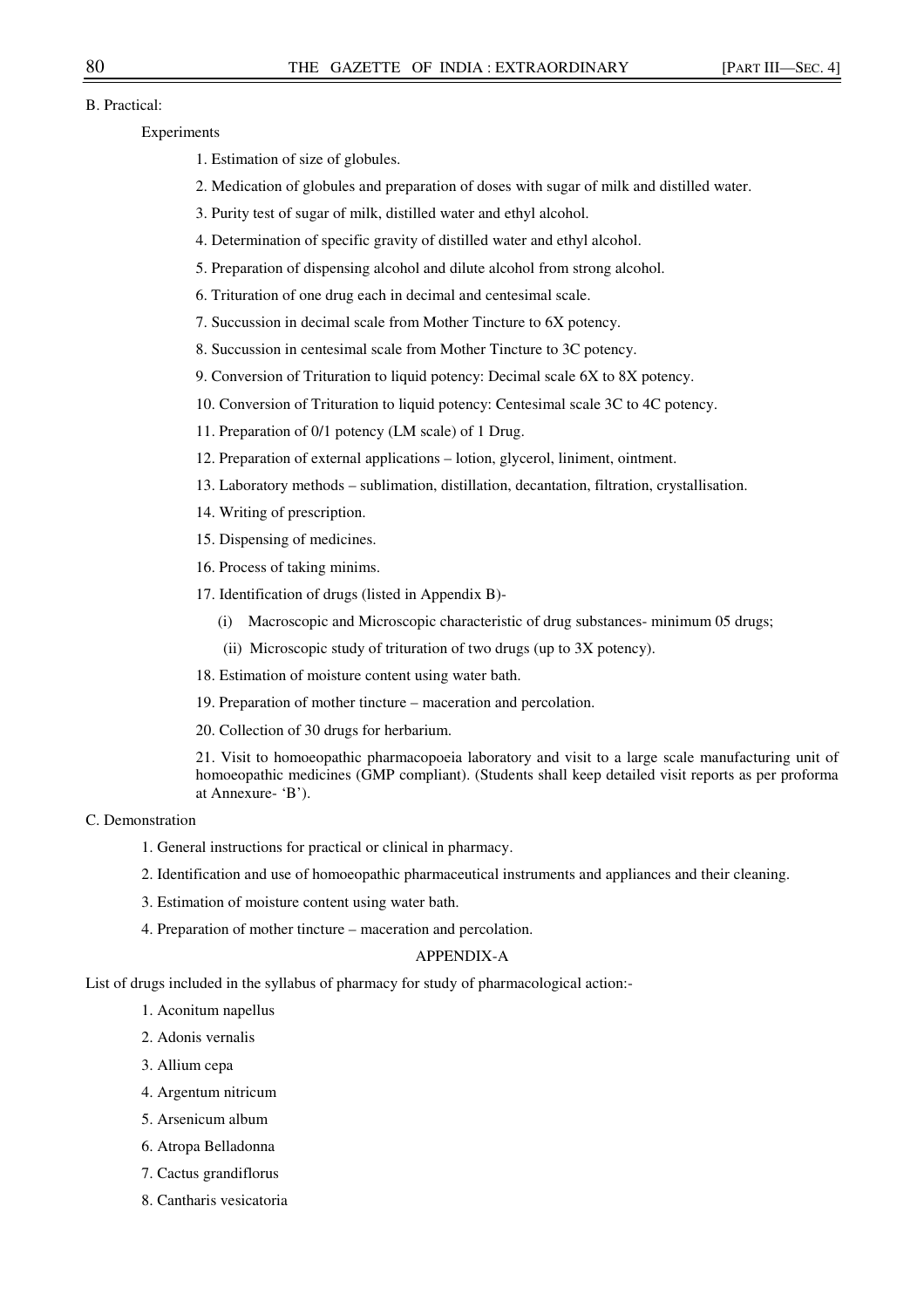- 9. Cannabis indica
- 10. Cannabis sativa
- 11. Cinchona officinalis
- 12. Coffea cruda
- 13. Crataegus oxyacantha
- 14. Crotalus horridus
- 15. Gelsemium sempervirens
- 16. Glonoinum
- 17. Hydrastis canadensis
- 18. Hyoscyamus niger
- 19. Kali bichromicum
- 20. Lachesis
- 21. Lithium carbonicum
- 22. Mercurius corrosivus
- 23. Naja tripudians
- 24. Nitricum acidum
- 25. Nux vomica
- 26. Passiflora incarnata
- 27. Stannum metallicum
- 28. Stramonium
- 29. Symphytum officinale
- 30. Tabacum

## APPENDIX-B

### List of drugs for identification

## I. Vegetable Kinngdom

- 1. Aegle folia
- 2. Anacardium orientale
- 3. Andrographis paniculata
- 4. Calendula officinalis
- 5. Cassia sophera
- 6. Cinchona officinalis
- 7. Cocculus indicus
- 8. Coffea cruda
- 9. Colocynthis
- 10. Crocus sativa
- 11. Croton tiglium
- 12. Cynodon dactylon
- 13. Ficus religiosa
- 14. Holarrhena antidysenterica
- 15. Hydrocotyle asiatica
- 16. Justicia adhatoda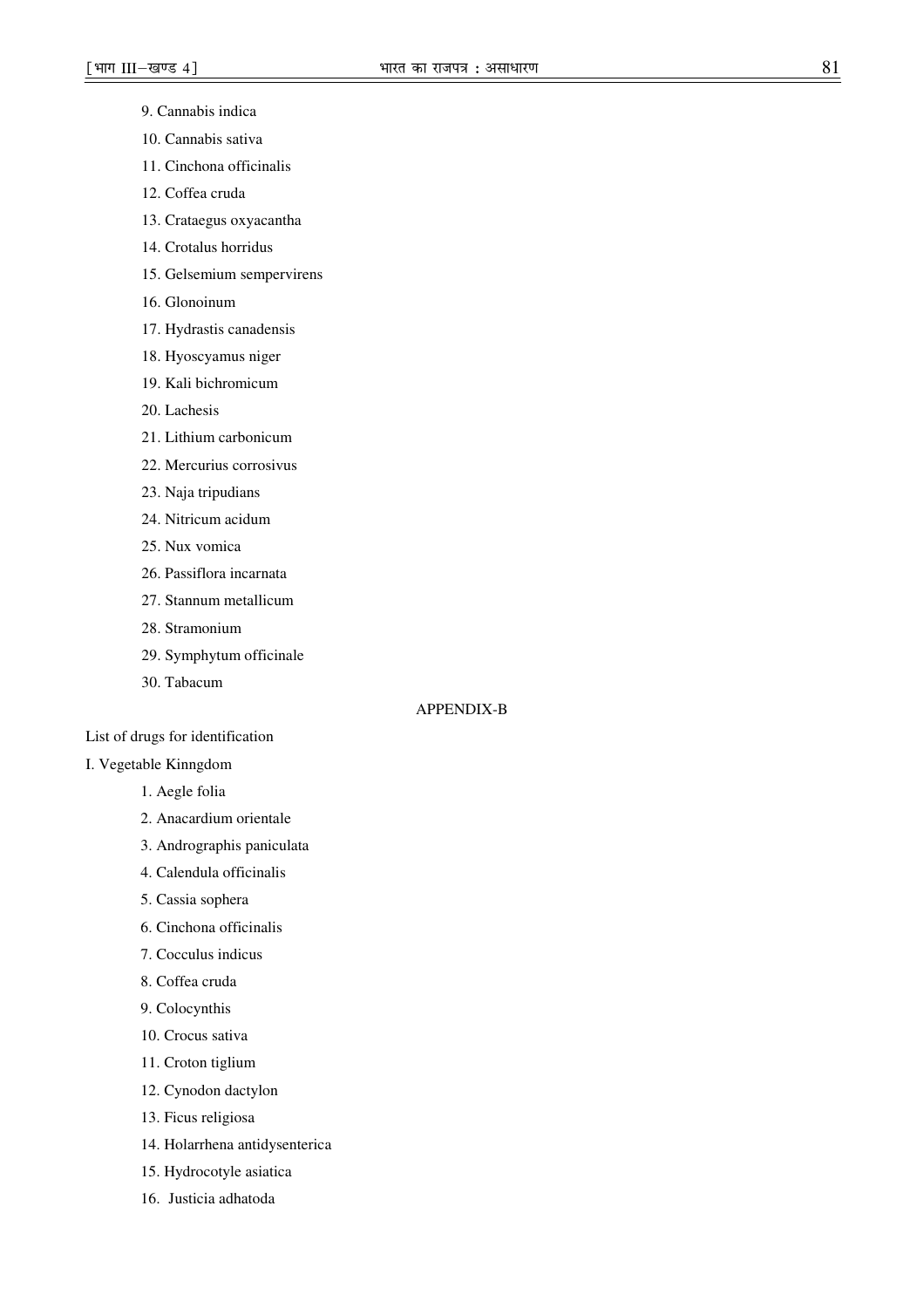- 17. Lobelia inflata
- 18. Nux vomica
- 19. Ocimum sanctum
- 20. Opium
- 21. Rauwolfia serpentina
- 22. Rheum
- 23. Saraca indica
- 24. Senna
- 25. Stramonium
- 26. Vinca minor
- II. Chemicals or Minerals
	- 1. Aceticum acidum
	- 2. Alumina
	- 3. Argentum metallicum
	- 4. Argentum nitricum
	- 5. Arsenicum album
	- 6. Calcarea carbonica
	- 7. Carbo vegetabilis
	- 8. Graphites
	- 9. Magnesium phosphorica
	- 10. Natrum muriaticum
	- 11. Sulphur
- III. Animal kingdom
	- 1. Apis mellifica
	- 2. Blatta orientalis
	- 3. Formica rufa
	- 4. Sepia
	- 5. Tarentula cubensis

Note:

1. Each student shall maintain practical or clinical record or journal and herbarium file separately.

2. College authority shall facilitate the students in maintaining record as per Appendix-C.

- E. Examination:
- 1. Theory
	- 1.1 Number of paper 01
	- 1.2 Marks: 100
- 2. Practical including viva voce or oral
	- 2.1. Marks: 100

| 2.2. Distribution of marks;                           | <b>Marks</b> |
|-------------------------------------------------------|--------------|
| 2.2.1. Experiments                                    | 15           |
| 2.2.2. Spotting                                       | 20           |
| 2.2.3. Maintenance of practical<br>records or journal |              |
|                                                       |              |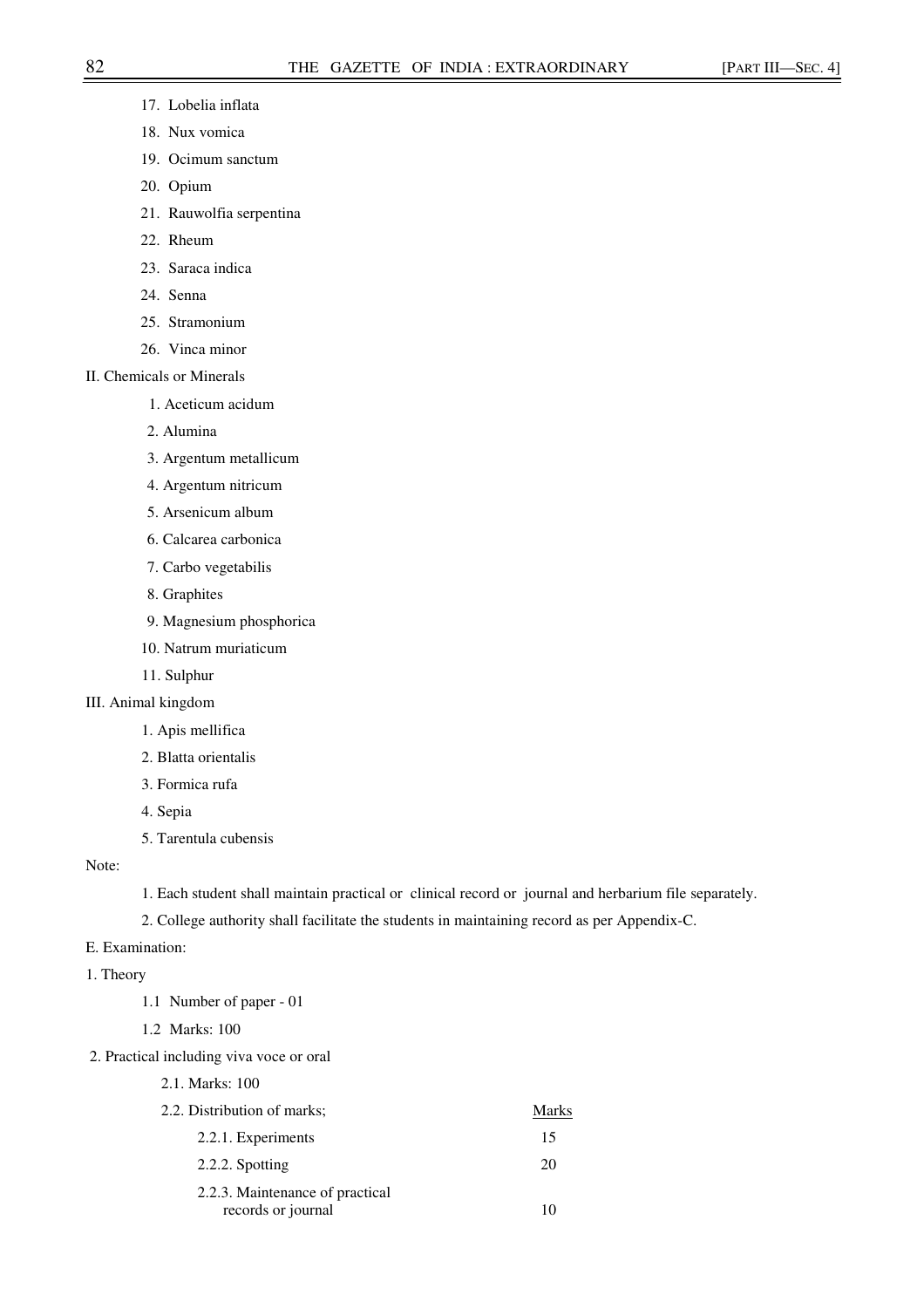|                         | 2.2.4. Maintenance of herbarium record | 05  |
|-------------------------|----------------------------------------|-----|
| 2.2.5. Viva voce (oral) |                                        | 50  |
|                         |                                        |     |
| Total                   |                                        | 100 |
|                         | HOMOEOPATHIC MATERIA MEDICA            |     |

Instructions:

I (a) Homoeopathic Materia Medica is differently constructed as compared to other Materia Medicas;

(b) Homoeopathy considers that study of the action of drugs on individual parts or systems of the body or on animal or their isolated organs is only a partial study of life processes under such action and that it does not lead us to a full appreciation of the action of the medicinal substance, the drug substance as a whole is lost sight of.

II Essential and complete knowledge of the drug action as a whole can be ascertained only by qualitative drug proving on healthy persons and this alone can make it possible to elicit all the symptoms of a drug with reference to the psychosomatic whole of a person and it is just such a person as a whole to whom the knowledge of drug action is to be applied.

III (a) The Homoeopathic Materia Medica consists of a schematic arrangement of symptoms produced by each drug, incorporating no theories for explanations about their interpretation or inter-relationship;

(b) Each drug should be studied synthetically, analytically and comparatively, and this alone would enable a Homoeopathic student to study each drug individually and as a whole and help him to be a good prescriber.

IV (a) The most commonly indicated drugs for day to day ailments should be taken up first so that in the clinical classes or outdoor duties the students become familiar with their applications and they should be thoroughly dealt with explaining all comparisons and relationship;

(b) Students should be conversant with their sphere of action and family relationships and the rarely used drugs should be taught in outline, emphasizing only their most salient features and symptoms.

(V) Tutorials must be introduced so that students in small numbers can be in close touch with teachers and can be helped to study and understand Materia Medica in relation to its application in the treatment of the sick.

(VI) (a) While teaching therapeutics an attempt should be made to recall the Materia Medica so that indications for drugs in a clinical condition can directly flow out from the proving of the drugs concerned;

(b) The student should be encouraged to apply the resources of the vast Materia Medica in any sickness and not limit himself to memorise a few drugs for a particular disease and this Hahnemannian approach will not only help him in understanding the proper perspective of symptoms as applied and their curative value in sickness but will even lighten his burden as far as formal examinations are concerned;

(c) Application of Materia Medica should be demonstrated from case-records in the outdoor and the indoor;

(d) Lectures on comparative Materia Medica and therapeutics as well as tutorials should be integrated with lectures on clinical medicine;

VII For the teaching of drugs, the department should keep herbarium sheets and other specimens for demonstrations to the students and audio-visual material shall be used for teaching and training purposes.

VIII (a) There is a large number of Homoeopathic medicines used today and much more medicines being experimented and proved at present and more will be added in future and some very commonly used Homoeopathic medicines are included in this curriculum for detail study;

(b) It is essential that at the end of this course each student should gain basic and sufficient knowledge of "How to study Homoeopathic Materia Medica" and to achieve this objective basic and general topic of Materia Medica should be taught in details during this curriculum, general topics should be taught in all the classes;

(c) The medicines are to be taught under the following headings, namely:–

- (1) Common name, family, habitat, parts used, preparation, constituents (of source material).
- **(2)** Proving data.
- (3) Sphere of action.
- (4) Symptomatology of the medicine emphasizing the characteristic symptoms (mental, physical generals and particulars including sensations, modalities and concomitants) and constitution.
- (5) Comparative study of medicines.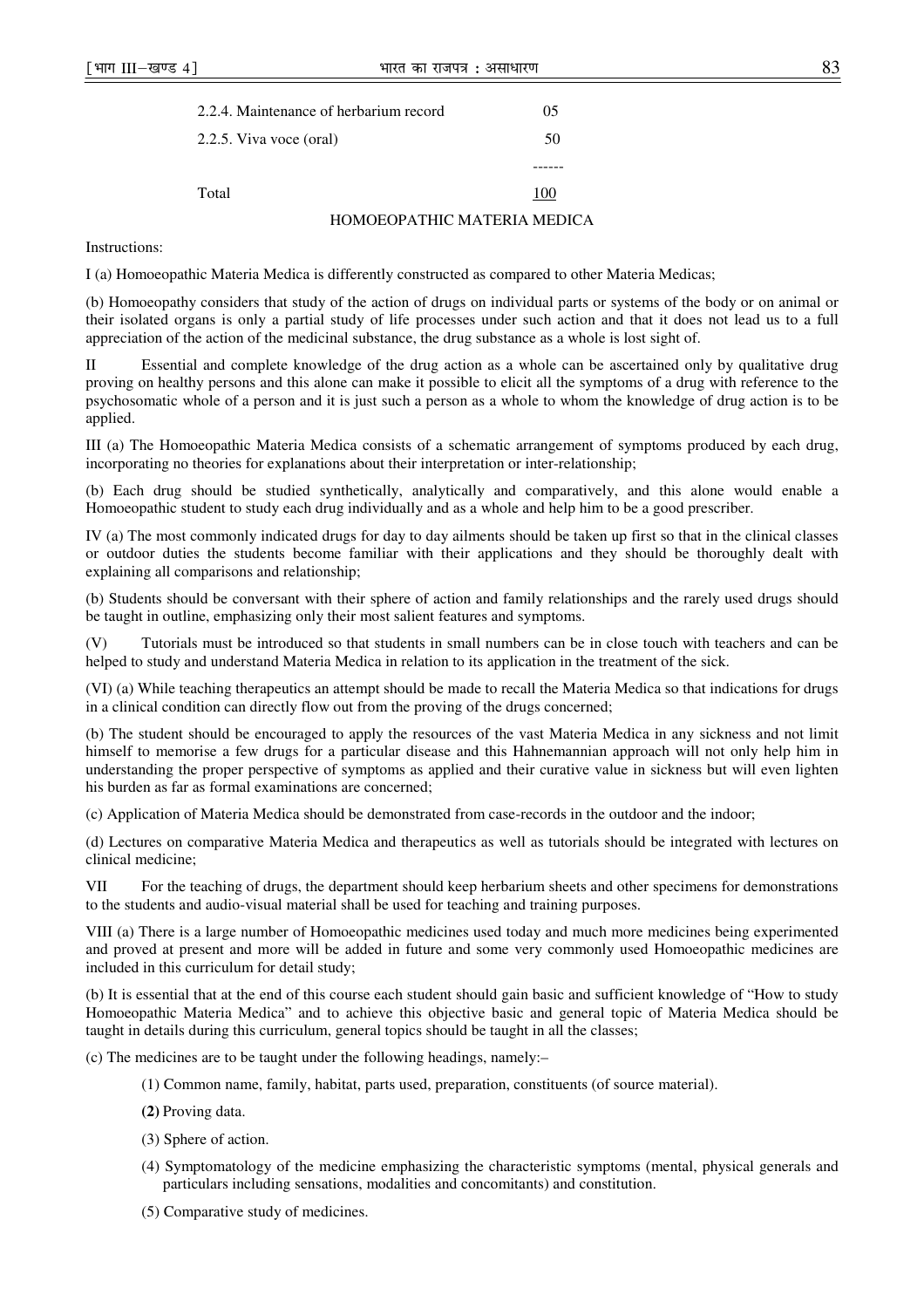(6) Therapeutic applications (applied Materia Medica).

## **FIRST B.H.M.S.**

### A. Theory:

General topics of Materia Medica :-( including introductory lectures)

- (a) Basic Materia Medica
	- 1. Basic concept of Materia Medica
	- 2. Basic construction of various Materia Medicas
	- 3. Definition of Materia Medica
- **(b)** Homoeopathic Materia Medica
	- 1. Definition of Homoeopathic Materia Medica
	- 2. Basic concept and construction of Homoeopathic Materia Medica.
	- 3. Classification of Homoeopathic Materia Medica.
	- 4. Sources of Homoeopathic Materia Medica.
	- 5. Scope and Limitations of Homoeopathic Materia Medica.

Note: There shall be no examination in First B.H.M.S.

## **SECOND B.H.M.S**

### A. Theory:

- (a) In addition to syllabus of First B.H.M.S. Course, following shall be taught, namely:-
	- (i) Science and philosophy of homoeopathic materia medica.
	- (ii) Different ways of studying homoeopathic materia medica (e.g. psycho-clinical, pathological, physiological, synthetic, comparative, analytical, remedy relationships, group study, portrait study etc.)
	- (iii) Scope and limitations of homoeopathic materia medica.
	- (iv) Concordance or remedy relationships.
	- (v) Comparative homoeopathic materia medica, namely:-

Comparative study of symptoms, drug pictures, drug relationships.

 (vi) Theory of biochemic system of medicine, its history, concepts and principles according to Dr. Wilhelm Heinrich Schuessler. Study of 12 biochemic medicines. (tissue remedies).

(b) Homoeopathic Medicines to be taught in Second B.H.M.S as per Appendix –I.

## **APPENDIX-I**

| 1. Aconitum napellus     | 14. Bryonia alba          |
|--------------------------|---------------------------|
| 2. Aethusa cynapium      | 15. Calcarea carbonica    |
| 3. Allium cepa           | 16. Calcarea fluorica     |
| 4. Aloe socotrina        | 17. Calcarea phosphoric   |
| 5. Antimonium crudum     | 18. Calcarea sulphurica   |
| 6. Antimonium tartaricum | 19. Calendula officinalis |
| 7. Apis mellifica        | 20. Chamomilla            |
| 8. Argentum nitricum     | 21. Cina                  |
| 9. Arnica Montana        | 22. Cinchona officinalis  |
| 10. Arsenicum album      | 23. Colchicum autumnale   |
| 11. Arum triphyllum      | 24. Colocynthis           |
| 12. Baptisia tinctoria   | 25. Drosera               |
| 13. Bellis perrenis      | 26. Dulcamara             |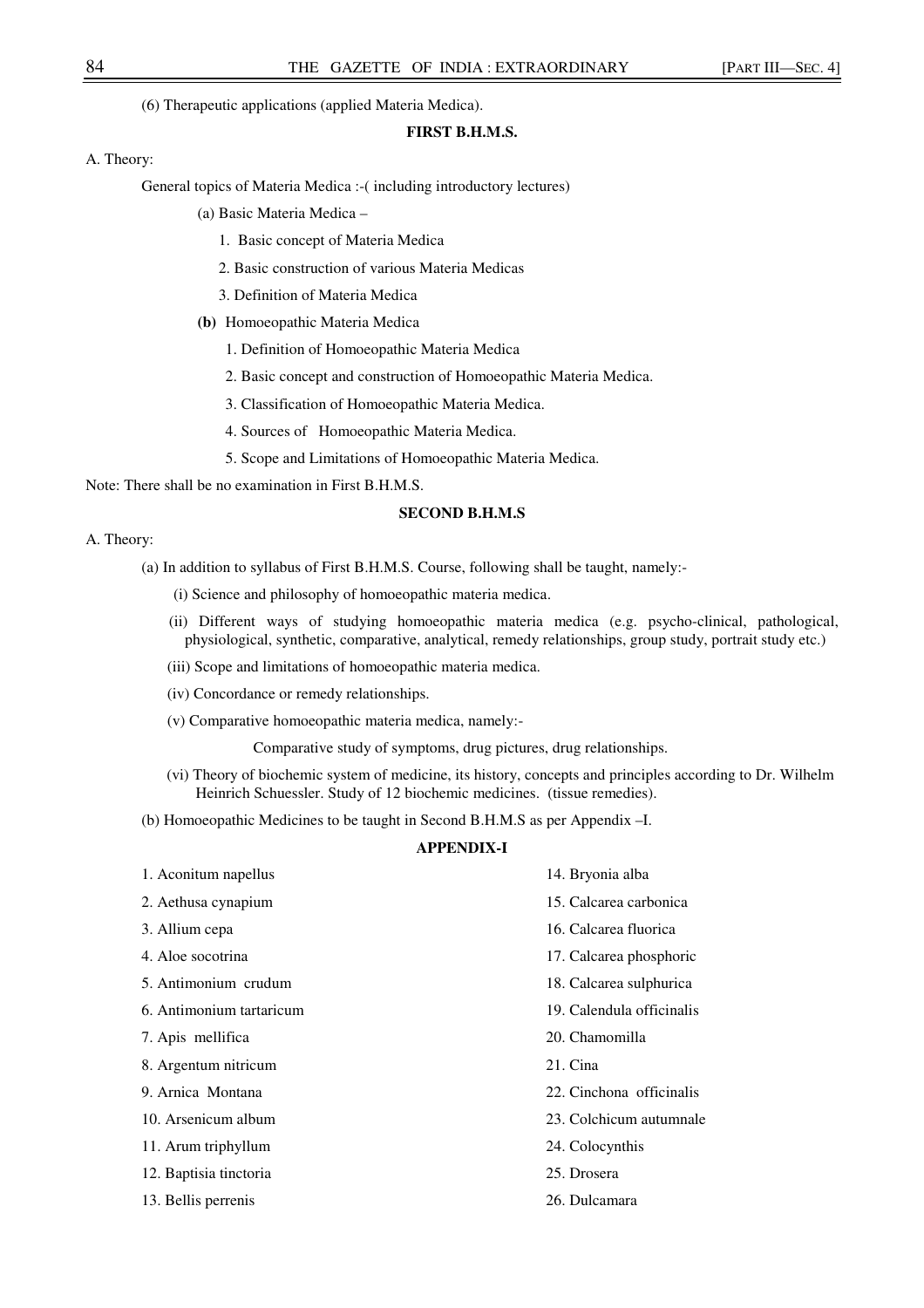| 27. Euphrasia              | 39. Natrum muriaticum    |
|----------------------------|--------------------------|
| 28. Ferrum phosphoricum    | 40. Natrum phosphoricum  |
| 29. Gelsemium              | 41. Natrum sulphuricum   |
| 30. Hepar sulph            | 42. Nux vomica           |
| 31. Hypericum perforatum   | 43. Pulsatilla           |
| 32. Ipecacuanha            | 44. Rhus toxicodendron   |
| 33. Kali muriaticum        | 45. Ruta graveolens      |
| 34. Kali phosphoricum      | 46. Silicea              |
| 35. Kali sulphuricum       | 47. Spongia tosta        |
| 36. Ledum palustre         | 48. Sulphur              |
| 37. Lycopodium clavatum    | 49. Symphytum officinale |
| 38. Magnesium phosphoricum | 50. Thuja occidentalis   |
|                            |                          |

B:. Practical or clinical:

This will cover,-

(i) case taking of acute and chronic patients.

(ii) case processing including totality of symptoms, selection of medicine, potency and repetition Schedule

Each student shall maintain practical record or journal with record of five cases.

## C. Examination:

The syllabus covered in First BHMS and Second BHMS course are the following, namely:-

- 1. Theory:
	- **1.1.** Number of papers-01
	- **1.2.** Marks: 100
	- **1.3.** Distribution of marks:
		- 1.3.1. Topics of I B.H.M.S. 50 Marks
		- 1.3.2. Topics of II B.H.M.S. 50 Marks
- 2. Practical including viva voce or oral:

## 2.1. Marks:100

| 2.2. Distribution of marks;                          | Marks |
|------------------------------------------------------|-------|
| 2.2.1. Case taking and Case                          |       |
| processing of one long case                          | 30    |
| 2.2.2. Case taking of one short Case                 | 10    |
| 2.2.3. Maintenance of Practical<br>record or journal | 10    |
| 2.2.4. Viva voce (oral)                              | 50    |
|                                                      |       |
| Total                                                |       |

## **THIRD B.H.M.S**

In addition to the syllabus of First and Second B.H.M.S. including the use of medicines for Second BHMS (Appendix-I), the following additional topics and medicines are included in the syllabus of homoeopathic materia medica for the Third B.H.M.S examination.

A. General Topics of Homoeopathic Materia Medica –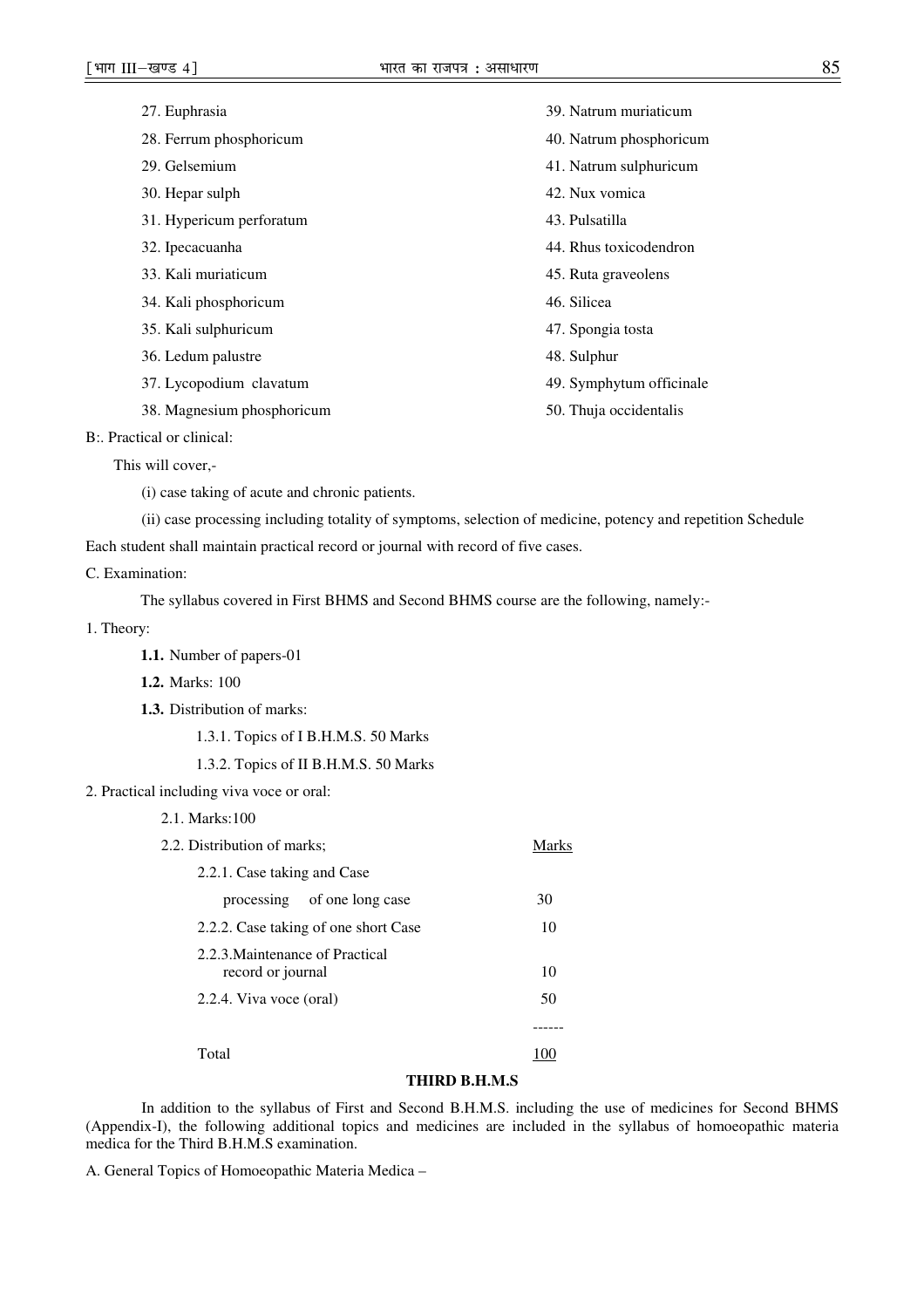In addition to the syllabus of First and Second B.H.M.S. including the use of medicines for Second BHMS (Appendix-I), the following additional topics and medicines are included in the syllabus of Homoeopathic Materia Medica for the Third B.H.M.S. Examination.

- (a) concept of nosodes definition of nosodes, types of nosodes, general indications of dosodes.
- (b) concepts of constitution, temperaments, diathesis-

definitions, various concepts of constitution with their peculiar characteristics, importance of constitution, temperaments and diathesis and their utility in treatment of patients.

B. Concept of mother tincture.

C. Homoeopathic medicines to be taught in Third B.H.M.S. as in Appendix-II

**APPENDIX-II** 

| 1.                | Acetic acid           |
|-------------------|-----------------------|
| $\overline{2}$ .  | Actea spicata         |
| 3.                | Agaricus muscarius    |
| $\overline{4}$ .  | Agnus castus          |
| 5.                | Alumina               |
| 6.                | Ambra grisea          |
| 7.                | Ammonium carbonicum   |
| 8.                | Ammonium muriaticum   |
| 9.                | Anacardium orientale  |
| $\overline{10}$ . | Apocynum cannabinum   |
| $\overline{11}$ . | Arsenicum Iodatum     |
| $\overline{12}$ . | Asafoetida            |
| 13.               | Aurum metallicum      |
| 14.               | Baryta carbonica      |
| $\overline{15}$ . | Belladonna            |
| 16.               | Benzoic acid          |
| 17.               | Berberis vulgaris     |
| 18.               | <b>Bismuth</b>        |
| 19.               | <b>Borax</b>          |
| $\overline{20}$ . | Bovista Iycoperdon    |
| 21.               | Bromium               |
| $\overline{22}$ . | Bufo rana             |
| $\overline{23}$ . | Cactus grandiflorus   |
| 24.               | Caladium seguinum     |
| $\overline{25}$ . | Calcarea arsenicosa   |
| 26.               | Camphora              |
| 27.               | Cannabis indica       |
| 28.               | Cannabis sativa       |
| 29.               | Cantharis vesicatoria |
| 30.               | Carbo vegetabilis     |
| $\overline{31}$ . | Chelidonium majus     |

| 32. | Conium maculatum    |
|-----|---------------------|
| 33. | Crotalus horridus   |
| 34. | Croton tiglium      |
| 35. | Cyclamen europaeum  |
| 36. | Digitalis purpurea  |
| 37. | Dioscorea villosa   |
| 38. | Equisetum hyemale   |
| 39. | Ferrum metallicum   |
| 40. | Graphites           |
| 41. | Helleborus niger    |
| 42. | Hyoscyamus niger    |
| 43. | Ignatia amara       |
| 44. | Kali bichromicum    |
| 45. | Kali bromatum       |
| 46. | Kali carbonicum     |
| 47. | Kreosotum           |
| 48. | Lachesis muta       |
| 49. | Moschus             |
| 50. | Murex purpurea      |
| 51. | Muriatic acid       |
| 52. | Naja tripudians     |
| 53. | Natrum carbonicum   |
| 54. | Nitric acid         |
| 55. | Nux moschata        |
| 56. | Opium               |
| 57. | Oxalic acid         |
| 58. | Petroleum           |
| 59. | Phosphoric acid     |
| 60. | Phosphorus          |
| 61. | Phytolacca decandra |
| 62. | Picric acid         |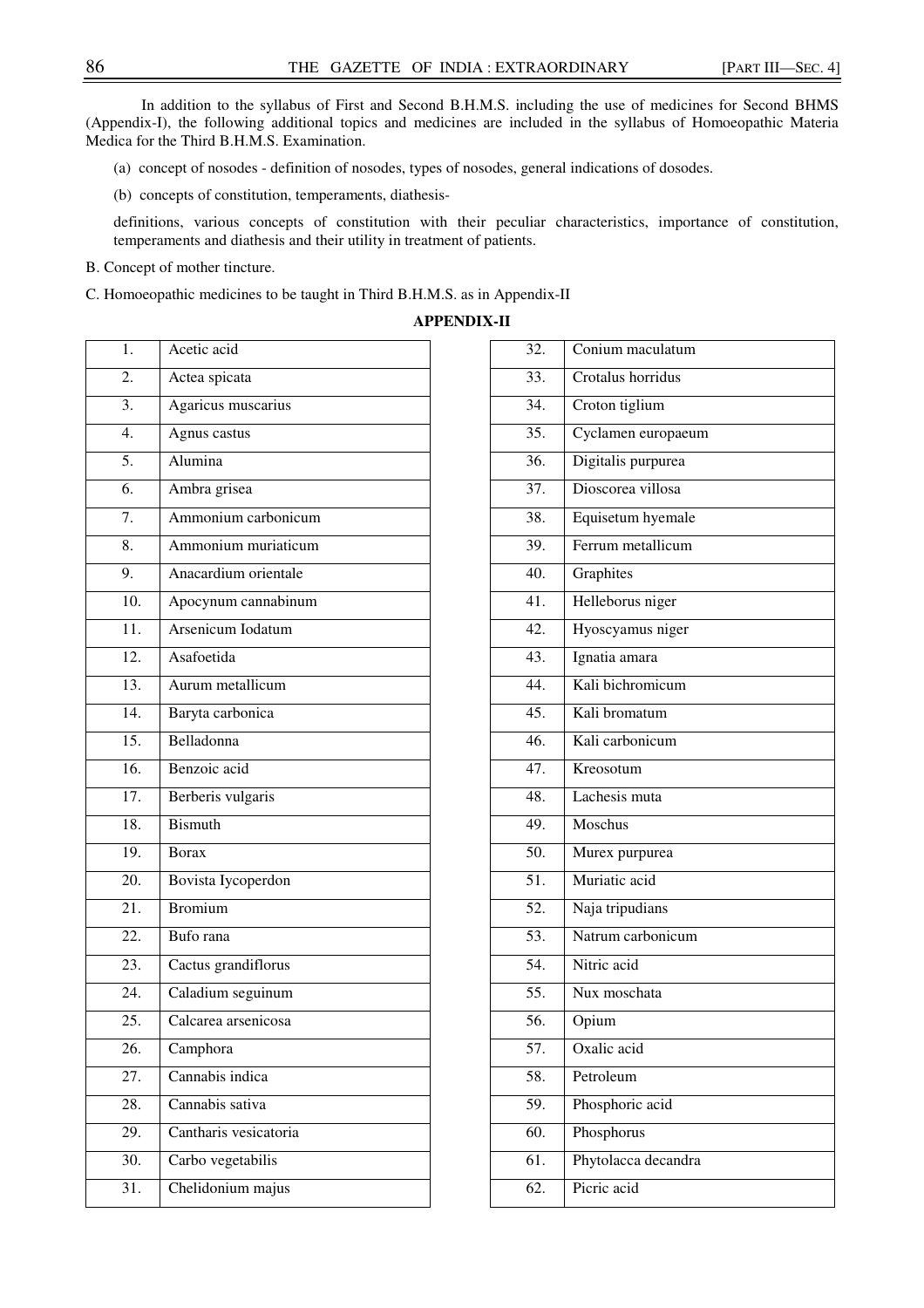| 63. | Platinum metallicum |
|-----|---------------------|
| 64. | Podophyllum         |
| 65. | Secale cornutum     |
| 66. | Selenium            |
| 67. | Sepia               |
| 68. | Staphysagria        |
| 69. | Stramonium          |
| 70. | Sulphuric acid      |

| 71. | Syphilinum             |
|-----|------------------------|
| 72. | Tabacum                |
| 73. | Taraxacum officinale   |
| 74. | Tarentula cubensis     |
| 75. | Terebinthina           |
| 76. | Theridion              |
| 77. | Thlaspi bursa pastoris |
| 78. | Veratrum album         |

| Group studies   |  |  |
|-----------------|--|--|
| Acid group      |  |  |
| Carbon group    |  |  |
| Kali group      |  |  |
| Ophidia group   |  |  |
| Mercurius group |  |  |
| Spider group    |  |  |

## D. Practical or clinical:

(1) This will cover,–

(a) case taking of acute and chronic patients.

(b) case processing including selection of medicine, potency and repetition schedule

- (2) Each student shall maintain a journal having record of ten case takings.
- E. Examination:

### 1. Theory:

- 1. 1. Number of papers- 01
- 1. 2. Marks: 100
- 1. 3. Distribution of marks:

1.3.1. Topics of Second B.H.M.S. 50 Marks

1.3.2. Topics of Third B.H.M.S. 50 Marks

## 2. Practical including viva voce or oral:

2.1. Marks:100

| 2.2. Distribution of marks:                          | Marks |
|------------------------------------------------------|-------|
| 2.2.1. Case taking and case                          |       |
| processing of one long case                          | 30    |
| 2.2.2. Case taking of one short case                 | 10    |
| 2.2.3. Maintenance of practical<br>record or journal | 10    |
| 2.2.4. Viva voce or oral                             | 50    |
|                                                      |       |
| Total                                                |       |

# Fourth B.H.M.S

In addition to the syllabus of First, Second and Third BHMS including the medicines taught as per the Appendices I and II, the following additional topics and medicines are included in the syllabus for the Fourth BHMS examination.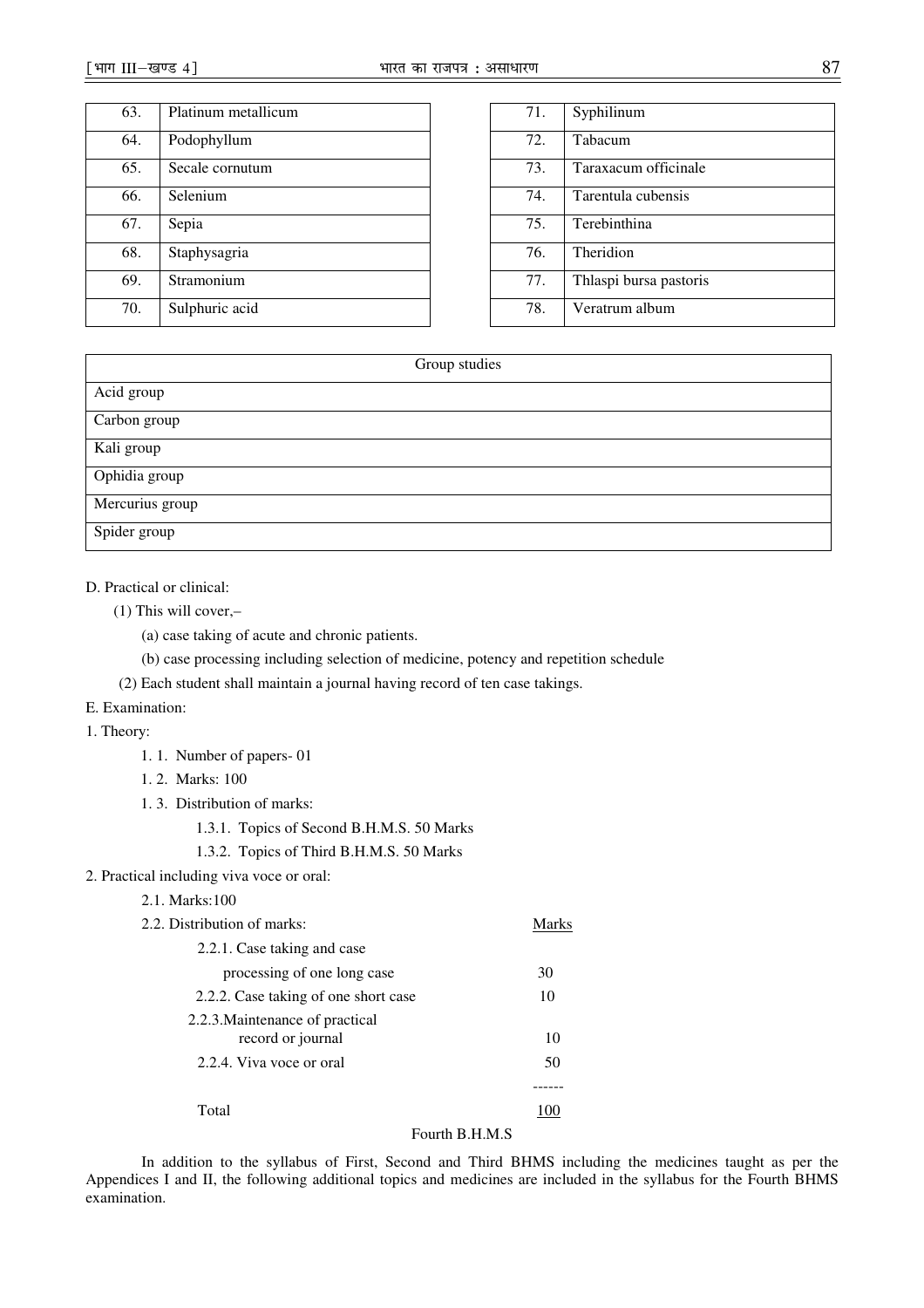A. General topics of Homoeopathic materia medica – Sarcodes – definition and general indications.

B. Medicines indicated in Appendix-III shall be taught in relation to the medicines of Appendices-I and II for comparison wherever required.

## APPENDIX-III

| 1              | Abies canadensis      | $\overline{35}$ | Sambucus nigra           |
|----------------|-----------------------|-----------------|--------------------------|
| $\overline{c}$ | Abies nigra           | 36              | Squilla maritima         |
| 3              | Carbo animalis        | 37              | Baryta muriatica         |
| 4              | Carbolic acid         | $\overline{38}$ | Crataegus oxyacantha     |
| 5              | Cundurango            | 39              | Lithium carbonicum       |
| 6              | Fluoricum acidum      | 40              | Rauwolfia serpentina     |
| 7              | Hydrastis canadensis  | $\overline{41}$ | Caulophyllum             |
| 8              | Raphanus sativus      | 42              | Cocculus indicus         |
| 9              | Magnesia carbonica    | 43              | Crocus sativus           |
| 10             | Magnesia muriatica    | $\overline{44}$ | Helonias dioica          |
| 11             | Anthracinum           | 45              | Lillium tigrinum         |
| 12             | <b>Bacillinum</b>     | 46              | Sabina                   |
| 13             | Lac caninum           | 47              | Trillium pendulum        |
| 14             | Lac defloratum        | 48              | Viburnum opulus          |
| 15             | Lyssin                | 49              | Cicuta virosa            |
| 16             | Medorrhinum           | 50              | Ranunculus bulbosus      |
| 17             | Psorinum              | 51              | Rhododendron chrysanthum |
| 18             | Pyrogenium            | $\overline{52}$ | Clematis erecta          |
| 19             | Vaccininum            | $\overline{53}$ | Sabal serrulata          |
| 20             | Variolinum            | $\overline{54}$ | Sarsaparilla officinalis |
| 21             | Hydrocotyle asiatica  | 55              | Coffea cruda             |
| 22             | Mezereum              | 56              | Glonoine                 |
| 23             | Radium bromatum       | $\overline{57}$ | Melilotus                |
| 24             | Urtica urens          | 58              | Millefolium              |
| 25             | Vinca minor           | 59              | Sanguinaria canadensis   |
| 26             | Abrotanum             | 60              | Spigelia                 |
| 27             | Rheum palmatum        | 61              | Veratrum viride          |
| 28             | Sanicula aqua         | 62              | Capsicum                 |
| 29             | Acalypha indica       | $\overline{63}$ | Cedron                   |
| 30             | Corallium rubrum      | 64              | Eupatorium perfoliatum   |
| 31             | Lobelia inflata       | 65              | Abroma augusta           |
| 32             | Mephitis putorius     | 66              | Calotropis gigantea      |
| 33             | Rumex crispus         | 67              | Carica papaya            |
| 34             | Sabadilla officinalis | 68              | Cassia sophera           |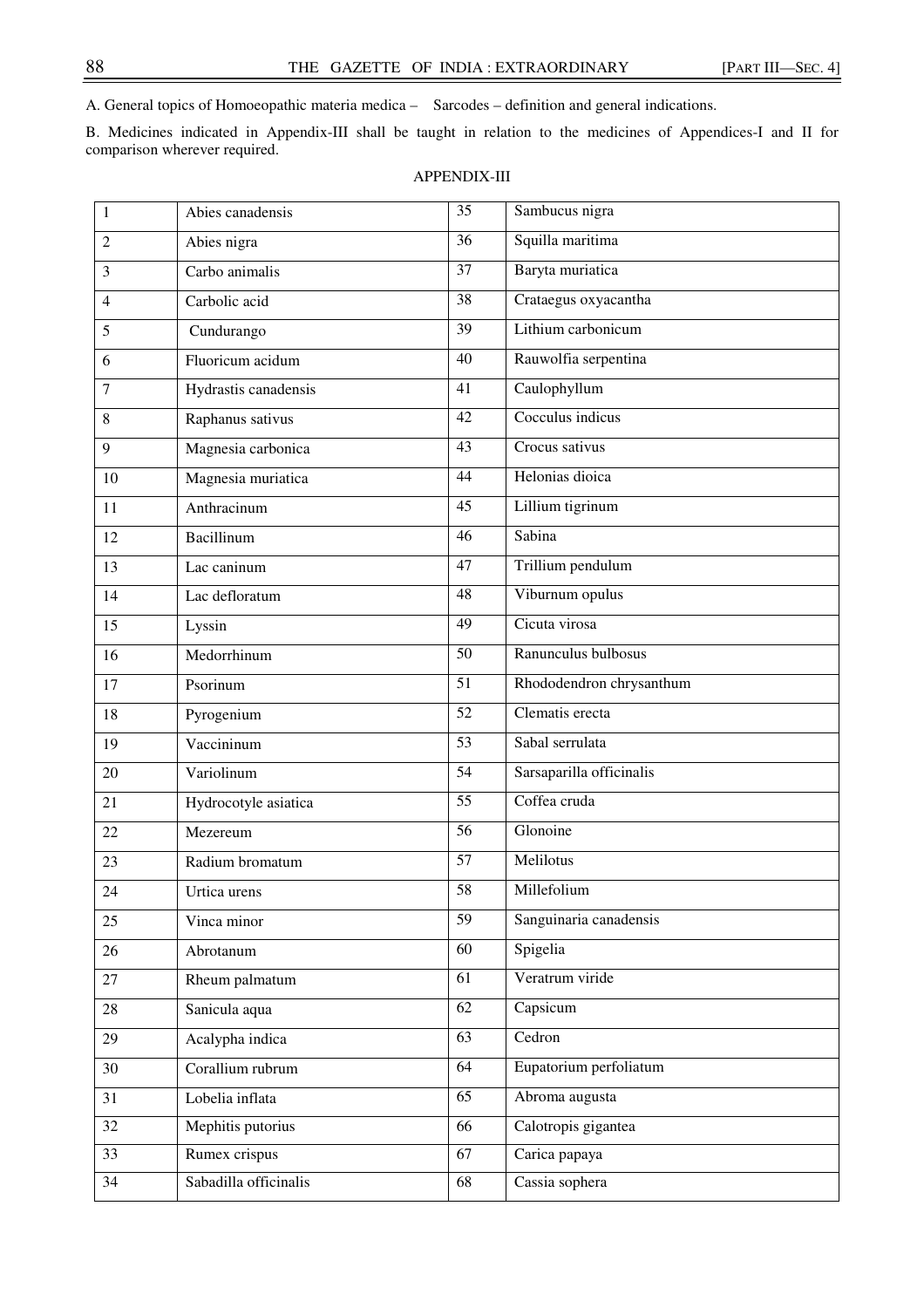| 69              | Ficus religiosa             | 104              | Artemesia vulgaris       |
|-----------------|-----------------------------|------------------|--------------------------|
| 70              | Jonosia asoca               | 105              | Avena sativa             |
| 71              | Justicia adhatoda           | 106              | <b>Blatta</b> orientalis |
| 72              | Ocimum sanctum              | 107              | Carcinosin               |
| 73              | Syzigium jambolanum         | 108              | Carduus marianus         |
| $\overline{74}$ | Ratanhia peruviana          | 109              | Ceanothus                |
| 75              | Collinsonia canadensis      | 110              | Chininum arsenicosum     |
| $\overline{76}$ | Antimonium arsenicosum      | 111              | Cholesterinum            |
| 77              | Sticta pulmonaria           | 112              | Coca erythroxylon        |
| 79              | Asterias rubens             | 113              | Diphtherinum             |
| 80              | Iodium                      | 114              | Erigeron canadensis      |
| 81              | Thyroidinum                 | 115              | Malandrinum              |
| 82              | Argentum metallicum         | 116              | Menyanthes               |
| 83              | Cuprum metallicum           | 117              | Onosmodium               |
| 84              | Plumbum metallicum          | 118              | Passiflora incarnata     |
| 85              | Zincum metallicum           | 119              | Ustilago maydis          |
| 86              | Adonis vernalis             | $\overline{120}$ | Stannum metallicum       |
| 87              | Kalmia latifolia            | 121              | Valeriana officinalis    |
| 88              | Physostigma venenosum       | 122              | $X - ray$                |
| 89              | Mercurius corrosivus        |                  |                          |
| 90              | Mercurius cyanatus          |                  |                          |
| 91              | Mercurius dulcis            |                  |                          |
| 92              | Mercurius solubilis         |                  |                          |
| 93              | Mercurius sulphuricus       |                  |                          |
| 94              | Causticum                   |                  |                          |
| 95              | Bacillus No. 7              |                  |                          |
| 96              | Dysentery co                |                  |                          |
| 97              | Gaertner                    |                  |                          |
| 98              | Morgan pure                 |                  |                          |
| 99              | Morgan gaertner             |                  |                          |
| 100             | Proteus bacillus            |                  |                          |
| 101             | Sycotic bacillus            |                  |                          |
|                 | <b>Additional medicines</b> |                  |                          |
| 102             | Aesculus hippocastanum      |                  |                          |
| 103             | Adrenalinum                 |                  |                          |
|                 |                             |                  |                          |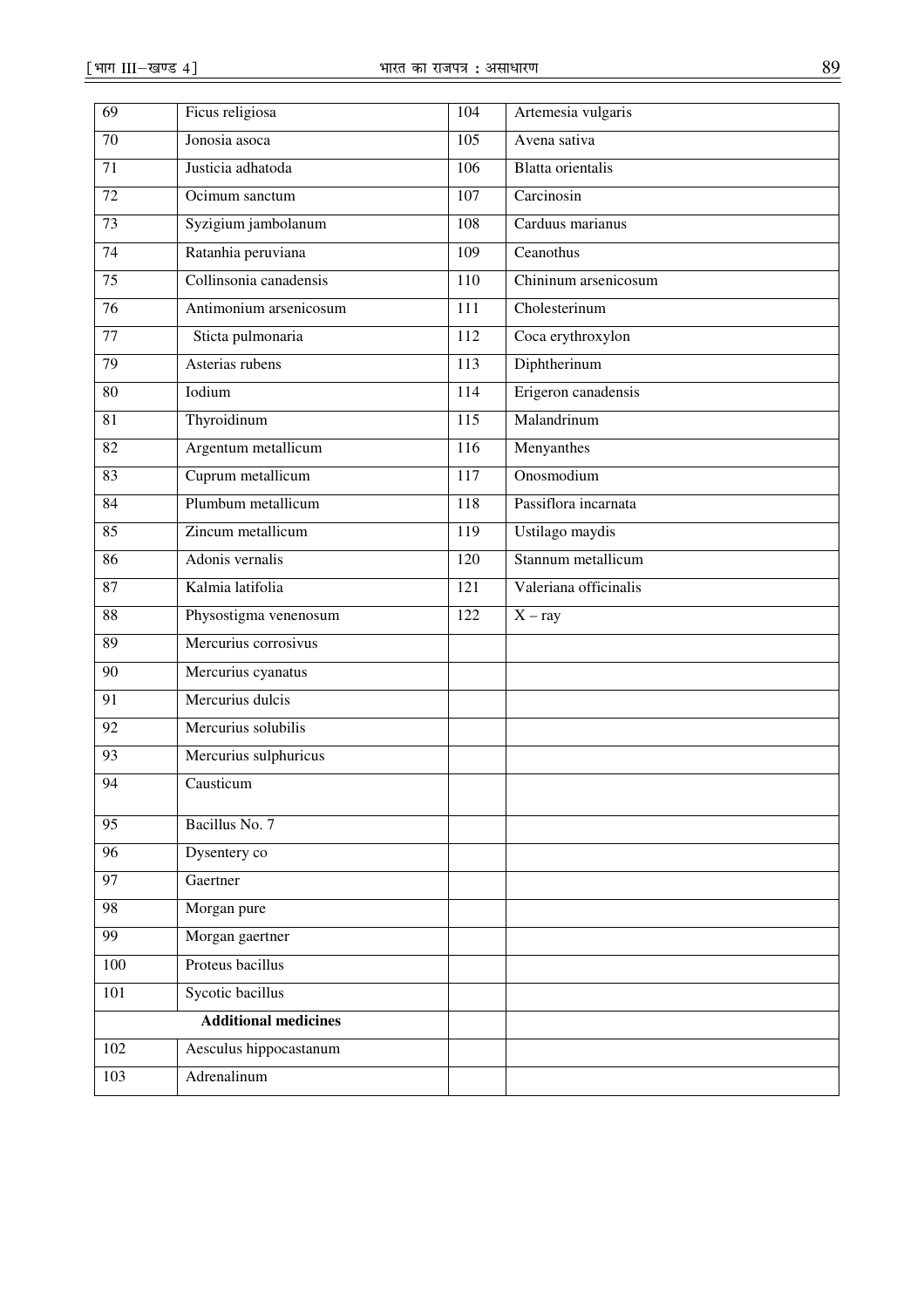## 90 THE GAZETTE OF INDIA : EXTRAORDINARY [PART III—SEC. 4]

| Sl. No.        | Group studies       |
|----------------|---------------------|
|                | Baryta group        |
| $\mathfrak{D}$ | Calcarea group      |
| 3              | Magnesia group      |
| 4              | Natrum group        |
| 5              | Compositae family   |
| 6              | Ranunculacae family |
| $\tau$         | Solonacae family    |

## C. Practical or clinical:

Each student shall maintain a journal having record of ten acute and ten chronic case takings.

#### D. Examination:

1. Theory:

- 1. 1 Number of papers-02
- **2.1** Marks: 200

2.1.1 Distribution of marks:

2.1.2 Paper-I: Topics of First, Second and Third B.H.M.S.— 100 Marks

2.1.3 Paper-II:Topics of IV B.H.M.S.— 100 Marks

### 2. Practical including viva voce or oral:

|  | 2.1. Marks: 200 |  |
|--|-----------------|--|
|  |                 |  |

| 2.2. Distribution of marks;                            |     |  |
|--------------------------------------------------------|-----|--|
| 2.2.1. Case taking and Case                            |     |  |
| processing of one long case                            | 60  |  |
| 2.2.2 Case taking of one short case                    |     |  |
| Maintenance of practical<br>2.2.3<br>record or journal | 20  |  |
| 2.2.4. Viva voce (oral)                                | 100 |  |
|                                                        |     |  |
| Total                                                  |     |  |

### **PATHOLOGY**

#### Instructions:

I (a) Pathology and microbiology shall be taught in relation to the concept of miasms as evolved by Samuel Hahnemann and further developed by JT Kent, H.A. Robert, J.H. Allen and other stalwarts, with due reference to Koch's postulate, correlation with immunity, susceptibility and thereby emphasizing homoeopathic concept of evolution of disease and cure;

(b) Focus will be given on the following points, namely:-

- **(1)** Pathology in relation with Homoeopathic Materia Medica.
- **(2)** Correlation of miasms and pathology.
- **(3)** Characteristic expressions of each miasm.
- **(4)** Classification of symptoms and diseases according to pathology.
- **(5)** Pathological findings of diseases; their interpretation, correlation and usage in the management of patients under homoeopathic treatment.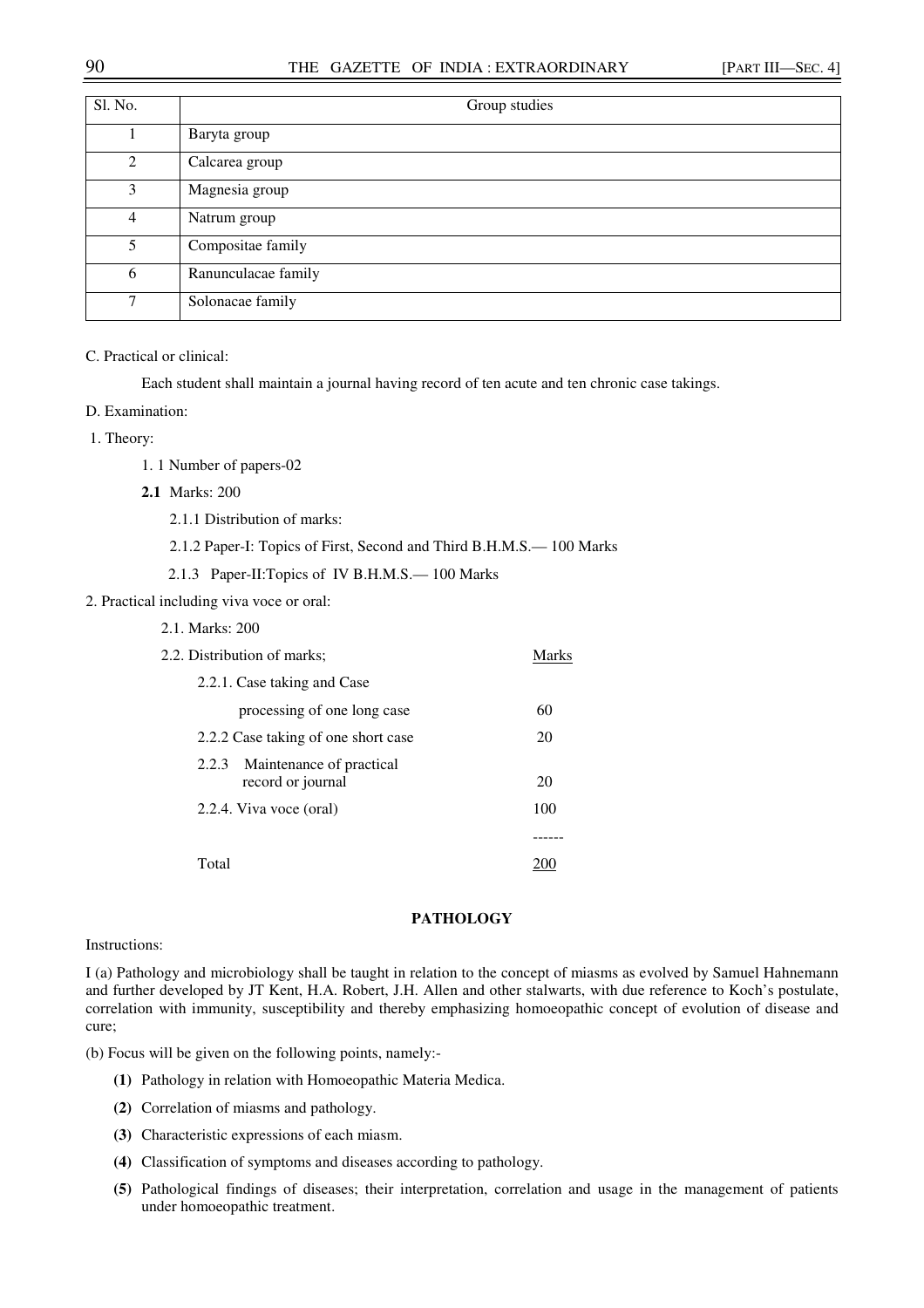(c) To summarise, all the topics in the general and systemic pathology and microbiology should be correlated, at each juncture, with homoeopathic principles so that the importance of pathology in Homoeopathic system could be understood by the students.

A. Theory:

- (a). General Pathology
- **1.** Cell Injury and cellular adaptation
- **2.** Inflammation and repair (Healing).
- **3.** Immunity
- **4.** Degeneration
- **5.** Thrombosis and embolism
- **6.** Oedema
- **7.** Disorders of metabolism
- **8.** Hyperplasia and hypertrophy
- **9.** Anaplasia
- **10.** Metaplasia
- **11.** Ischaemia
- **12.** Haemorrhage
- **13.** Shock
- **14.** Atrophy
- **15.** Regeneration
- **16.** Hyperemia
- **17.** Infection
- **18.** Pyrexia
- **19.** Necrosis
- **20.** Gangrene
- **21.** Infarction
- **22.** Amyloidosis
- **23.** Hyperlipidaemia and lipidosis
- **24.** Disorders of pigmentation
- **25.** Neoplasia (Definition, variation in cell growth, nomenclature and taxonomy, characteristics of neoplastic cells, aetiology and pathogenesis, grading and staging, diagnostic approaches, interrelationship of tumor and host, course and management).
- **26.** Calcification
- **27.** Effects of radiation
- **28.** Hospital infection
- (b) Systemic pathology

In each system, the important and common diseases should be taught, keeping in view their evolution, aetiopathogenesis, mode of presentation, progress and prognosis, namely:–

- **1.** Mal-nutrition and deficiency diseases.
- **2.** Diseases of Cardiovascular system
- **3.** Diseases of blood vessels and lymphatics
- **4.** Diseases of kidney and lower urinary tract
- **5.** Diseases of male reproductive system and prostate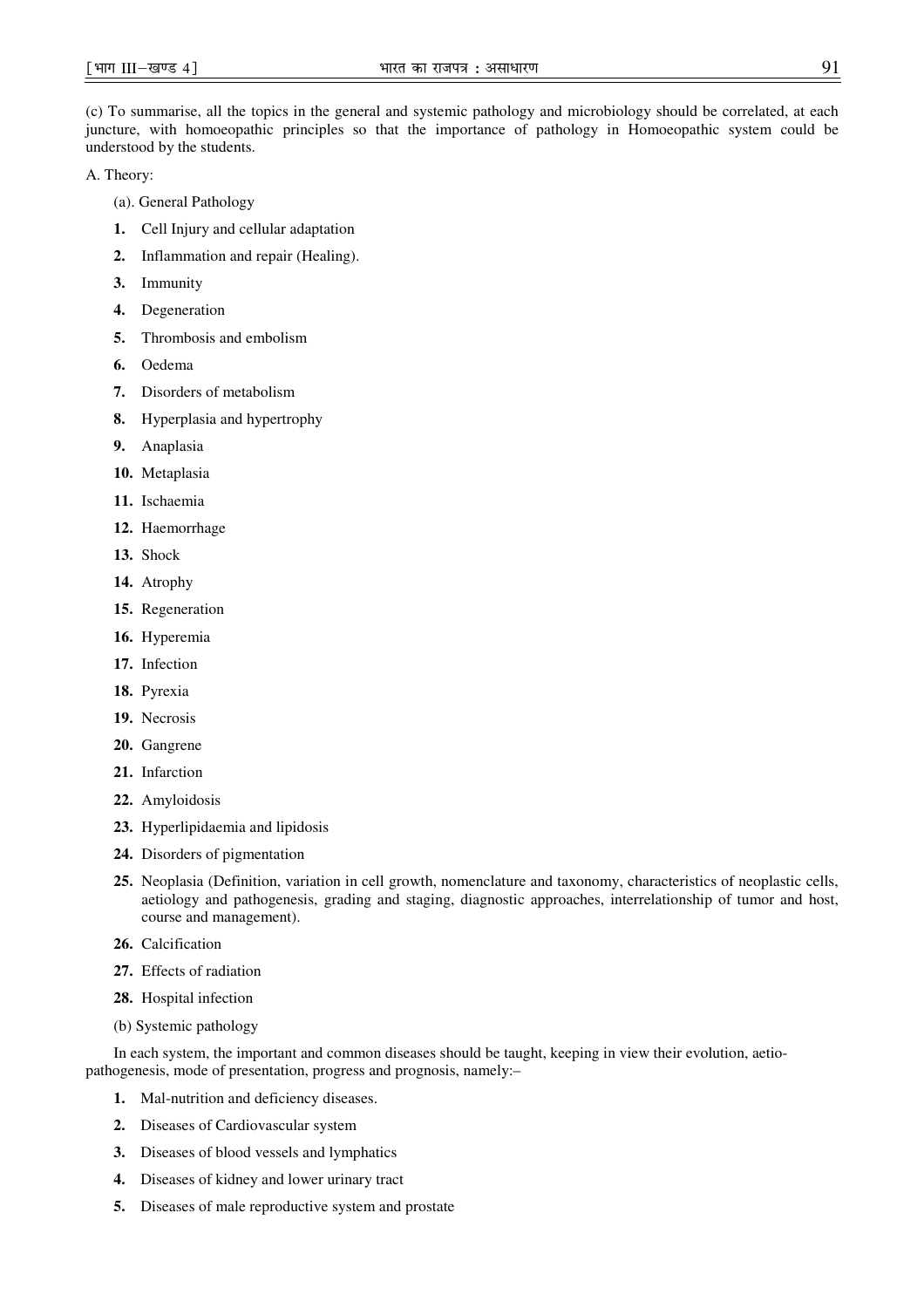- **6.** Diseases of the female genitalia and breast.
- **7.** Diseases of eye, ENT and neck
- **8.** Diseases of the respiratory system.
- **9.** Diseases of the oral cavity and salivary glands.
- **10.** Diseases of the G.I. system
- **11.** Diseases of liver, gall bladder, and biliary ducts
- **12.** Diseases of the pancreas (including diabetes mellitus)
- **13.** Diseases of the haemopoetic system, bone marrow and blood
- **14.** Diseases of glands-thymus, pituitary, thyroid, and parathyroid, adrenals, parotid.
- **15.** Diseases of the skin and soft tissue.
- **16.** Diseases of the musculo-skeletal system.
- **17.** Diseases of the nervous system.
- **18.** Leprosy
- (c) Microbiology
- (I) General Topics:
- **1.** Introduction
- **2.** History and scope of medical microbiology
- **3.** Normal bacterial flora
- **4.** Pathogenicity of micro-organisms
- **5.** Diagnostic microbiology
- (II) Immunology:
- **1.** Development of immune system
- **2.** The innate immune system
- **3.** Non-specific defense of the host
- **4.** Acquired immunity
- **5.** Cells of immune system; T cells and Cell mediated immunity; B cells and Humoral immunity
- **6.** The compliment system
- **7.** Antigen; Antibody; Antigen Antibody reactions (Anaphylactic and Atopic); Drug Allergies
- **8.** Hypersensitivity
- **9.** Immuno-deficiency
- **10.** Auto-immunity
- **11.** Transplantation
- **12.** Blood group antigens
- **13.** Clinical aspect of immuno-pathology.

(III) Bacteriology:

- **1.** Bacterial structure, growth and metabolism
- **2.** Bacterial genetics and bacteriophage
- **3.** Identification and cultivation of bacteria
- **4.** Gram positive aerobic and facultative anaerobic cocci, eg. Streptococci, Pneumococci.
- **5.** Gram positive anaerobic cocci, e.g. peptostreptococci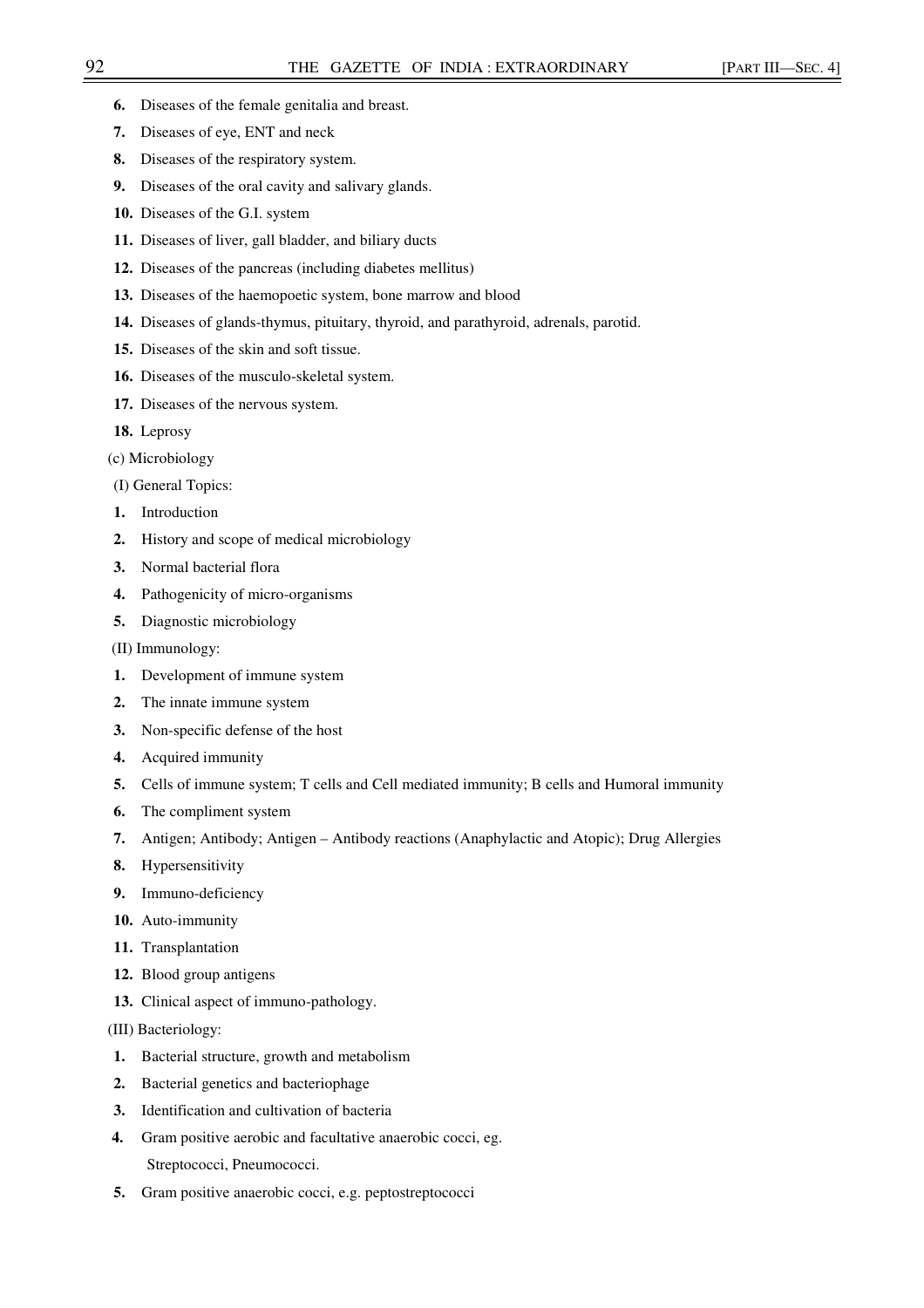- **6.** Gram negative aerobic cocci, eg. neisseria, moraxella, kingella.
- **7.** Gram positive aerobic bacilli, eg. corynebacterium, aacillus anthrax, cereus subtitis, mycobacterium tuberculosis, M. leprae, actinomycetes; nocardia, organism of enterobacteriac group.
- **8.** Gram positive anaerobic bacilli, eg. genus clostridium, lactobacillus.
- **9.** Gram negative anaerobic bacilli, eg. bacteroides, fragilus,

fusobacterium.

**10.** Others like- cholerae vibrio, spirochaetes, leptospirae, mycoplasma, chlamydiae, rickettsiae, yersinia and pasturella.

(IV) Fungi and Parasites:

- 1. Fungi (1) True pathogens (cutaneous, sub-cutaneous and systemic infective agents), (2) Opportunistic pathogens.
- 2. Protozoa (1) Intestinal (Entamoeba histolytica, Giardia lamblia, Cryptosporidum parvum), (2) Urogenital (Trichomonas vaginalis) 3) Blood and Tissues (Plasmodium-species, Toxoplasma gondii, Trypanosoma species, leishmania species).
- 3. Helminths (1) Cestodes (tapeworms)- Echinococcus granulosus, Taenia solium, Taenia saginata, (2) Trematodes (Flukes): Paragonimus westermani, Schistosoma mansoni, Schistosoma haematobium (3) Nematodes– Ancylostoma duodenale, Ascaris lumbricoides, Enterobius vermicularis, Strongyloides, Stercoralis, Trichuris trichiura, Brugia malayi, Dracunculus medinensis, Loa loa, Onchocerca volvulus, Wuchereria bancroftii).

(V) Virology:

## 1. Introduction

- 2. Nature and classification of viruses
- 3. Morphology and replication of viruses
- 4. DNA viruses:
	- (i) parvo virus
	- (ii) herpes virus, varicella virus, CMV, EBV.
	- (iii) hepadna virus (hepatitis virus)
	- (iv) papova virus
	- (v) adeno virus
	- (vi) pox virus- variola virus, vaccinia virus, molluscum contagiosum etc.
- 5. RNA viruses:

(a) orthomyxo virus:

- (i) entero virus
- (ii) rhino virus
- (iii) hepato virus
- (b) paramyxo virus- rubeola virus, mumps virus, Influenza virus etc.
- (c) phabdo virus
- (d) rubella virus (german measles)
- (e) corona virus
- (f) retro virus
- (g) yellow fever virus
- (h) dengue, vhikungunya virus
- (i) Miscellaneous virus:
	- (i) arena virus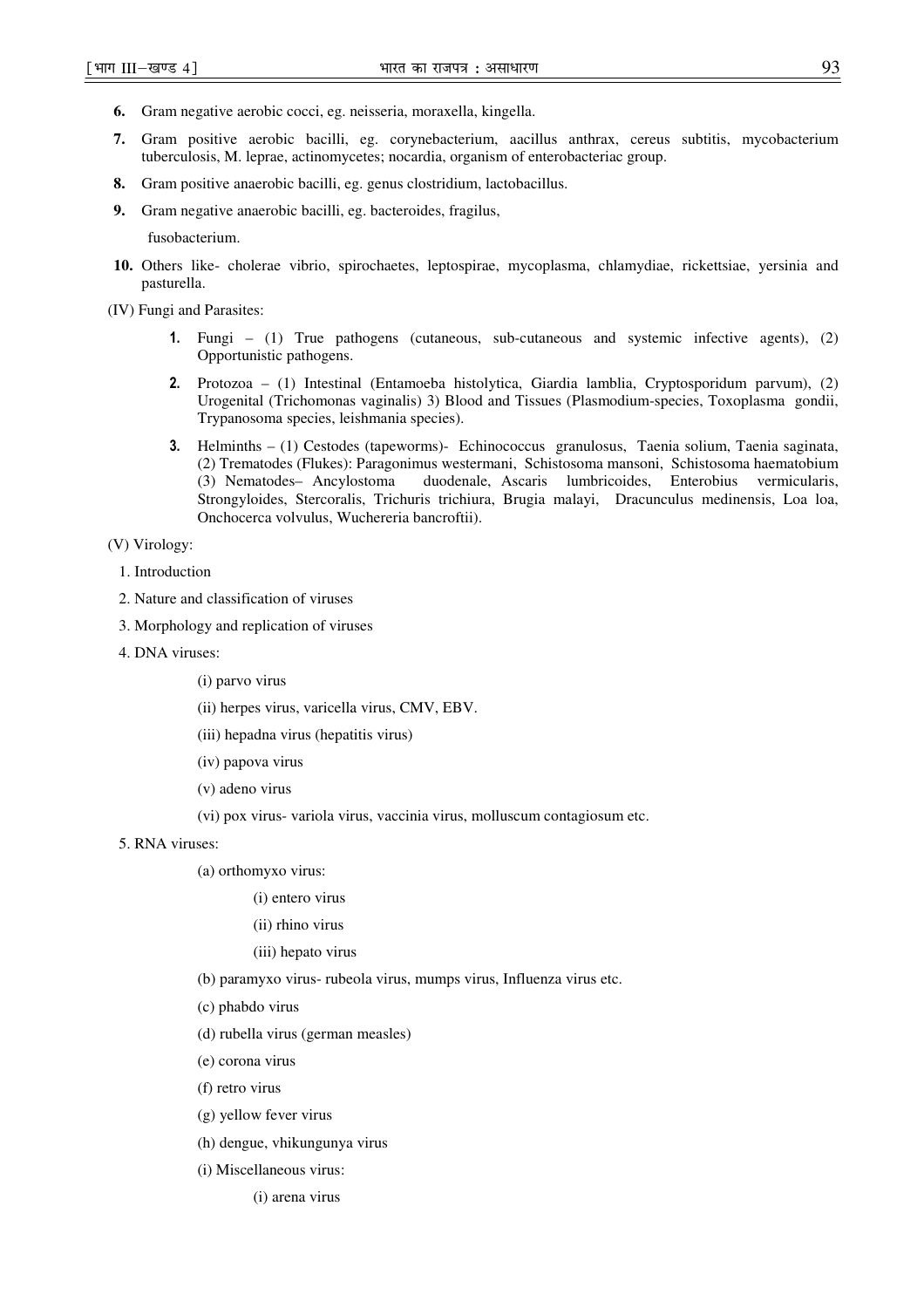(ii) corona virus

(iii) rota virus

(iv) bacteriophages

(VI) Clinical microbiology: (1) Clinically important micro organisms (2) Immunoprophylaxis, (3) Antibiotic Sensitivity Test (ABST)

(VII) Diagnostic procedures in microbiology: (1) Examination of blood and stool (2) Immunological examinations (3) Culture methods ( 4) Animal inoculation.

(VIII) Infection and Disease: (1) Pathogenicity, mechanism and control (2) Disinfection and sterilisation (3) Antimicrobial chemotherapy (4) Microbial pathogenicity

(d) Histopathology:

- 1. Teaching of histopathological features with the help of slides of common pathological conditions from each system.
- **1.** Teaching of gross pathological specimens for each system.
- **2.** Histopathological techniques, e.g. fixation, embedding, sectioning and staining by common dyes and stains.
- **3.** Frozen sections and its importance.
- **4.** Electron microscopy; phase contrast microscopy.

B. Practical or clinical:

- (1) Clinical and Chemical Pathology: estimation of haemoglobin (by acidometer) count of Red Blood Cells and White Blood Cells, bleeding time, clotting time, blood grouping, staining of thin and thick films, differential counts. blood examination for parasites. erythrocyte sedimentation rate.
- (2) Urine examination, physical, chemical microscopical, quantity of albumin and sugar.
- (3) Examination of Faeces: physical, chemical (occult blood) and microscopical for ova and protozoa.
- (4) Methods of sterilisation, preparation of a media, use of microscope. gram and acid fast stains. motility preparation. gram positive and negative cocci and bacilli. special stains for corynebacterium gram and acid fast stains of pus and sputum.
- (5) Preparation of common culture medias, e.g. nutrient agar, blood agar, Robertson's Cooked Meal media (RCM) and Mac conkey's media.
- (6) Widal test demonstration.
- (7) Exposure to latest equipment, *viz*. auto-analyzer, cell counter, glucometer.
- (8) Histopathology
	- **(a)** Demonstration of common slides from each system.
	- **(b)** Demonstration of gross pathological specimens.
	- **(c)** Practical or clinical demonstration of histopathological techniques, i.e. fixation, embedding.
	- **(d)** Sectioning, staining by common dyes and stain. frozen section and its importance.
	- **(e)** Electron microscopy, phase contrast microscopy.

## C. Examination:

- 1. Theory:
	- **1.1** Number of papers 02
	- **1.2** Marks: Paper I-100;Paper II-100
	- **1.3** Contents:

| 1.3.1 Paper-I: Section A- General Pathology | - 50 marks      |
|---------------------------------------------|-----------------|
| Section B- Systemic Pathology               | - 50 marks      |
| 1.3.2. Paper- II: Section A-                |                 |
|                                             | $\mathcal{L}$ 1 |

Bacteriology - 25 marks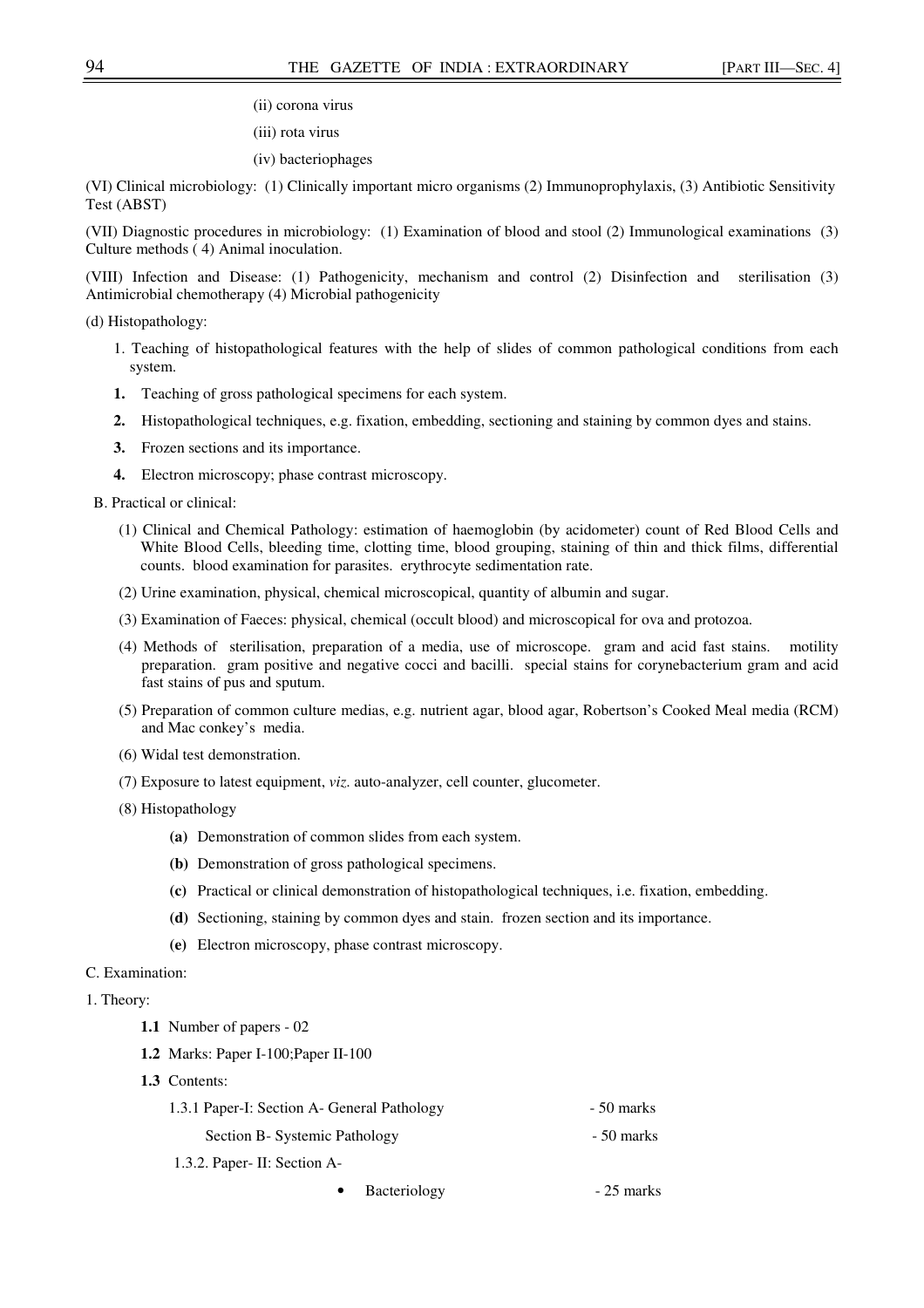|                                           | Fungi and Parasites                                                    | $-25$ marks             |
|-------------------------------------------|------------------------------------------------------------------------|-------------------------|
| Section B-                                |                                                                        |                         |
|                                           | Virology                                                               | - 20 marks              |
|                                           | <b>Clinical Microbiology</b>                                           |                         |
|                                           | and Diagnostic procedures                                              | - 10 marks              |
| $\bullet$                                 | Microbiological control                                                |                         |
|                                           | and mechanism of pathogenicity                                         | $-10$ marks             |
| ٠                                         | <b>General Topics</b>                                                  |                         |
|                                           | Immuno-pathology                                                       | $-10$ marks             |
| 2. Practical including viva voce or oral: |                                                                        |                         |
| 2.1. Marks: 100                           |                                                                        |                         |
| 2.2. Distribution of marks;               |                                                                        | Marks                   |
| 2.2.1. Practicals                         |                                                                        | $-15$                   |
| 2.2.2. Spotting                           |                                                                        | $-20$ (4 spottings)     |
| 2.2.3. Histopathological slides           |                                                                        | $-10(2 \text{ slides})$ |
| 2.2.4. Journal or practical record        |                                                                        | $-05$                   |
| 2.2.5. Viva voce (oral)                   |                                                                        | $-50$                   |
|                                           | (Including 5 marks for interpretation of routine pathological reports) |                         |

(Including 5 marks for interpretation of routine pathological reports)

------

Total 100

### FORENSIC MEDICINE AND TOXIOCOLOGY

Instructions:

I (a) Medico-legal examination is the statutory duty of every registered medical practitioner, whether he is in private practice or engaged in Government sector and in the present scenario of growing consumerism in medical practice, the teaching of Forensic Medicine and Toxicology to the students is highly essential;

 (b) This learning shall enable the student to be well-informed about medico-legal responsibility in medical practice and he shall also be able to make observations and infer conclusions by logical deductions to set enquire on the right track in criminal matters and connected medico-legal problems;

 (c) The students shall also acquire knowledge of laws in relation to medical practice, medical negligence and codes of medical ethics and they shall also be capable of identification, diagnosis and treatment of the common poisonings in their acute and chronic state and also dealing with their medico-legal aspects;

 (d) For such purposes, students shall be taken to visit district courts and hospitals to observe court proceedings and postmortem as per Annexure 'B'.

I. Forensic Medicine

A. Theory:

1. Introduction

- (a) Definition of forensic medicine.
- (b) History of forensic medicine in India.
- (c) Medical ethics and etiquette.
- (d) Duties of registered medical practitioner in medico-legal cases.

## 2. Legal procedure

- (a) Inquests, courts in India, legal procedure.
- (b) Medical evidences in courts, dying declaration, dying deposition, including medical certificates, and medico-legal reports.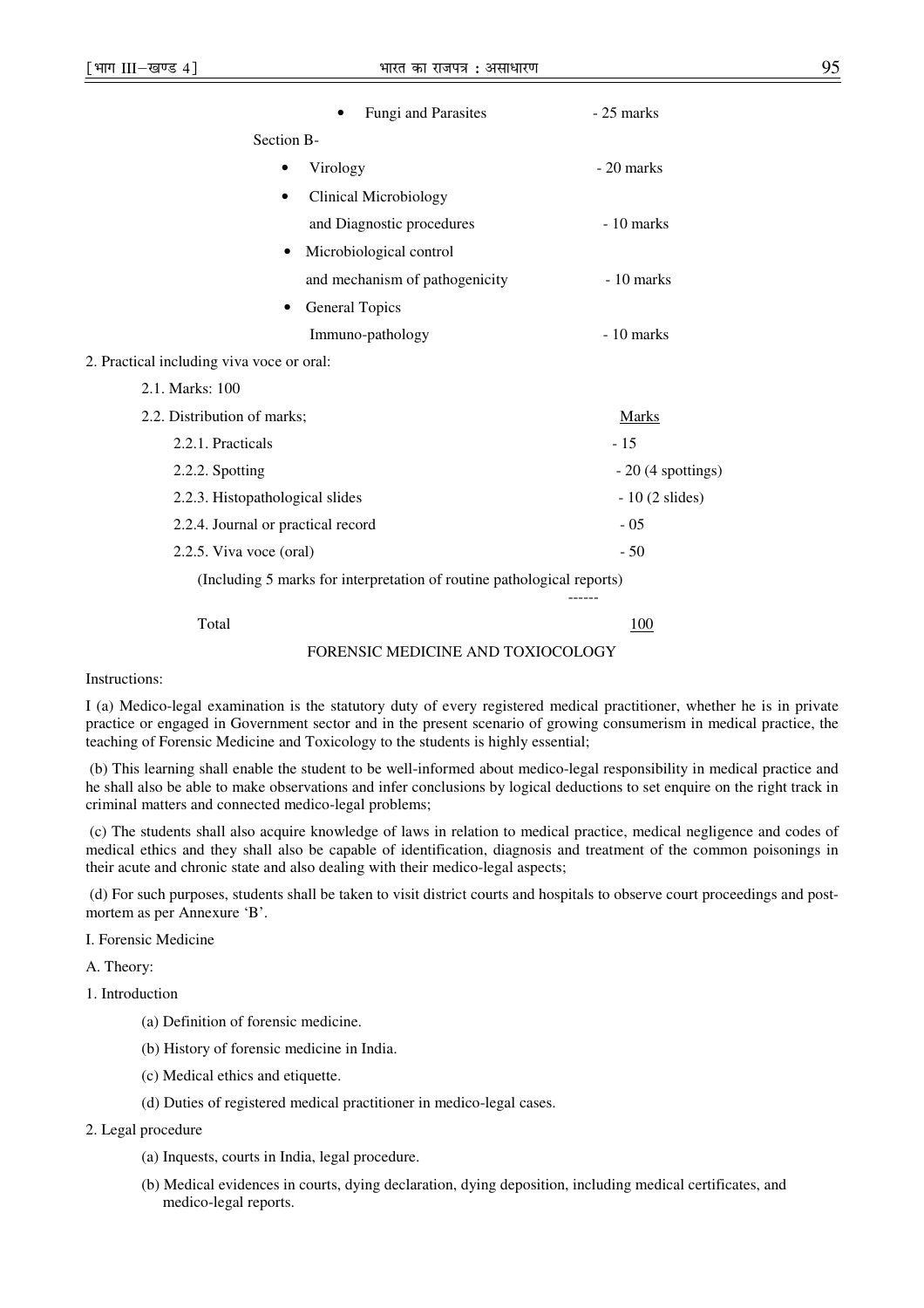3. Personal identification

- (a) Determination of age and sex in living and dead; race, religion.
- (b) Dactylography, DNA finger printing, foot print.
- (c) Medico-legal importance of bones, scars and teeth, tattoo marks, handwriting, anthropometry.
- (d) Examination of biological stains and hair.
- 4. Death and its medico-legal importance
	- (a) Death and its types, their medico-legal importance
	- (b) Signs of death (1) immediate, (2) early, (3) late and their medico-legal importance
	- (c) Asphyxial death (mechanical asphyxia and drowning).
	- (d) Deaths from starvation, cold and heat etc.
- 5. Injury and its medico-legal importance

Mechanical, thermal, firearm, regional, transportation and traffic injuries; injuries from radiation, electrocution and lightening.

- 6. Forensic psychiatry
	- (a) Definition; delusion, delirium, illusion, hallucinations; impulse and mania; classification of Insanity.
	- (b) Development of insanity, diagnosis, admission to mental asylum.
- 7. Post-mortem examination (autopsy)
	- (a) Purpose, procedure, legal bindings; difference between pathological and medico-legal autopsies.
	- (b) External examination, internal examination of adult, foetus and skeletal remains.
- 8. Impotence and sterility

Impotence; Sterility; Sterilisation; Artificial Insemination; Test Tube Baby; Surrogate mother.

- 9. Virginity, defloration; pregnancy and delivery
- 10. Abortion and infanticide
	- (a) Abortion: different methods, complications, accidents following criminal abortion, MTP.
	- (b) Infant death, legal definition, battered baby syndrome, cot death, legitimacy.
- 11. Sexual Offences

Rape, incest, sodomy, sadism, masochism, tribadism, bestiality, buccal coitus and other sexual perversions.

- II. Toxicology
- 1. General Toxicology
	- (a) Forensic Toxicology and Poisons
	- (b) Diagnosis of poisoning in living and dead,
	- (c) General principles of management of poisoning,
	- (d) Medico-legal aspects of poisons,
	- (e) Antidotes and types.
- 2. Clinical toxicology
	- (a) Types of Poisons:
		- (i) Corrosive poisons (Mineral acids, Caustic alkalis, Organic acids, Vegetable acids)
		- (ii) Irritant poisons (Organic poisons Vegetable and animal; Inorganic poisons metallic and nonmetallic; Mechanical poisons)
		- (iii) Asphyxiant poisons (Carbon monoxide; Carbon dioxide; Hydrogen sulphide and some war gases)
		- (iv) Neurotic poisons (Opium, Nux vomica, Alcohol, Fuels like kerosene and petroleum products, Cannabis indica, Dhatura, Anaesthetics Sedatives and Hypnotics, Agrochemical compounds, Belladonna, Hyoscyamus, Curare, Conium)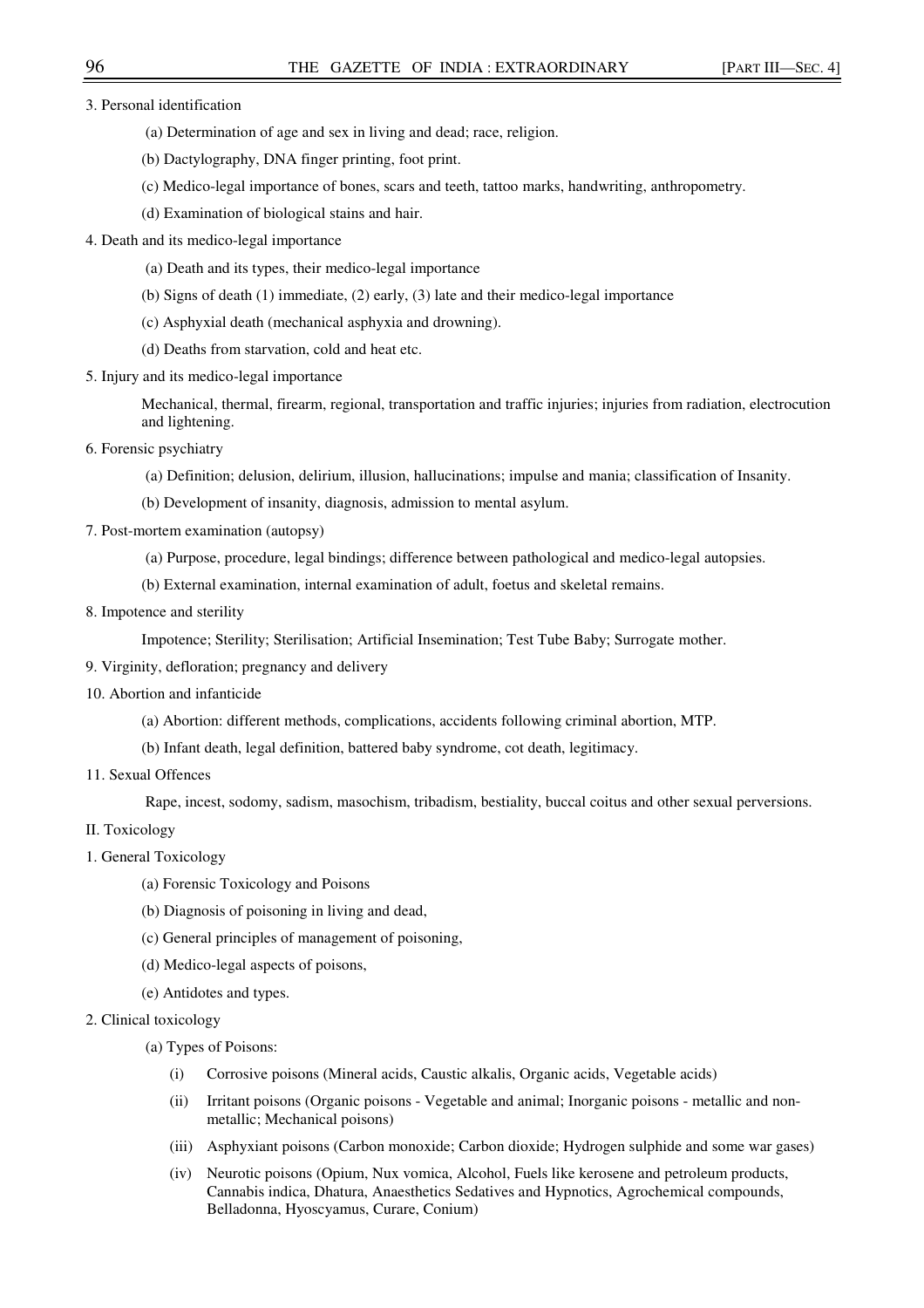- (v) Cardiac poisons (Digitalis purpurea, Oleander, Aconite, Nicotine)
- (vi) Miscellaneous poisons (Analgesics and Antipyretics, Antihistaminics, Tranquillisers, antidepressants, Stimulants, Hallucinogens, Street drugs etc.)
- III. Legislations relating to medical profession
	- (a) the Homoeopathy Central Council Act, 1973 (59 of 1973);
	- (b) the Consumer Protection Act, 1986 (68 of 1986);
	- (c) the Workmen's compensation Act, 1923 (8 of 1923);
	- (d) the Employees State Insurance Act, 1948 (34 of 1948);
	- (e) the Medical Termination of Pregnancy Act, 1971 (34 of 1971);
	- (f) the Mental Health Act, 1987 (14 of 1987);
	- (g) the Indian Evidence Act, 1872 (1 of 1872);
	- (h) the Prohibition of Child Marriage Act, 2006 (6 of 2007);
	- (i) the Personal Injuries Act, 1963 (37 of 1963)
	- (j) the Drugs and Cosmetics Act, 1940 (23 of 1940)and the rules made therein;
	- (k) the Drugs and Magic Remedies (Objectionable Advertisements) Act, 1954 (21 of 1954);
	- (l) the Transplantation of Human Organs Act, 1994 (42 of 1994);
	- (m) the Pre-natal Diagnostic Techniques (Regulation and Prevention of Misuse) Act, 1994 (57 of 1994);
	- (n) the Homoeopathic Practitioners (Professional Conduct, Etiquette and Code of Ethics) Regulations, 1982;
	- (o) the Drugs Control Act, 1950 (26 of 1950);
	- (p) the Medicine and Toiletry Preparations (Excise Duties) Act, 1955 (16 of 1955);
	- (q) the Indian Penal Code (45 of 1860) and the Criminal Procedure Code (2 of 1974) {relevant provsions)
	- (r) the Persons with Disabilities (Equal Opportunities, Protection of Rights and Full Participation) Act, 1995 (1 of 1996);
	- (s) the Clinical Establishment (Registration and Regulation) Act, 2010 (23 of 2010).

### B. Practical:

- 1. Demonstration:
	- (a) Weapons
	- (b) Organic and inorganic poisons
	- (c) Poisonous plants
	- (d) Charts, diagrams, photographs, models, x-ray films of medico-legal importance
	- (e) Record of incidences reported in newspapers or magazines and their explanation of medico-legal importance.
	- (f) Attending demonstration of ten medico-legal autopsies.
- 2. Certificate Writing:

Various certificates like sickness certificate, physical fitness certificate, birth certificate, death certificate, injury certificate, rape certificate, chemical analyzer (Regional Forensic Laboratory), certificate for alcohol consumption, writing post-mortem examination report.

C. Examination:

- 1. Theory:
	- 1.1. Number of papers-01
	- 1.2. Marks: 100
- 2. Practical including viva voce or oral:

2.1. Marks: 100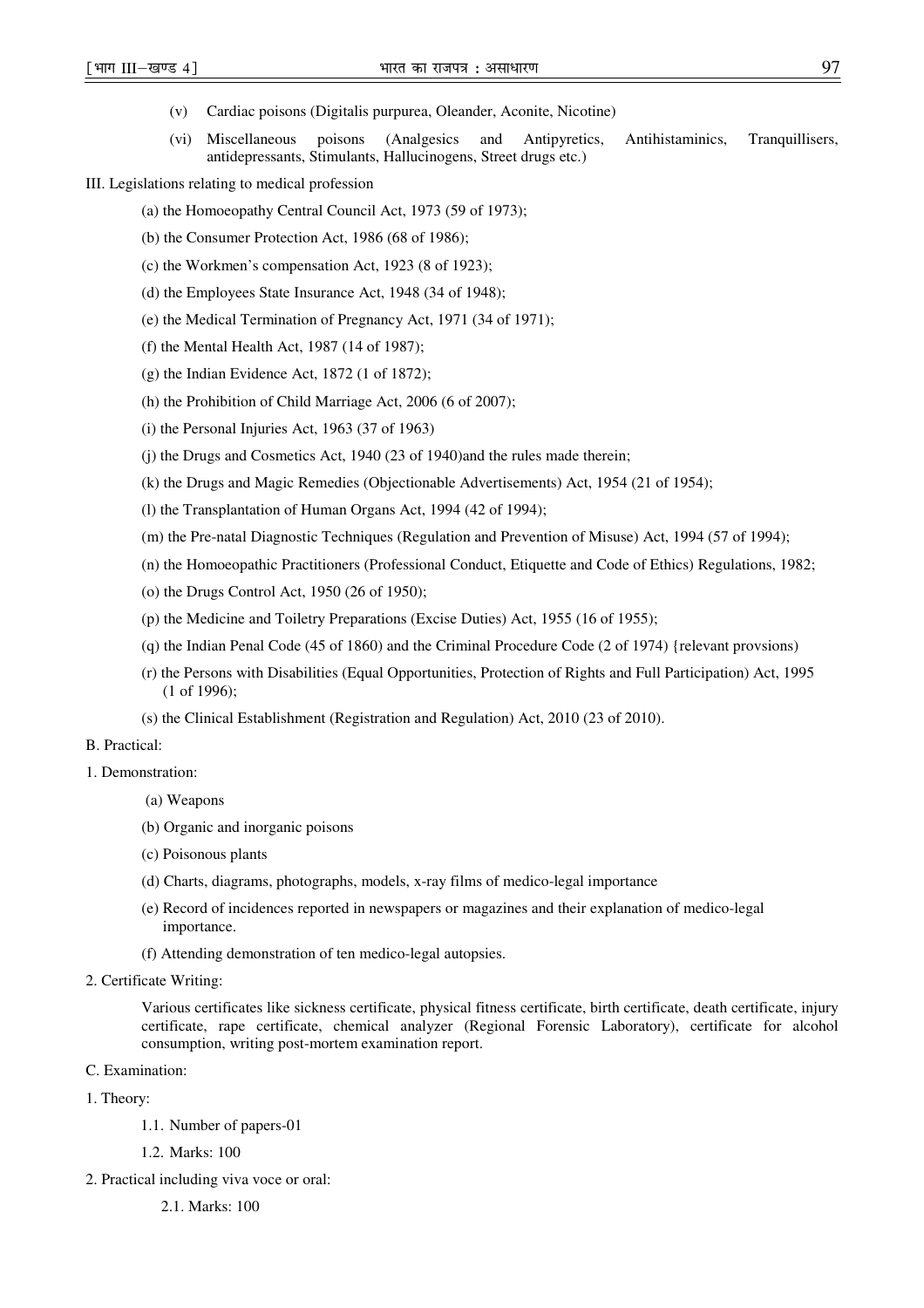| 2.2. Distribution of marks;               | Marks |
|-------------------------------------------|-------|
| 2.2.1. Medico-legal aspect of 4 specimens | 40    |
| 2.2.3. Journal or practical records       | 10    |
| 2.2.4. Viva voce (oral)                   | 50    |
|                                           |       |
| Total                                     |       |

#### **REPERTORY**

## Instructions:

I. (a) Repertorisation is not the end but the means to arrive at the simillimum with the help of materia medica, based on sound knowledge of Homoeopathic Philosophy;

 (b) Homoeopathic materia medica is an encyclopedia of symptoms. No mind can memorize all the symptoms or all the drugs with their gradations;

 (c) The repertory is an index and catalogue of the symptoms of the materia medica, neatly arranged in a practical or clinical form, with the relative gradation of drugs, which facilitates quick selection of indicated remedy and it may be difficult to practice Homoeopathy without the aid of repertories.

II. (a) Each repertory has been compiled on distinct philosophical base, which determines its structure;

 (b) In order to explore and derive full advantage of each repertory, it is important to grasp thoroughly its conceptual base and construction and this will help student to learn scope, limitations and adaptability of each repertory.

## Third B.H.M.S

A. Theory:

- 1. Repertory: Definition; Need; Scope and Limitations.
- 2. Classification of Repertories
- 3. Study of different Repertories (Kent, Boenninghausen, Boger-Boenninghausen):
	- (a) History
	- (b) Philosophical background
	- (c) Structure
	- (d) Concept of repertorisation
	- (e) Adaptability
	- (f) Scope
	- (g) Limitation(s)
- 4. Gradation of Remedies by different authors.
- 5. Methods and techniques of repertorisation. Steps of repertorisation.
- 6. Terms and language of repertories (Rubrics) cross references in other repertories and materia medica.
- 7. Conversion of symptoms into rubrics and repertorisation using different repertories.
- 8. Repertory its relation with organon of medicine and materia medica.
- 9. Case taking and related topics:
	- (a) case taking.
	- (b) difficulties of case taking, particularly in a chronic case.
	- (c) types of symptoms, their understanding and importance.
	- (d) importance of pathology in disease diagnosis and individualisation in relation to study of repertory.

10. Case processing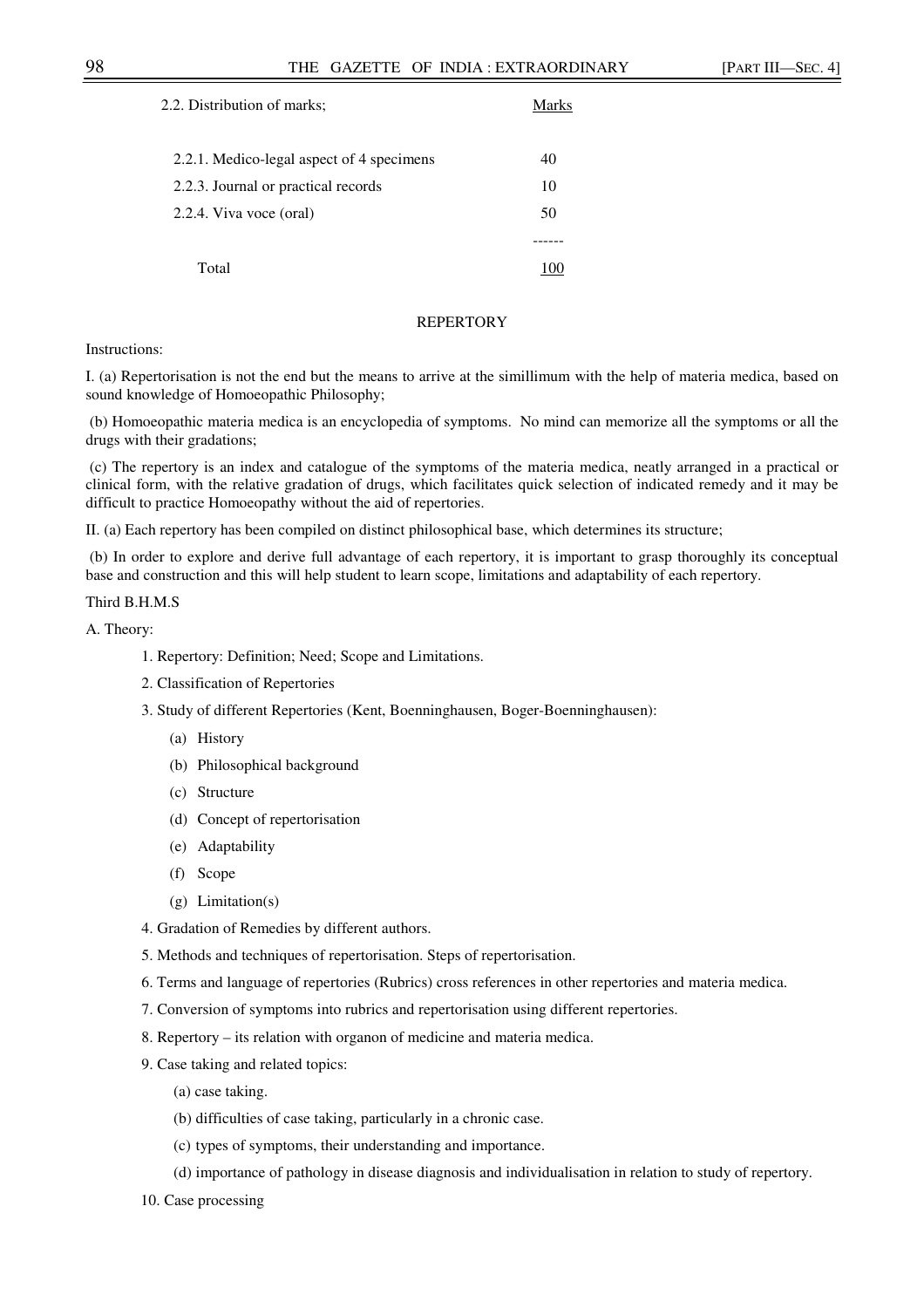- (a) analysis and evaluation of symptoms
- (b) miasmatic assessment
- (c) totality of symptoms or conceptual image of the patient
- (d) repertorial totality
- (e) selection of rubrics
- (f) repertorial technique and results
- (g) repertorial analysis

### B. Practical or clinical:

- 1. Record of five cases each of surgery, gynaecology and obstetrics worked out by using Kent's repertory.
- 2. Rubrics hunting from Kent's & Boenninghausen's repertories.

**Note:** There will be no Examination in the subject in Third B.H.M.S.

### Fourth B.H.M.S

- A. Theory:
	- 1. Comparative study of different repertories (like Kent's Repertory, Boenninghausen's Therapeutic Pocket Book and Boger- Boenninghausen's Charactetristic Repertories, A Synoptic Key to Materia Medica).
	- 2. Card repertories and other mechanical aided repertories– History, Types and Use.
	- 3. Concordance repertories (Gentry and Knerr)
	- 4. Clinical Repertories (William Boericke etc.)
	- 5. An introduction to modern thematic repertories- (Synthetic, Synthesis and Complete Repertory and Murphy's Repertory)
	- 6. Regional repertories
	- 7. Role of computers in repertorisation and different softwares.
- B. Practical or clinical:

Students shall maintain the following records, namely:-

- 1. Five acute and five chronic cases (each of medicine, surgery and obstetrics and gynaecology) using Kent's Repertory.
- 2. Five cases (pertaining to medicine) using Boenninghausen's therapeutics pocket book.
- 3. Five cases (pertaining to medicine) using Boger-Boenninghausen's characteristics repertory.
- 4. Five cases to be cross checked on repertories using homoeopathic softwares.
- C. Examination:

There will be examination of repertory only in Fourth B.H.M.S (not in III BHMS).

- 1. Theory:
	- 1.1. Number of papers-01
	- 1.2. Marks: 100
- 2. Practical including viva voce or oral:
	- 2.1. Marks: 100

| 2.2. Distribution of marks:        | Marks |
|------------------------------------|-------|
| $2.2.1$ . One long case            | 30    |
| 2.2.2. One short case              | 10    |
| 2.2.3. Practical record or journal | 10    |
| 2.2.4. Viva Voce (Oral)            |       |
|                                    |       |

------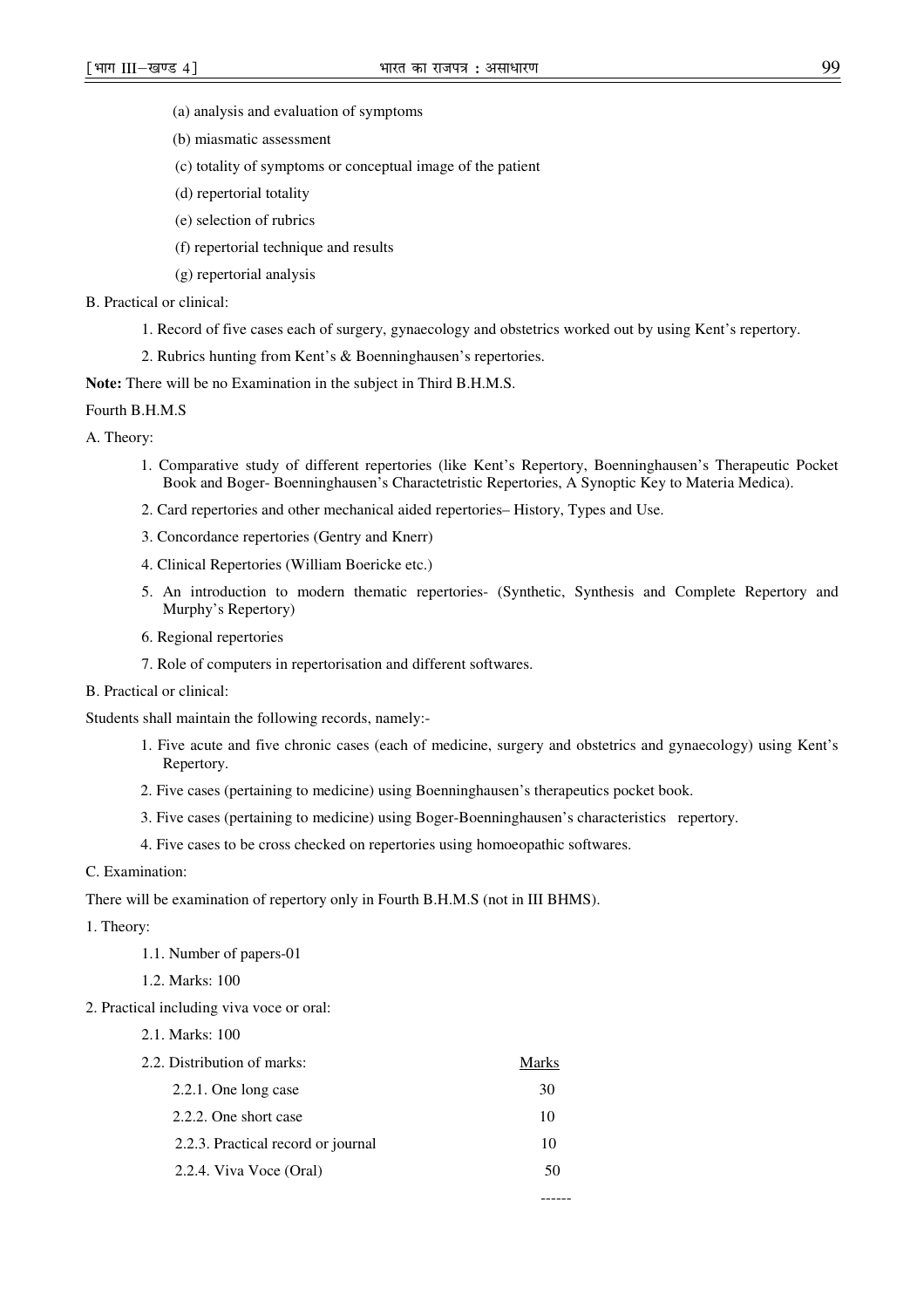Total 100

# GYNAECOLOGY AND OBSTETRICS

Instructions:

I. (a) Homoeopathy adopt the same attitude towards this subject as it does towards Medicine and Surgery, but while dealing with Gynaecology and Obstetrical cases, a Homoeopathic physician must be trained in special clinical methods of investigation for diagnosing local conditions and individualising cases, the surgical intervention either as a life saving measure or for removing mechanical obstacles, if necessary, as well as their management by using homoeopathic medicines and other auxiliary methods of treatment;

(b) Pregnancy is the best time to eradicate genetic dyscrasias in women and this should be specially stressed. And students shall also be instructed in the care of new born;

(c) The fact that the mother and child form a single biological unit and that this peculiar close physiological relationship persists for at least the first two years of the child's life should be particularly emphasised.

II. A course of instructions in the principles and practice of gynaecology and obstetrics and infant hygiene and care including the applied anatomy and physiology of pregnancy and labour, will be given.

III. Examinations and investigations in gynaecological and obstetrical cases shall be stressed and scope of homoeopathy in this subject shall be taught in details.

IV. The study shall start in Second B.H.M.S and shall be completed in Third B.H.M.S. and examinations will be held in Third B.H.M.S and following topics shall be taught, namely:-

## Second B.H.M.S

A. Theory:

- 1. Gynaecology
	- (a) A review of the applied anatomy of female reproductive systems-development and malformations.
	- (b) A review of the applied physiology of female reproductive systems-puberty, menstruation and menopause.
	- (c) Gynaecological examination and diagnosis.
	- (d) Developmental anomalies.
	- (e) Uterine displacements.
	- (f) Sex and intersexuality.
	- (g) General Management and therapeutics of the above listed topics in Gynaecology .
- 2. Obstetrics
	- (a) Fundamentals of reproduction.
	- (b) Development of the intrauterine pregnancy-placenta and foetus.
	- (c) Diagnosis of pregnancy-investigations and examination.
	- (d) Antenatal care.
	- (e) Vomiting in pregnancy.
	- (f) Preterm labour and post maturity.
	- (g) Normal labour and puerperium.
	- (h) Induction of labour.
	- (i) Postnatal and puerperal care.
	- (j) Care of the new born.
	- (k) Management and therapeutics of the above listed topics in obstetrics.

## Third B.H.M.S

- 1. Gynaecology
	- (a) Infections and ulcerations of the female genital organs.
	- (b) Injuries of the genital tract.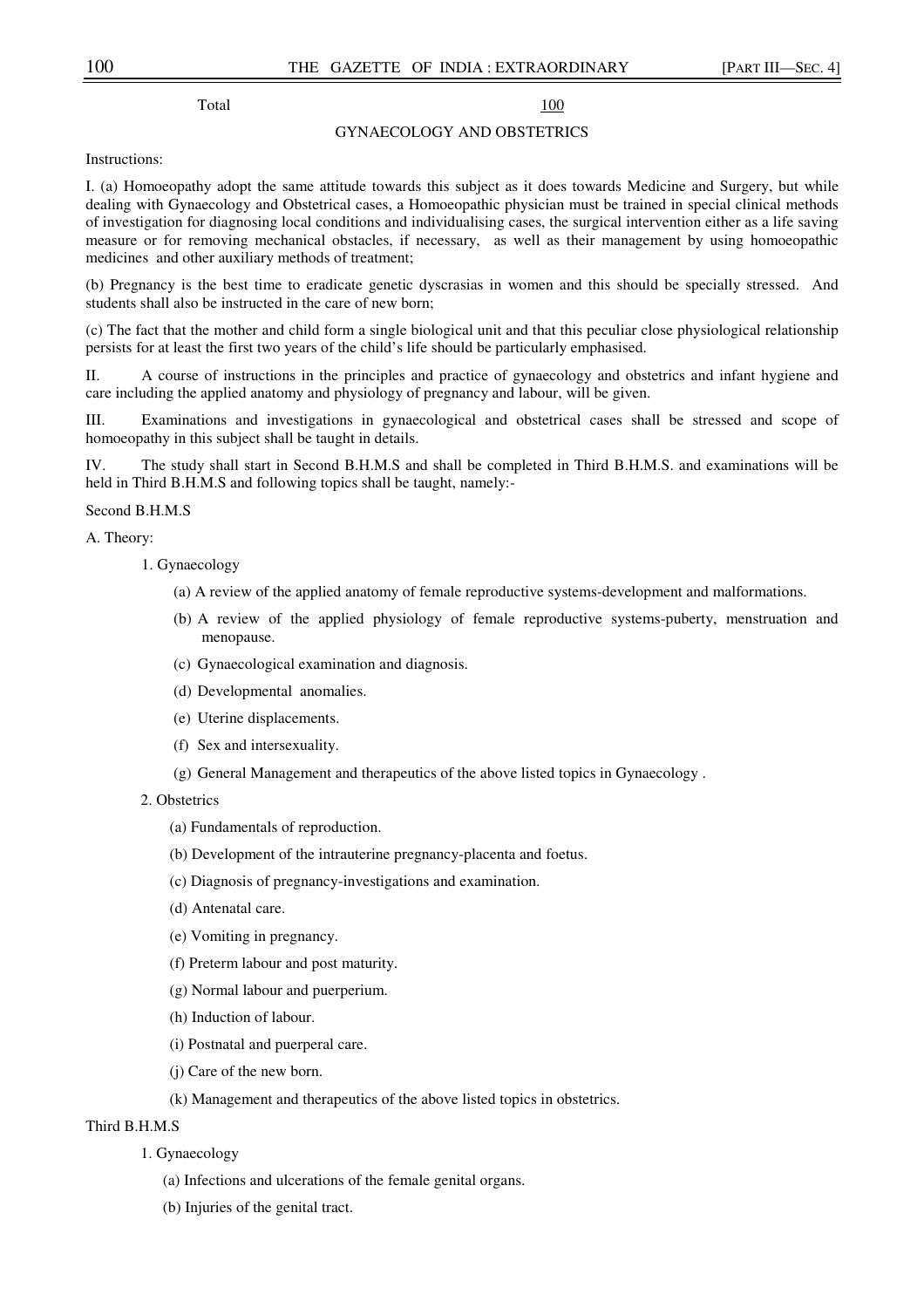- (c) Disorders of menstruation.
- (d) Menorrhagia and dysfunctional uterine bleeding.
- (e) Disorders of female genital tract.
- (f) Diseases of breasts.
- (g) Sexually transmitted diseases.
- (h) Endometriosis and adenomyosis.
- (i) Infertility and sterility.
- (j) Non-malignant growths.
- (k) Malignancy.
- (l) Chemotherapy caused complications.
- (m) Management and therapeutics of the above listed topics in gynaecology.
- 2. Obstetrics
	- (a) High risk labour; mal-positions and mal-presentations; twins, prolapse of cord and limbs, abnormalities in the action of the uterus; abnormal conditions of soft part contracted pelvis; obstructed labour, complications of  $3<sup>rd</sup>$  stage of labour, injuries of birth canal, foetal anomalies.
	- (b) Abnormal pregnancies-abortions, molar pregnancy, diseases of placenta and membranes, toxemia of pregnancy, antepartum haemorrhages, multiple pregnancy, proctracted gestation, ectopic pregnancy, intrauterine growth retardation, pregnancy in Rh negative woman, intrauterine fetal death, still birth.
	- (c) Common disorders and systemic diseases associated with pregnancy.
	- (d) Pre-natal Diagnostic Techniques (Regulation and Prevention of Misuse) Act, 1994.
	- (e) Common obstetrical operations-medical termination of pregnancy, criminal abortion, caesarean section, episiotomy.
	- (f) Emergency obstetric care.
	- (g) Population dynamics and control of conception.
	- (h) Infant care neonatal hygiene, breast feeding, artificial feeding, management of premature child, asphyxia, birth injuries, common disorders of newborn.
	- (i) Reproductive and child health care (a) safe motherhood and child survival (b) Risk approach –MCH care (c) Maternal mortality and morbidity (d) Perinatal mortality and morbidity (e) Diseases of foetus and new born.
	- (j) Medico-legal aspects in obstetrics.
	- (k) Homoeopathic Management and Therapeutics of the above listed clinical conditions in Obstetrics.

### B. Practical or clinical:

Practical or clinical classes shall be taken on the following topics both in Second and Third B.H.M.S.

- (a) Gynaecological case taking
- (b) Obstetrical case taking
- (c) Gynaecological examination of the patient
- (d) Obstetrical examination of the patient including antenatal, intranatal and post- natal care
- (e) Bed side training
- (f) Adequate grasp over Homoeopathic principles and management
- (g) Identification of Instruments and models

Record of ten cases each in gynaecology and obstetrics.

- C. Examination:
- 1. Theory:
	- 1.1 Number of papers 02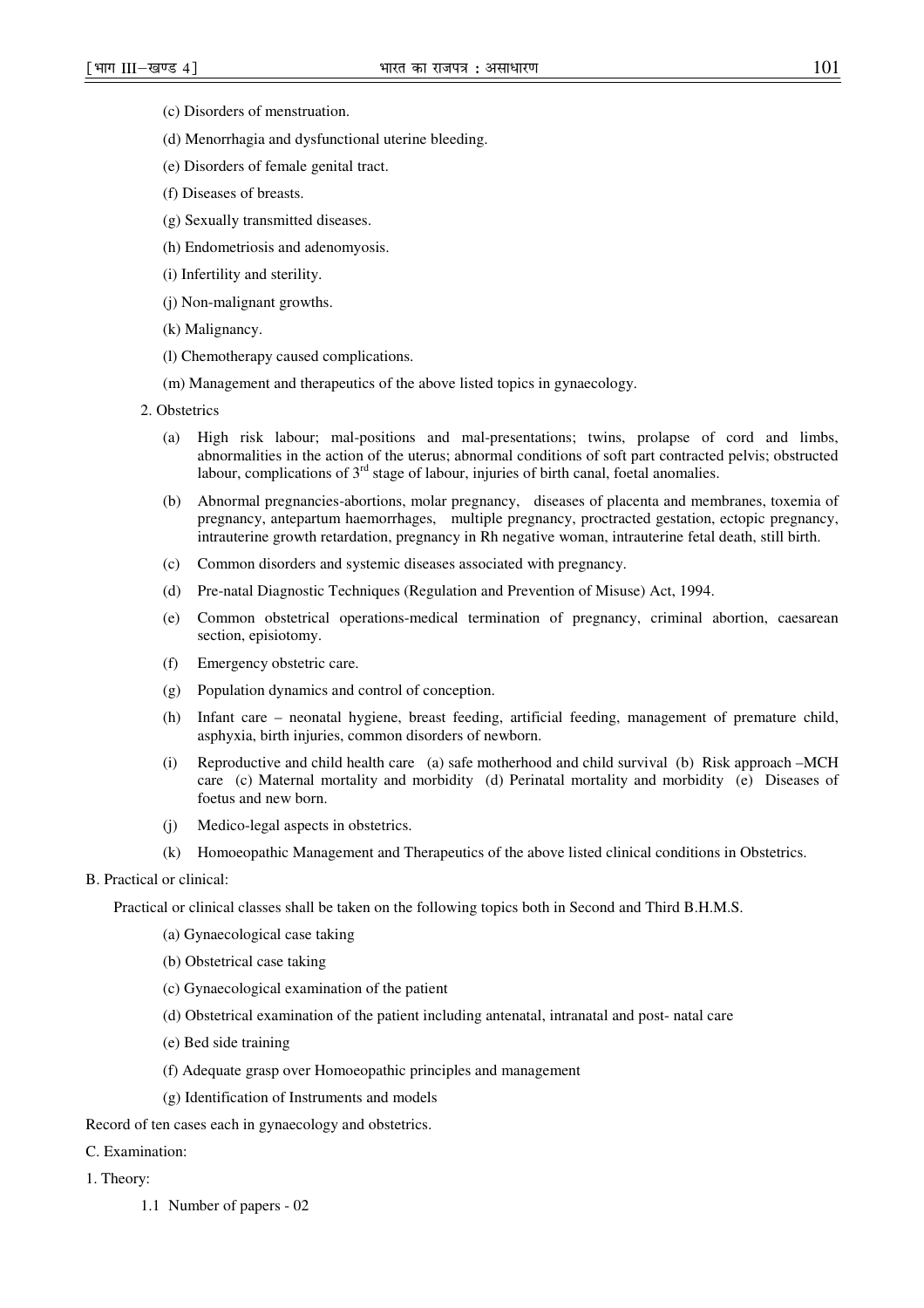1.2 Marks: Paper I-100; Paper II-100

1.3 Contents:

1.3.1 Paper-I: Gynaecology and homoeopathic therapeutics

1.3.2. Paper-II: Obstetrics, infant care and homoeopathic therapeutics

2. Practical including viva voce or oral:

| 2.1. Marks: 200                                 |              |
|-------------------------------------------------|--------------|
| 2.2. Distribution of marks;                     | <b>Marks</b> |
| 2.2.1. One long case                            | 30           |
| 2.2.2. Practical records, case records, journal | 30           |
| 2.2.3. Identification of instruments, models    |              |
| and specimens                                   | 40           |
| 2.2.4. Viva voce (oral)                         | 100          |
|                                                 |              |
| Total                                           |              |

## COMMUNITY MEDICINE

### Instructions:

I. (a) Physician's function is not limited merely prescribing homoeopathic medicines for curative purpose, but he has wider role to play in the community;

(b) He has to be well conversant with the national health problems of rural as well as urban areas, so that he can be assigned responsibilities to play an effective role not only in the field of curative but also preventive and social medicine including family planning.

II. This subject is of utmost importance and throughout the period of study attention of the student should be directed towards the importance of preventive medicine and the measures for the promotion of positive health.

III. (a) During teaching, focus should be laid on community medicine concept, man and society, aim and scope of preventive and social medicine, social causes of disease and social problems of the sick, relation of economic factors and environment in health and disease;

(b) Instructions in this course shall be given by lectures, practicals, seminars, group discussions, demonstration and field studies.

## Third B.H.M.S

A. Theory:

- 1. Man and Medicine
- 2. Concept of health and disease in conventional medicine and homoeopathy
- 3. Nutrition and health
	- (a) Food and nutrition
	- (b) Food in relation to health and disease
	- (c) Balanced diet
	- (d) Nutritional deficiencies, and Nutritional survey
	- (e) Food Processing
	- (f) Pasteurisation of milk
	- (g) Adulteration of food
	- (h) Food Poisoning
- 4. Environment and health
	- (a) air, light and sunshine, radiation.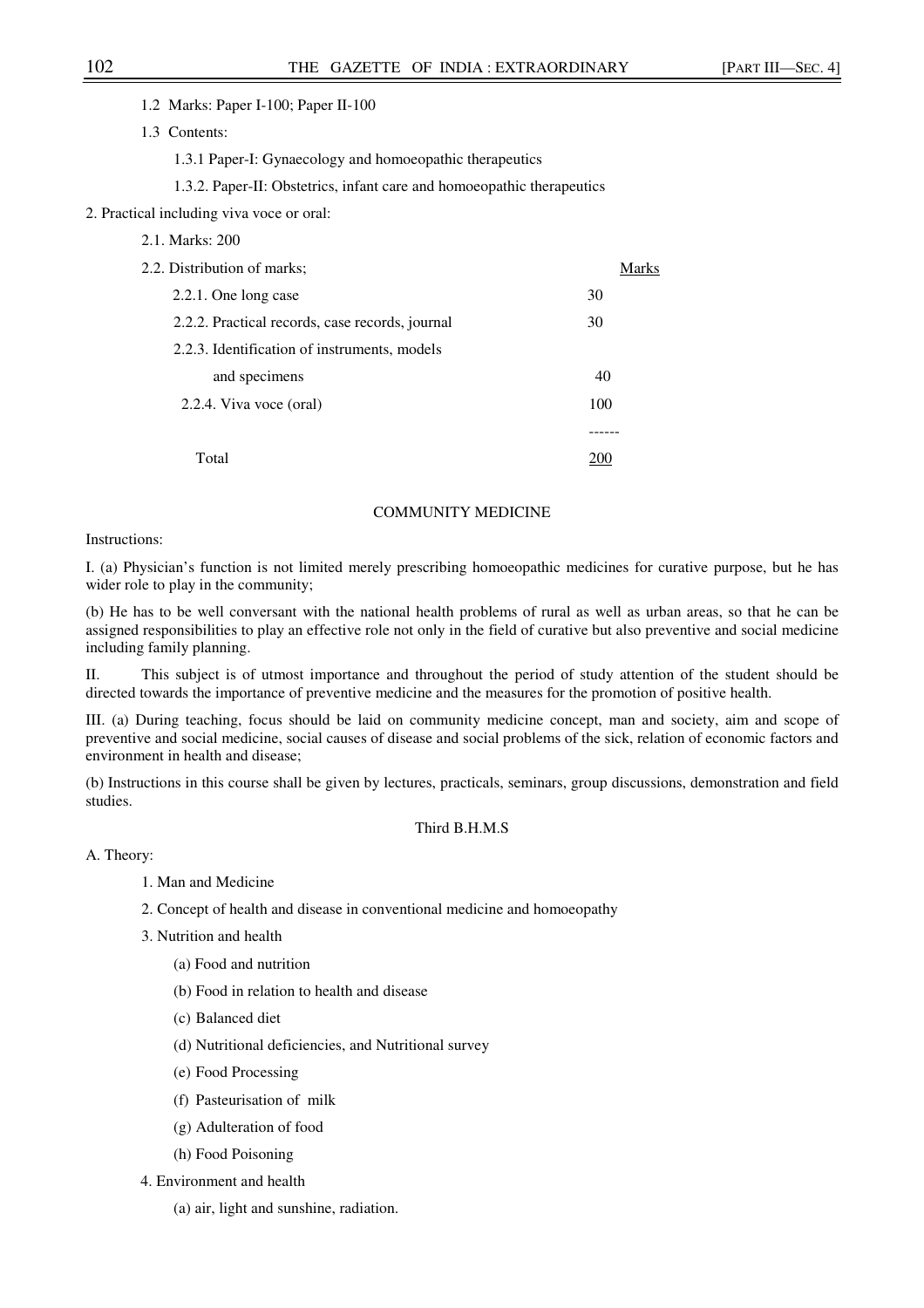- (b) effect of climate
- (c) comfort zone
- (d) personal hygiene
- (e) physical exercise
- (f) sanitation of fair and festivals
- (g) disinfection and sterilisation
- (h) atmospheric pollution and purification of air
- (i) air borne diseases
- 5. Water
	- (a) distribution of water; uses; impurities and purification
	- (b) standards of drinking water
	- (c) water borne diseases
	- (d) excreta disposal
	- (e) disposal of deceased.
	- (f) disposal of refuse.
	- (g) medical entomology- insecticides, disinfection, Insects in relation to disease, Insect control.
- 6. Occupational health
- 7. Preventive medicine in pediatrics and geriatrics

### Fourth B.H.M.S

## A. Theory:

- 1. Epidemiology
	- (a) Principles and methods of epidemiology
	- (b) Epidemiology of communicable diseases:
		- General principles of prevention and control of communicable diseases;
	- (c) Communicable diseases: their description, mode of spread and method of prevention.
	- (d) Protozoan and helminthic infections- Life cycle of protozoa and helminthes, their prevention.
	- (e) Epidemiology of non-communicable diseases: general principles of prevention and control of noncommunicable diseases
	- (f) Screening of diseases
- 2. Bio-statistics
	- (a) Need of biostatistics in medicine
	- (b) Elementary statistical methods
	- (c) Sample size calculation
	- (d) Sampling methods
	- (e) Test of significance
	- (f) Presentation of data
	- (g) Vital statistics
- 3. Demography and Family Planning; Population control; contraceptive practices; National Family Planning Programme.
- 4. Health education and health communication
- 5. Health care of community.
- 6. International Health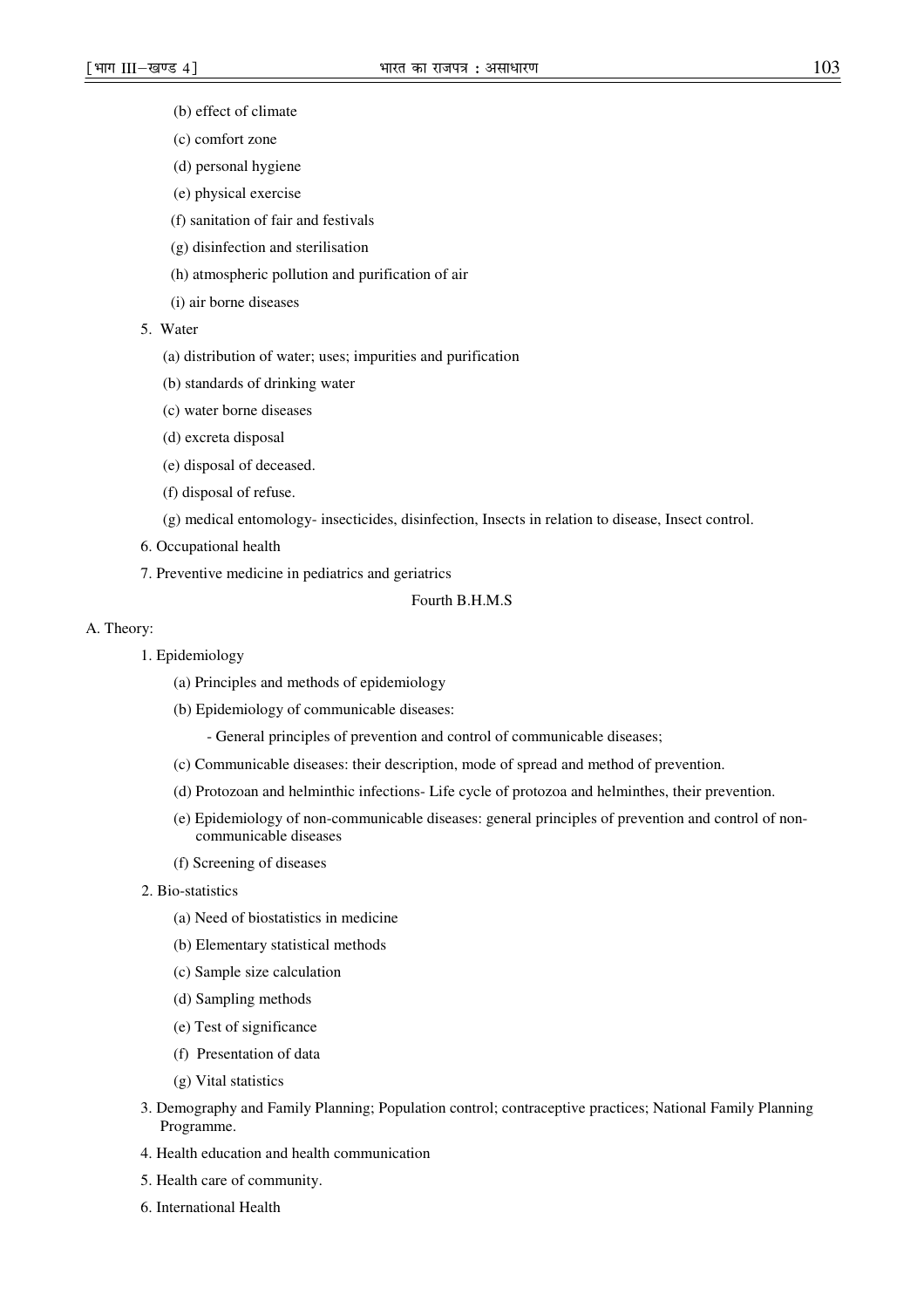- 7. Mental Health
- 8. Maternal and Child Health
- 9. School Health Services
- 10. National Health Programs of India including Rashtriya Bal Chikitsa Karyakram.
- 11. Hospital waste management
- 12. Disaster management
- 13. Study of aphorisms of organon of medicine and other homoeopathic literatures, relevant to above topics including prophylaxis.

## B. Practicals:

- 1. Food additives; food fortification, food adulteration; food toxicants
- 2. Balanced diet
- 3. Survey of nutritional status of school children, pollution and Water purification
- 4. Medical entomology
- 5. Family planning and contraception
- 6. Demography
- 7. Disinfection
- 8. Insecticides

## Field Visits

- 1. Milk dairy
- 2. Primary Health Centre
- 3. Infectious Diseases Hospital
- 4. Industrial unit
- 5. Sewage treatment plant
- 6. Water purification plant

### Note:

- 1. For field visits, Annexure 'B' has to be kept in view.
- 2. Students are to maintain practical records or journals in support of above practical or field visits.
- 3. Reports of the above field visits are to be submitted by the students.
- 4. Each student has to maintain records of at least ten infectious diseases.

## C. Examination:

There will be examination of the subject only in Fourth B.H.M.S (and not in III BHMS). Besides theory examination there shall be a practical or clinical examination including viva-voce as per following distribution of marks-

## 1. Theory:

**1.1.** Number of papers - 01

**1.2.** Marks: 100

- 2. Practical including viva voce oral:
	- 2.1. Marks: 100

| 2.2. Distribution of marks:         | Marks |
|-------------------------------------|-------|
| 2.2.1. Spotting                     | 30    |
| 2.2.3. Journal or practical records | 20    |
| (including field visit records)     |       |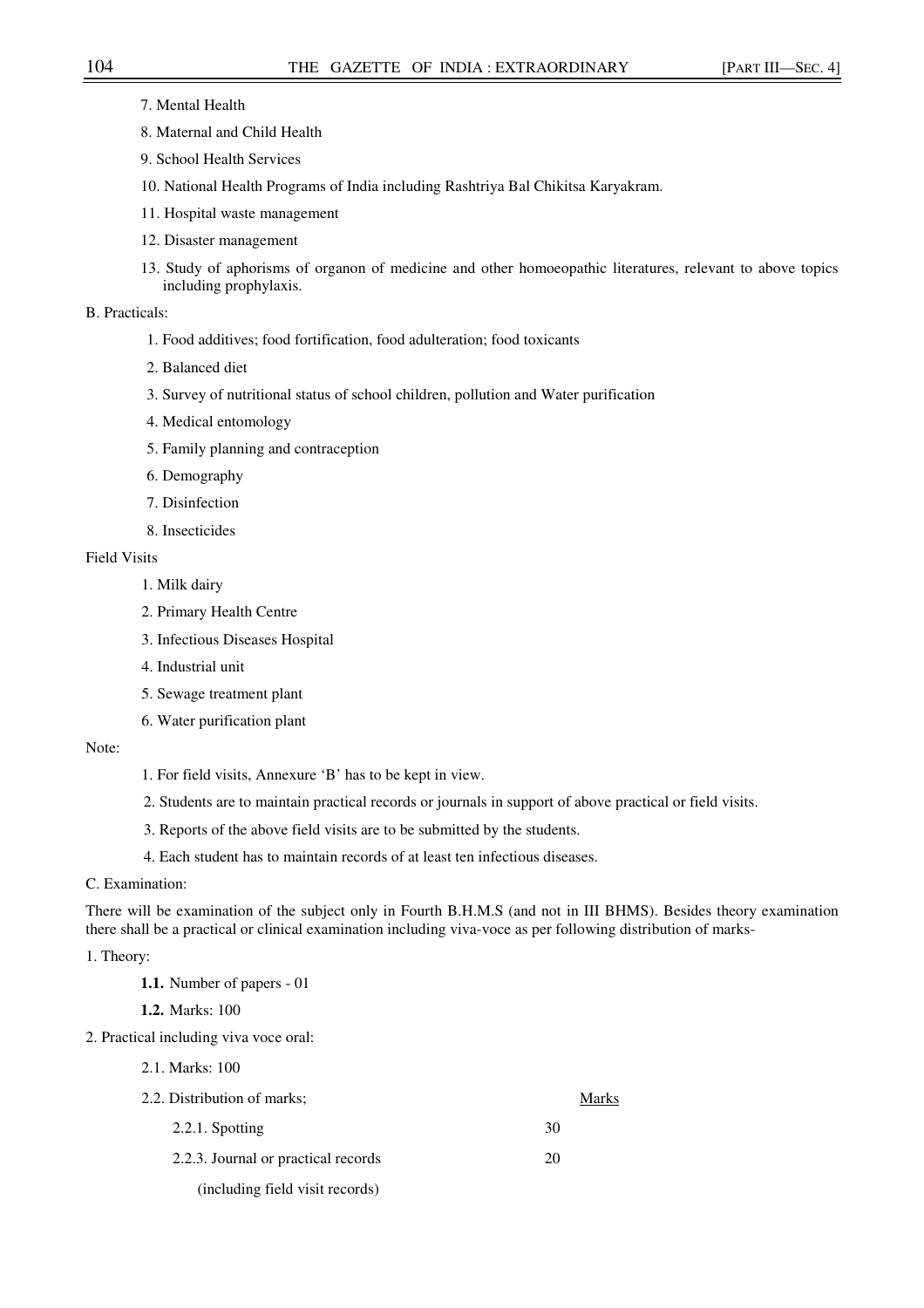|  | I<br>×<br>۹ | ×<br>٠<br>۰,<br>×<br>۰. |
|--|-------------|-------------------------|
|  |             |                         |

| 2.2.4. Viva voce (oral) |                | 50  |
|-------------------------|----------------|-----|
|                         |                |     |
| Total                   |                | 100 |
|                         | <b>SURGERY</b> |     |

Instructions:

I (a) Homoeopathy as a science needs clear application on part of the physician to decide about the best course of action(s) required to restore the sick, to health;

(b) Knowledge about surgical disorders is required to be grasped so that the Homoeopathic Physician is able to:-

- (1) Diagnose common surgical conditions.
- (2) Institute homoeopathic medical treatment wherever possible.

(3) Organise Pre and Post-operative Homoeopathic medicinal care besides surgical intervention with the consent of the surgeon.

II For the above conceptual clarity and to achieve the aforesaid objectives, an effective co-ordination between the treating surgeons and homoeopathic physicians is required keeping in view the holistic care of the patients and it will also facilitate the physician in individualising the patient, necessary for homoeopathic treatment and management.

III The study shall start in Second B.H.MS and complete in Third B.H.M.S. and examination shall be conducted in Third B.H.MS.

IV (a) Following is a plan to achieve the above and it takes into account about the Second and Third year B.H.M.S syllabus and respective stage of development;

(b) Throughout the whole period of study, the attention of the students should be directed by the teachers of this subject to the importance of its preventive aspects.

V There shall be periodical inter-departmental seminars, to improve the academic knowledge, skill and efficiency of the students and the study shall include training on, –

- (a) principles of surgery,
- (b) fundamentals of examination of a patient with surgical problems
- (c) use of common instruments for examination of a patient.
- (d) physiotherapy measures.
- (e) applied study of radio-diagnostics.
- (f) knowledge of causation, manifestations, management and prognosis of

surgical disorders.

- (g) miasmatic background of surgical disorders, wherever applicable.
- (h) bedside clinical procedures.
- (i) correlation of applied aspects, with factors which can modify the course of illness, including application of medicinal and non-medicinal measures.
- (j) role of homoeopathic treatment in pseudo-surgical and true surgical diseases.

### Second B.H.M.S

## A. Theory:

- (a) General Surgery:-
	- 1. Introduction to surgery and basic surgical principles.
	- 2. Fluid, electrolytes and acid-base balance.
	- 3. Haemorrhage, haemostasis and blood transfusion.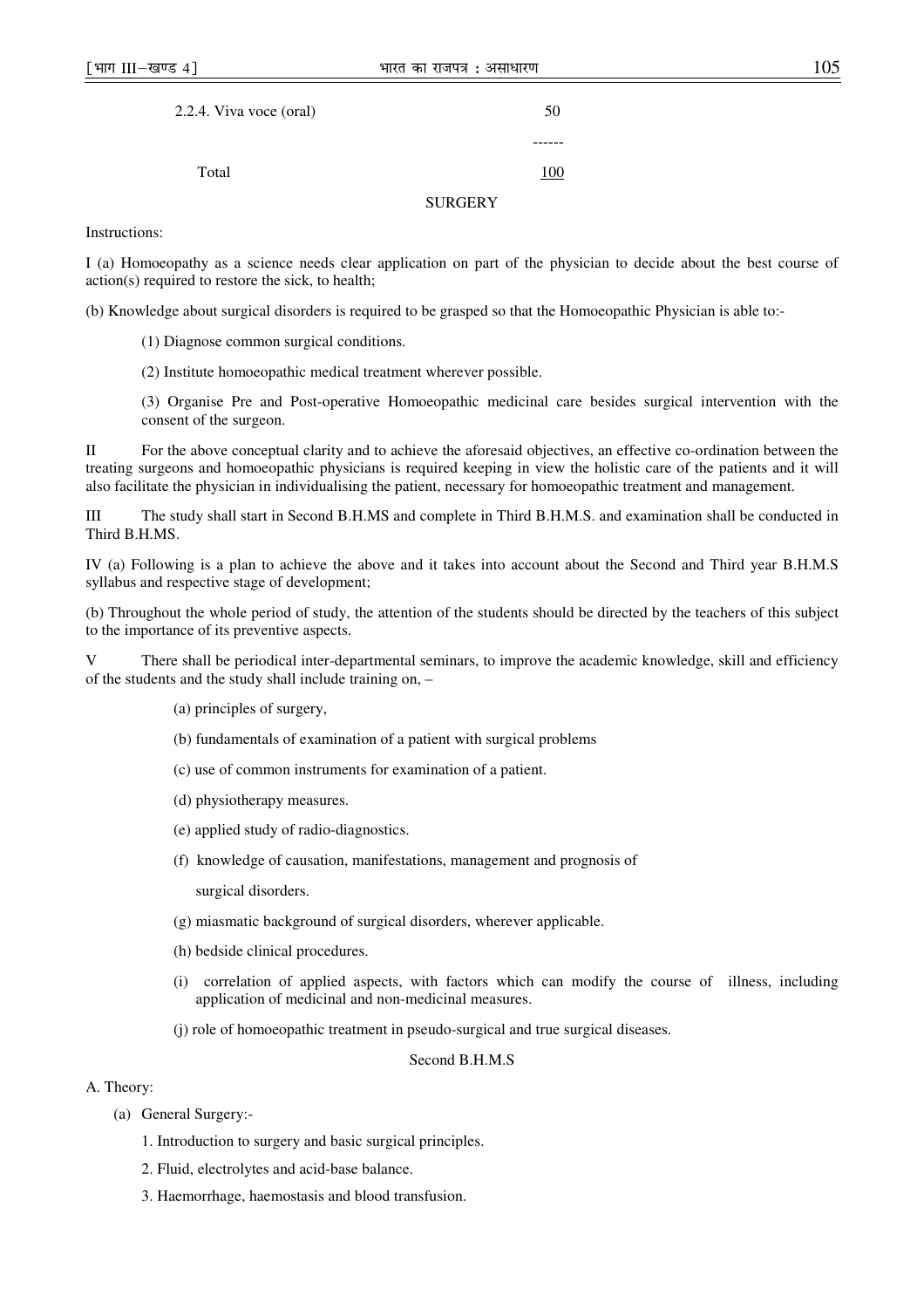- 4. Boil, abscess, carbuncle, cellulitis and erysipelas.
- 5. Acute and chronic infections, tumors, cysts, ulcers, sinus and fistula.
- 6. Injuries of various types; preliminary management of head injury
- 7. Wounds, tissue repair, scars and wound infections.
- 8. Special infections (Tuberculosis, Syphilis, Acquired Immuno Defeciency Syndrome, Actinomycosis, Leprosy).

9. Burn

10. Shock

- 11. Nutrition
- 12. Pre-operative and post-operative care.
- 13. General management, surgical management and homoeopathic therapeutics of the above topics will be covered.

Examination: There will be no examination in the subject in Second B.H.M.S.

### Third B.H.M.S

### A. Theory:

- (b) Systemic Surgery:-
	- 1. Diseases of blood vessels, lymphatics and peripheral nerves
	- 2. Diseases of glands
	- 3. Diseases of extremities
	- 4. Diseases of thorax and abdomen
	- 5. Diseases of alimentary tract
	- 6. Diseases of liver, spleen, gall bladder and bile duct.
	- 7. Diseases of abdominal wall, umbilicus, hernias.
	- 8. Diseases of heart and pericardium.
	- 9. Diseases of urogenital system.
	- 10. Diseases of the bones, cranium, vertebral column, fractures and dislocations.
	- 11. Diseases of the joints.
	- 12. Diseases of the muscles, tendons and fascia.

## B. Ear

- 1. Applied anatomy and applied physiology of ear
- 2. Examination of ear
- 3. Diseases of external, middle and inner ear

## C. Nose

- 1. Applied anatomy and physiology of nose and paranasal sinuses.
- 2. Examination of nose and paranasal sinuses
- 3. Diseases of nose and paranasal sinuses

## D. Throat

- 1. Applied Anatomy and applied Physiology of pharynx, larynx, tracheobronchial tree, oesophagus
- 2. Examination of pharynx, larynx, tracheobronchial tree, oesophagus
- 3. Diseases of Throat (external and internal)
- 4. Diseases of oesophagus.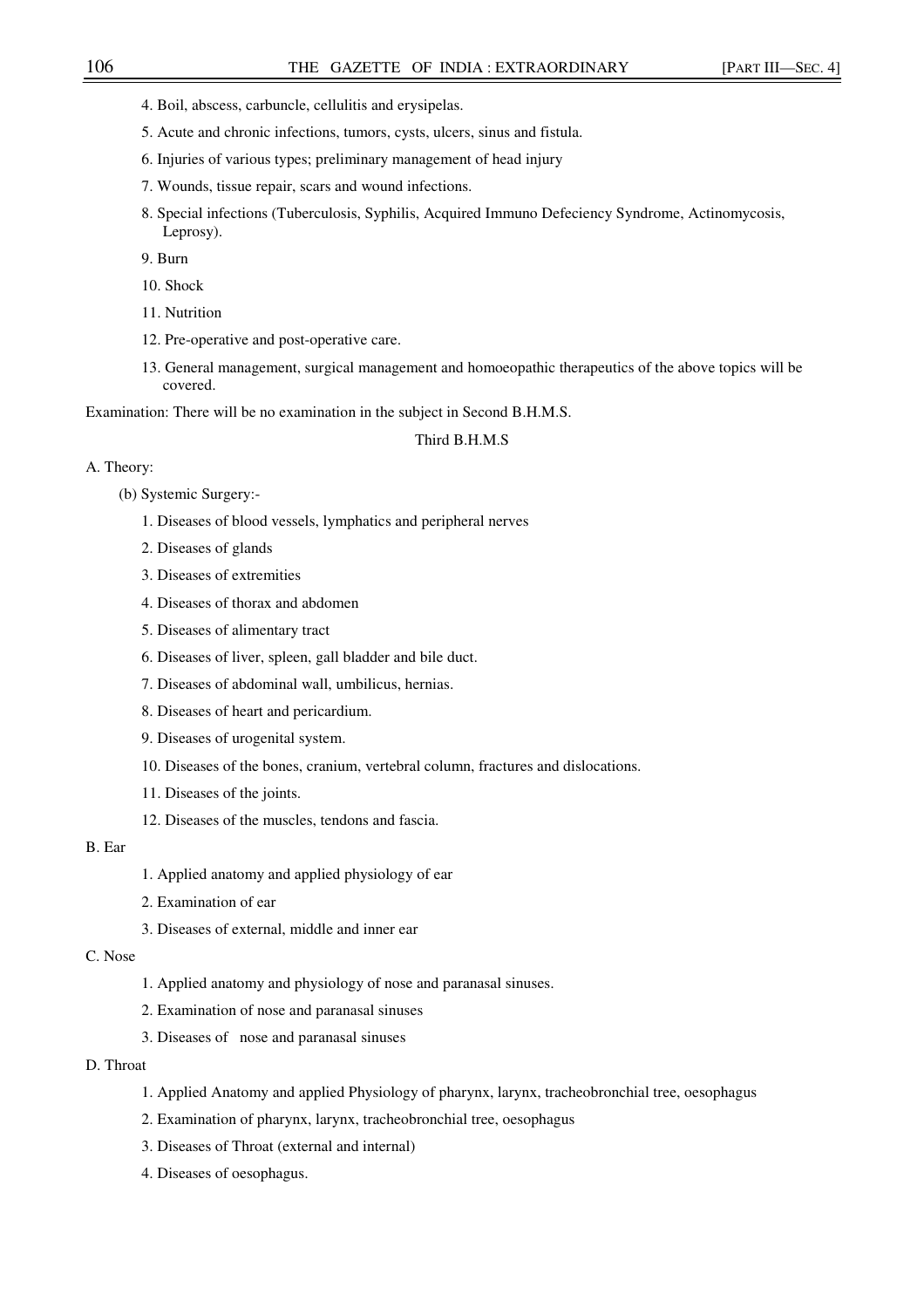## E. Ophthalmology

- 1. Applied Anatomy, Physiology of eye
- 2. Examination of eye.
- 3. Diseases of eyelids, eyelashes and lacrimal drainage system.
- 4. Diseases of Eyes including injury related problems.

## F. Dentistry

- **1.** Applied anatomy, physiology of teeth and gums;
- **2.** Milestones related to teething.
- **3.** Examination of Oral cavity.
- **4.** Diseases of gums
- **5.** Diseases of teeth
- **6.** Problems of dentition

General management, surgical management and homoeopathic therapeutics of the above topics will be covered.

Practical or clinical:

(To be taught in Second and Third B.H.M.S.)

1. Every student shall prepare and submit twenty complete histories of surgical cases, ten each in the Second and Third B.H.M.S. classes respectively.

- 2. Demonstration of surgical Instruments, X-rays, specimens etc.
- 3. Clinical examinations in Surgery.
- 4. Management of common surgical procedures and emergency procedures as stated below:
	- (a) Wounds
	- (b) Abscesses: incision and drainage.
	- (c) Dressings and plasters.
	- (d) Suturing of various types.
	- (e) Pre-operative and post-operative care.
	- (f) Management of shock.
	- (g) Management of acute haemorrhage.
	- (h) Management of acute injury cases.
	- (i) Preliminary management of a head Injury case.

## Examination:

It will be conducted in Third B.H.M.S (not in Second B.H.M.S).

### 1. Theory:

- **1.1.** Number of papers 02
- **1.2.** Marks: Paper I-100;Paper II-100
- **1.3.** Contents:

|                     | 1.3.1. Paper $-I$ :                                   |             |
|---------------------|-------------------------------------------------------|-------------|
|                     | Section -1- General Surgery-                          | 50 marks    |
|                     | Section $-2$ -                                        |             |
|                     | Homoeopathic Therapeutics relating to General Surgery | $-50$ marks |
| 1.3.2. Paper $-H$ : |                                                       |             |

Section– 1-Systemic Surgery 25 marks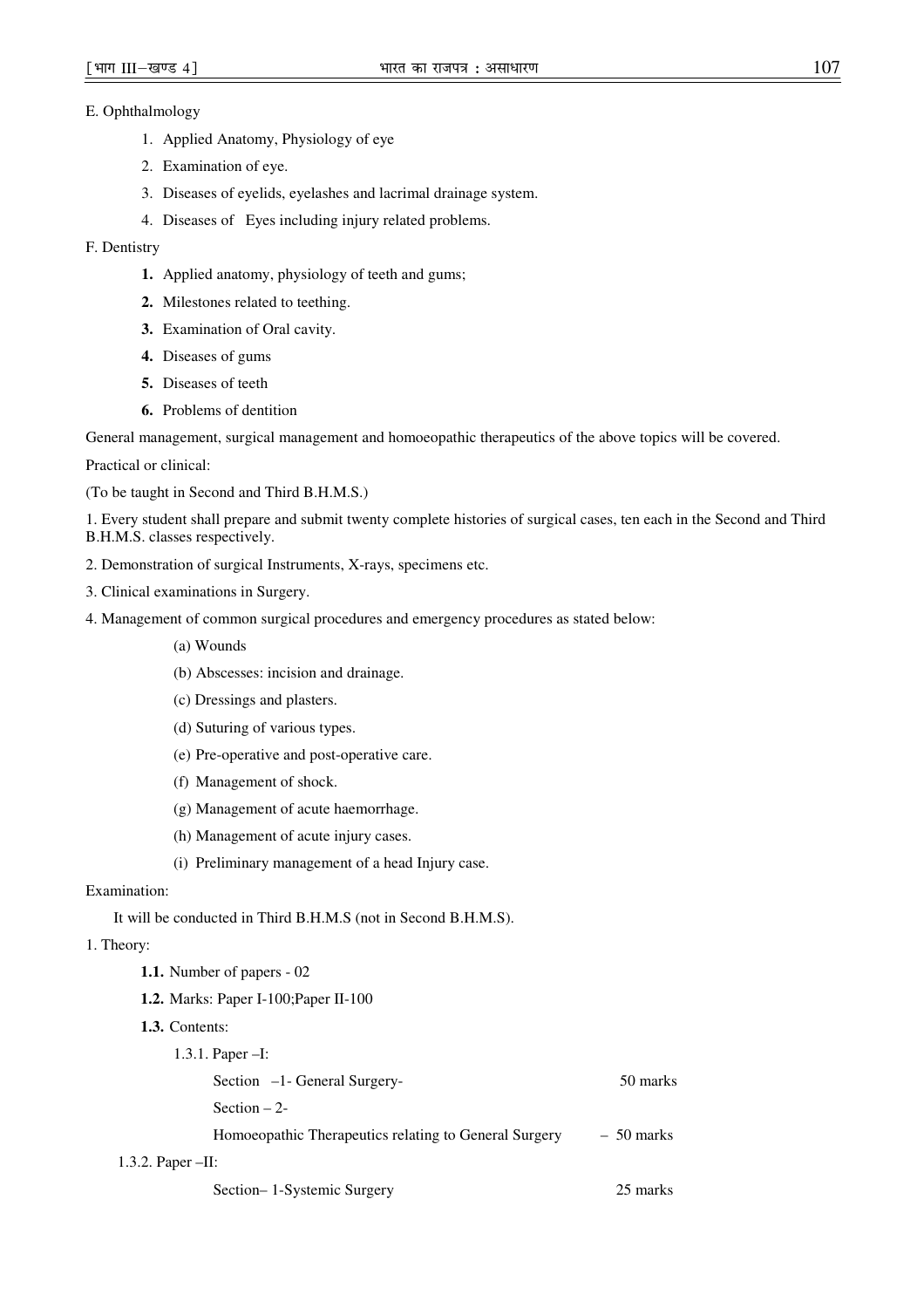| (i)<br><b>ENT</b>                                 | -10 marks |
|---------------------------------------------------|-----------|
| Ophthalmology<br>(ii)                             | -10 marks |
| (iii) Dentistry                                   | -05 marks |
| Section-2: -Systemic Surgery                      |           |
| Homoeoapthic Thereapeutics                        | 25 marks  |
| (i) ENT Homoeopathic Therapeutics                 | -10 marks |
| (ii) Ophthalmology Homoeopathic Therapeutics      | -10 marks |
| (iii) Dentistry Homoeopathic Therapeutics         | -05 marks |
| 2. Practical including viva voce or oral:         |           |
| 2.1. Marks: 200                                   |           |
| 2.2. Distribution of marks;                       | Marks     |
| 2.2.1. One long case                              | 40        |
| 2.2.2. Identification of instruments, X-rays      | 30        |
| 2.2.3. Practical records, case records or journal | 30        |

2.2.4. Viva voce (oral) 100

Total 200

------

#### **PRACTICE OF MEDICINE**

Instructions:

I (a) Homoeopathy has a distinct approach to the concept of disease;

(b) it recognises an ailing individual by studying him as a whole rather than in terms of sick parts and emphasizes the study of the man, his state of health, state of Illness.

 II The study of the above concept of individualisation is essential with the a following background so that the striking features which are characteristic to the individual become clear, in contrast to the common picture of the respective disease conditions, namely:–

(1) correlation of the disease conditions with basics of anatomy, physiology and, biochemistry and pathology.

- (2) knowledge of causation, manifestations, diagnosis (including differential diagnosis), prognosis and management of diseases.
- (3) application of knowledge of organon of medicine and homoeopathic philosophy in dealing with the disease conditions.
- (4) comprehension of applied part.
- (5) sound clinical training at bedside to be able to apply the knowledge and clinical skill accurately.
- (6) adequate knowledge to ensure that rational investigations are utilised.

III (a) The emphasis shall be on study of man in respect of health, disposition, diathesis, disease, taking all predisposing and precipitating factors, i.e. fundamental cause, maintaining cause and exciting cause;

(b) Hahnemann's theory of chronic miasms provides us an evolutionary understanding of the chronic diseases: psora, sycosis, syphilis and acute manifestations of chronic diseases and evolution of the natural disease shall be comprehended in the light of theory of chronic miasms.

IV (a) The teaching shall include homoeopathic therapeutics or management in respect of all topics and clinical methods of examination of patient as a whole will be given due stress during the training;

(b) A thorough study of the above areas will enable a homoeopathic physician to comprehend the practical aspects of medicine;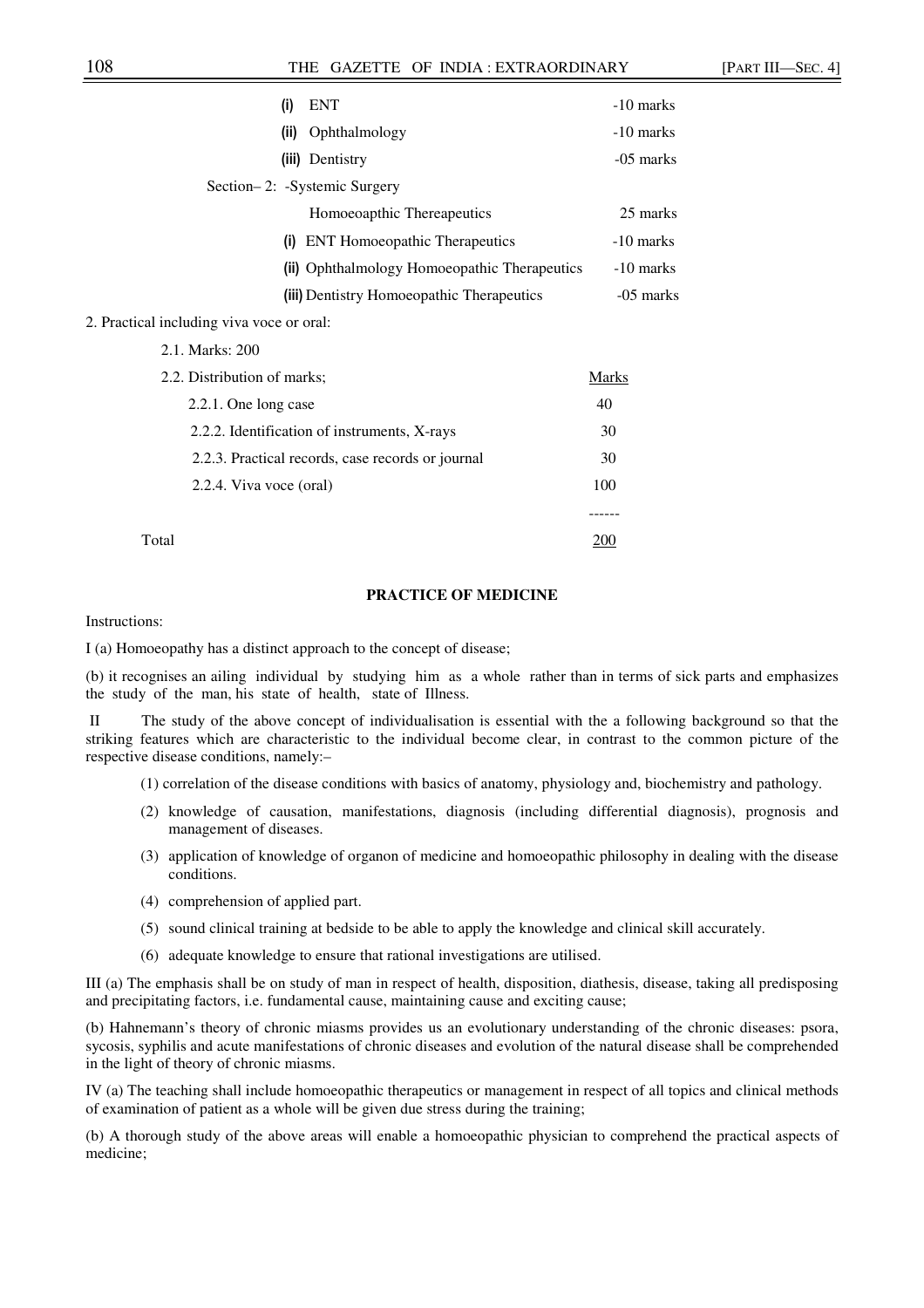(c) He shall be trained as a sound clinician with adequate ability of differentiation, sharp observation and conceptual clarity about diseases by taking help of all latest diagnostic techniques, viz. X-ray, ultrasound, electrocardiogram, and commonly performed laboratory investigations;

(d) Rational assessment of prognosis and general management of different disease conditions are also to be focused.

V Study of subject. - The study of the subject will be done in two years in Third B.H.M.S and Fourth B.H.M.S, but examination shall be conducted at the end of Fourth B.H.M.S.

Third B.H.M.S

Theory:

- 1. Applied anatomy and applied physiology of the respective system as stated below.
- 2. Respiratory diseases.
- 3. Diseases of digestive system and peritoneum.
- 4. Diseases concerning liver, gall-bladder and pancreas.
- 5. Genetic Factors (co-relating diseases with the concept of chronic miasms).
- 6. Immunological factors in diseases with concept of susceptibility (including HIV, Hepatitis-B)
- 7. Disorders due to chemical and physical agents and to climatic and environmental factors.
- 8. Knowledge of clinical examination of respective systems.
- 9. Water and electrolyte balance disorders of.

## Fourth B.H.M.S

A. Theory:

- 1. Nutritional and metabolic diseases
- 2. Diseases of haemopoietic system.
- 3. Endocrinal diseases.
- 4. Infectious diseases.
- 5. Diseases of cardiovascular system.
- 6. Diseases of urogenital Tract.
- 7. Disease of CNS and peripheral nervous system.
- 8. Psychiatric disorders.
- 9. Diseases of locomotor system (connective tissue, bones and joints disorders)
- 10. Diseases of skin and sexually transmitted diseases.
- 11. Tropical diseases.
- 12. Paediatric disorders.
- 13. Geriatric disorders.
- 14. Applied anatomy and applied physiology of different organ and systems relating to specific diseases.
- 15. Knowledge of clinical examination of respective systems.
- (a) General management and homoeopathic therapeutics for all the topics to be covered in Third B.H.M.S and Fourth B.H.M.S shall be taught simultaneously and the emphasis shall be on study of man in respect of health, disposition, diathesis, disease, taking all predisposing and precipitating factors, i.e. fundamental cause, maintaining cause and exciting cause.
- (b) Study of therapeutics does not mean simply list of specifics for the clinical conditions but teaching of applied materia medica which shall be stressed upon.

## Practical or clinical:

(a) Each candidate shall submit of twenty complete case records (ten in Third B.H.M.S and ten in Fourth B.H.M.S).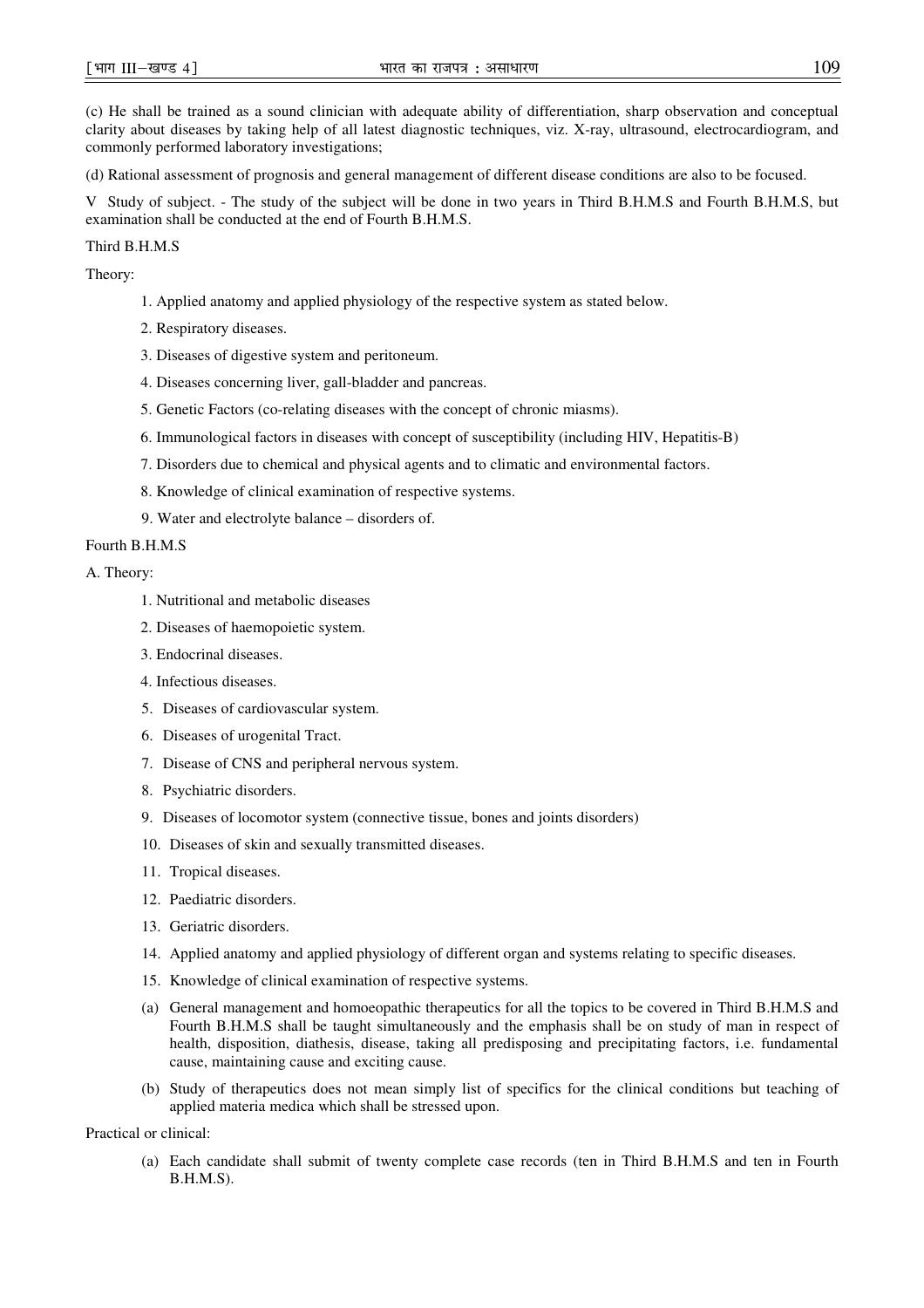| (b) The examination procedure will include one long case and one short case to be prepared. During clinical<br>training, each student has to be given adequate exposure to, $-$ |  |
|---------------------------------------------------------------------------------------------------------------------------------------------------------------------------------|--|
| 1. comprehensive case taking following Hahnemann's instructions;                                                                                                                |  |

- 2. physical examinations (general, systemic and regional);
- 3. laboratory investigations required for diagnosis of disease conditions;
- 4. differential diagnosis and provisional diagnosis and interpretation of Investigation reports;
- 5. selection of similimum and general management.

## B. Examination:

## 1. Theory:

- 1.1. Number of papers 02
- 1.2. Marks: Paper I-100; Paper II-100
- 1.3. Contents:
	- 1.3.1 Paper-I: Topics of Third B.H.M.S with Homoeopathic Therapeutics
	- 1.3.2. Paper-II: Topics of Fourth B.H.M.S with Homoeopathic Therapeutics
- 2. Practical including viva voce or oral:
	- 2.1. Marks: 200

| 2.2. Distribution of marks;                     | Marks |
|-------------------------------------------------|-------|
| 2.2.1. One long case                            | 20    |
| 2.2.2. One short case                           | 20    |
| 2.2.3. Practical records, case records, journal | 30    |
| 2.2.4. Identification of specimens              | 30    |
| $(X-ray, E.C.G., etc.)$                         |       |
| 2.2.5. Viva voce (oral)                         | 100   |
|                                                 |       |
| Total                                           |       |

Note: The case reports of the students carried out during the course shall also be considered for the oral examination.".

9. In the principal regulations, for regulation 7, the following regulation shall be substituted, namely:–

"7. First B.H.M.S examination.– (i) The student shall be admitted to the First B.H.M.S examination provided he has required attendance as per clause (iii) of regulation 13 to the satisfaction of the head of the college.

(ii) The First BHMS examination shall be held in the 12th month of admission.

(iii) The minimum number of hours for lecture, tutorial, demonstration or practical classes and seminars in the subjects shall be as under:-

| Sl. No. | Subject                  | Theoretical lecture (in hours)      | Practical or clinical<br>tutorial<br>$\alpha$<br>$\alpha$ |
|---------|--------------------------|-------------------------------------|-----------------------------------------------------------|
|         |                          |                                     | seminars (in hours).                                      |
| 1.      | Organon of Medicine with | 35 (including 10 for logic)         |                                                           |
|         | Homoeopathic Philosophy  |                                     |                                                           |
| 2.      | Anatomy                  | 200<br>(including 10)<br>hours each | (including 30)<br>275<br>on histology and                 |
|         |                          | for histology and embryology).      | embryology).                                              |
| 3.      | Physiology               | 200 (including 50 hours for         | 275 hours (including 50 hours for Bio-                    |
|         |                          | bio-chemistry)                      | chemistry).                                               |
| 4.      | Pharmacy                 | 100                                 | 70                                                        |
| 5.      | Homoeopathic Materia     | 35                                  |                                                           |
|         | Medica                   |                                     |                                                           |

(iv) Full marks for each subject and the minimum number of marks required for passing the First B.H.M.S examination shall be as follows, namely:-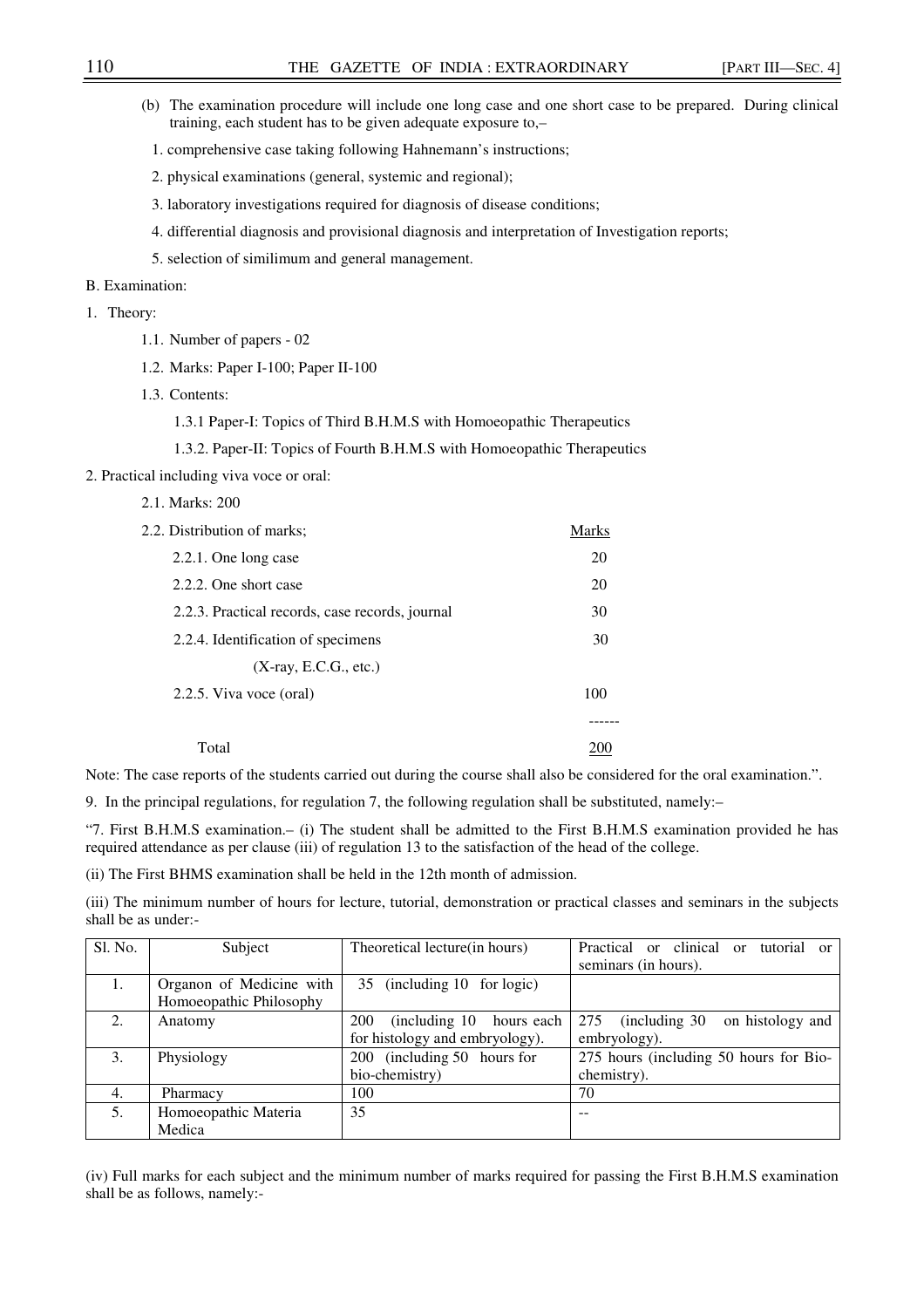| Subject      | Written    |            | Practical        |            | Total      |            |
|--------------|------------|------------|------------------|------------|------------|------------|
|              |            |            | (including oral) |            |            |            |
|              | full marks | pass marks | full marks       | pass marks | full marks | pass marks |
|              |            |            |                  |            |            |            |
| Homoeopathic | 100        | 50         | 100              | 50         | 200        | 100        |
| Pharmacy     |            |            |                  |            |            |            |
| Anatomy      | 200        | 100        | 200              | 100        | 400        | 200        |
| Physiology   | 200        | 100        | 200              | 100        | 400        | 200"       |

10. In the principal regulations, after regulation 7, the following regulation shall be inserted, namely:-

"7A. Each college shall impart teaching and training to all the students in all the classes for theory and practical or clinical including tutorial and seminar for minimum of seven working hours on a working day (including thirty minutes of lunch).".

11. In the principal regulations, for regulation 8, the following regulation shall be substituted, namely:-

"8. Second B.H.M.S examination.– Subject to the provisions of sub-clause (c) of clause (iii) of regulation 11, no candidate shall be admitted to the Second B.H.M.S examination unless he has passed the First B.H.M.S examination and has required attendance as per clause (iii) of regulation 13 to the satisfaction of the Head of the Homoeopathic Medical College.

(ii) The Second BHMS examination shall be held in the 24th month of admission to First BHMS.

(iii) The minimum number of hours for lecture, demonstration or practical or clinical classes and seminar in the subjects shall be as follows, namely:–

| Sl. No. | Subject                          | Theoretical lecture (in | Practical or clinical or tutorial or |
|---------|----------------------------------|-------------------------|--------------------------------------|
|         |                                  | hours)                  | seminar (in hours)                   |
|         | Pathology                        | 200                     | 80                                   |
| 2.      | Forensic Medicine and Toxicology | 80                      | 40                                   |
| 3.      | Organon of Medicine with         | 160                     | 60                                   |
|         | Homoeopathic Philosophy          |                         |                                      |
| 4.      | Homoeopathic Materia Medica      | 160                     | 60                                   |
| 5.      | Surgery                          | 80                      | 60 (One term of three months in      |
|         |                                  |                         | surgical ward and outpatient         |
|         |                                  |                         | department).                         |
| 6.      | Gynaecology and Obstetrics       | 40 and $40=80$          | 60 (One term of three months in      |
|         |                                  |                         | gynaecology and obstetrics ward and  |
|         |                                  |                         | outpatient department).              |

(iv) In order to pass the Second B.H.M.S examination, a candidate has to pass all the subjects of examination.

(v) Full marks for each subject and minimum marks required for pass are as follows, namely:–

| Subject                             | Written       |               | Practical or clinical including oral |            | Total      |            |
|-------------------------------------|---------------|---------------|--------------------------------------|------------|------------|------------|
|                                     | Full<br>marks | Pass<br>marks | Full marks                           | Pass marks | Full marks | Pass marks |
| Pathology                           | 200           | 100           | 100                                  | 50         | 300        | 150        |
| Forensic medicine and<br>toxicology | 100           | 50            | 100                                  | 50         | 200        | 100        |
| Homoeopathic materia<br>medica      | 100           | 50            | 100                                  | 50         | 200        | 100        |
| Organon of medicine                 | 100           | 50            | 100                                  | 50         | 200        | $100$ ".   |

12. In the principal regulations, for regulation 9, the following regulation shall be substituted, namely:-

"9. Third B.H.M.S examination.- Subject to the provisions of sub-clause (a) of clause (iii) of regulation 11, no candidate shall be admitted to the Third B.H.M.S examination unless he has passed the Second B.H.M.S examination and has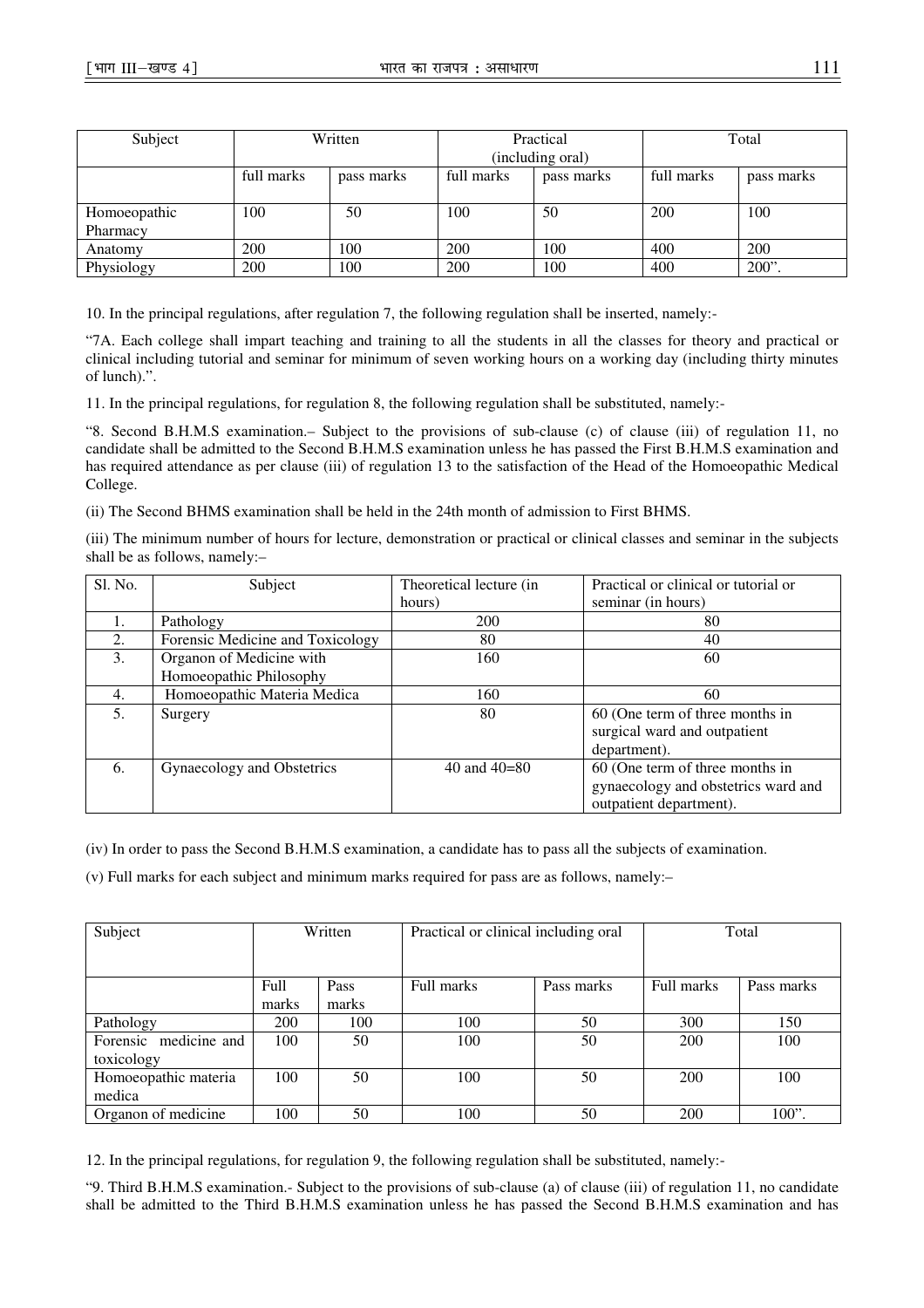required attendance as per clause (iii) of regulation 13 to the satisfaction of the Head of the Homoeopathic Medical College.

(ii) The Third B.H.M.S examination shall be held in the  $36<sup>th</sup>$  month of admission to First B.H.M.S.

(iii) The minimum number of hours for lecture, demonstration or practical or clinical classes and seminar in the subjects shall be as follows, namely:—

| S1.<br>No.       | Subject                                                                                         | Theoretical<br>lecture (in<br>hours) | Practical or clinical or tutorial or seminars (in<br>hours).                                                                  |
|------------------|-------------------------------------------------------------------------------------------------|--------------------------------------|-------------------------------------------------------------------------------------------------------------------------------|
| 1.               | Practice of medicine and<br>Homoeopathic therapeutics                                           | 50}75<br>$25$ }                      | 75<br>One term of three months each in outpatient<br>department and inpatient department in different<br>wards or department. |
| $\overline{2}$ . | <b>ENT</b><br>including<br>Surgery<br>Ophthalmology and Dental and<br>Homoeopathic therapeutics | 100}150<br>50}                       | 75<br>One term of three months each in surgical ward<br>and outpatient department.                                            |
| 3.               | Obstetrics and Gynaecology,<br>Infant Care and<br>Homoeopathic therapeutics                     | 100}150<br>50}                       | 75<br>One term of three months gynaecology and<br>obstetrics ward and outpatient department.                                  |
| $\overline{4}$ . | Homoeopathic Materia Medica                                                                     | 100                                  | 75                                                                                                                            |
| 5.               | Organon of Medicine                                                                             | 100                                  | 75                                                                                                                            |
| 6.               | Repertory                                                                                       | 50                                   | 25                                                                                                                            |
| 7.               | <b>Community Medicine</b>                                                                       | 35                                   | 15                                                                                                                            |

(iv) In order to pass the Third B.H.M.S examination, a candidate has to pass all the subjects of examination.

(v) Full marks for each subject and minimum marks required for pass are as follows, namely:—

| Subject                       | Written    |            | Practical or clinical including<br>oral |            | Total      |            |
|-------------------------------|------------|------------|-----------------------------------------|------------|------------|------------|
|                               | Full marks | Pass marks | Full marks                              | Pass marks | Full marks | Pass marks |
| Surgery                       | <b>200</b> | 100        | 200                                     | 100        | 400        | 200        |
| Gynaecology<br>and Obstetrics | 200        | 100        | 200                                     | 100        | 400        | 200        |
| Homoeopathic                  |            |            |                                         |            |            |            |
| Materia Medica                |            |            |                                         |            |            |            |
|                               | 100        | 50         | 100                                     | 50         | 200        | 100        |
| Organon of                    |            |            |                                         |            |            |            |
| Medicine                      | 100        | 50         | 100                                     | 50         | 200        | $100$ ".   |

13. In the principal regulations, for regulation 10, the following regulation shall be substituted, namely: —

"10. Fourth B.H.M.S examination.- Subject to the provisions of sub-clause (b) of clause (iii) of regulation 11, no candidate shall be admitted to the Fourth B.H.M.S examination unless he has passed the Third B.H.M.S examination and has required attendance as per clause (iii) of regulation 13 to the satisfaction of the Head of the Homoeopathic Medical College.

(ii) The Fourth BHMS examination shall be held in the  $54<sup>th</sup>$  month of admission to First B.H.M.S.

(iii) The minimum number of hours for lecture, demonstration or practical or clinical classes and seminar in the subjects shall be as follows, namely: —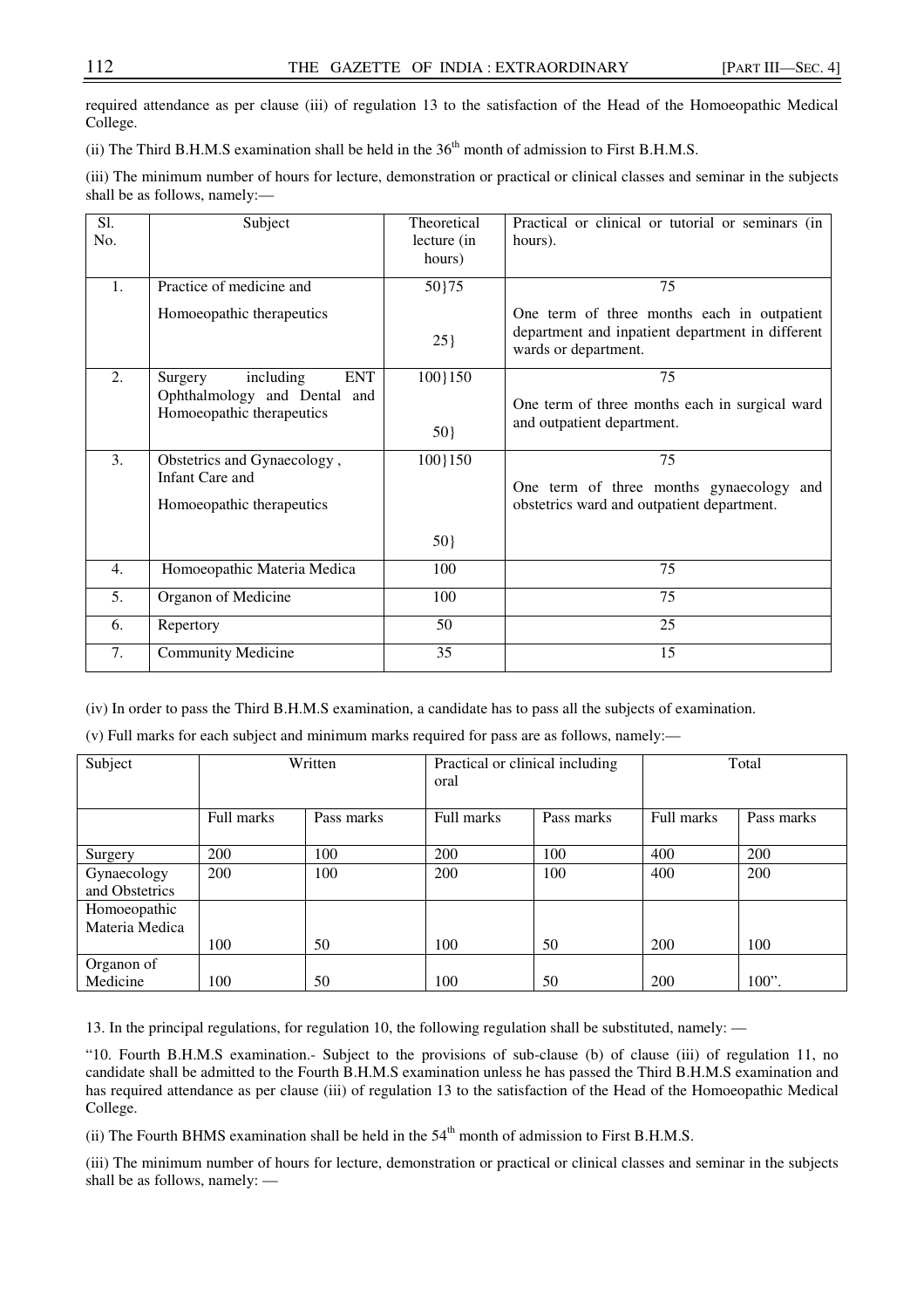| Subject                     | Theoretical lecture (in | Practical or clinical or tutorial classes     |  |  |
|-----------------------------|-------------------------|-----------------------------------------------|--|--|
|                             | hours)                  | (in hours)                                    |  |  |
|                             |                         |                                               |  |  |
|                             |                         |                                               |  |  |
| Practice of Medicine        | 120   180               | One term of three months each in outpatient   |  |  |
|                             |                         | inpatient<br>department and<br>department     |  |  |
|                             | 60                      |                                               |  |  |
|                             |                         | respectively for case taking,<br>analysis,    |  |  |
|                             |                         | evaluation and provisional prescription just  |  |  |
|                             |                         | for case presentation on ten cases per month. |  |  |
| Homoeopathic Materia Medica | 180                     |                                               |  |  |
|                             |                         |                                               |  |  |
| Organon of Medicine and     | 180                     |                                               |  |  |
|                             |                         |                                               |  |  |
| Homoeopathic Philosophy     |                         |                                               |  |  |
|                             |                         |                                               |  |  |
| Repertory                   | 100                     |                                               |  |  |
|                             |                         |                                               |  |  |
| <b>Community Medicine</b>   | 100                     | 100                                           |  |  |
|                             |                         |                                               |  |  |

(iv) In order to pass the Third B.H.M.S examination, a candidate has to pass in all the subjects of examination.

| Subject              | Written    |            | Practical or clinical including<br>oral |            | Total      |            |
|----------------------|------------|------------|-----------------------------------------|------------|------------|------------|
|                      | Full marks | Pass marks | Full marks                              | Pass marks | Full marks | Pass marks |
| Practice of medicine | 200        | 100        | 200                                     | 100        | 400        | <b>200</b> |
| Homoeopathic         | 200        | 100        | 200                                     | 100        | 400        | 200        |
| materia medica       |            |            |                                         |            |            |            |
| Organon of medicine  | 200        | 100        | 100                                     | 50         | 300        | 150        |
| with homoeopathic    |            |            |                                         |            |            |            |
| philosophy           |            |            |                                         |            |            |            |
| Repertory            | 100        | 50         | 100                                     | 50         | 200        | 100        |
| Community medicine   | 100        | 50         | 100                                     | 50         | 200        | $100$ ".   |

(v) Full marks for each subject and minimum marks required for pass are as follows, namely: —

14. In the principal regulations, in regulation 11, -

(a) for clause (i), the following clause shall be substituted, namely: —

"(i) the examining body shall ensure that the results of the examination are published at the maximum within one month of the last date of examination so that students can complete the course in  $5\frac{1}{2}$  yrs. after admission.";

(b) in clause (iii), for sub-clause (c), the sub-clause shall be substituted, namely:  $-$ 

 "(c) the candidate shall pass First B.H.M.S examination in all the subjects at least one term (six months) before he is allowed to appear in the Second B.H.M.S examination provided that he has passed in the subjects of anatomy and physiology (including Biochemistry) examinations two terms (twelve months) before he is allowed to appear in the Second B.H.M.S examination.";

(c) for clause (iv), the following clause shall be substituted, namely: —

"(iv) a candidate who appears at First B.H.M.S examination, Second B.H.M.S examination, Third B.H.M.S examination or Fourth B.H.M.S examination but fails to pass in the subject or subjects shall be re-admitted to the next examination in the subject or subjects (theory and practical or clinical including oral or practical or clinical wherein he has failed);";

(d) for clause (viii), the following shall be substituted, namely: —

"(viii) the University or examining authority shall have the discretion to award grace marks at the maximum to ten marks in total if a student fails in one or more subjects.".

15. In the principal regulations, for regulation 12, the following regulation shall be substituted, namely: —

"12. Examiners.– (i) No person other than the holder of qualification prescribed for the teaching staff in the Homoeopathy Central Council (Minimum Standards Requirement of Homoeopathic Colleges and attached Hospitals) Regulations, 2013 (as amended from time to time) shall be appointed as an internal or external examiner or paper-setter or moderator for the B.H.M.S Degree Course:

Provided that, —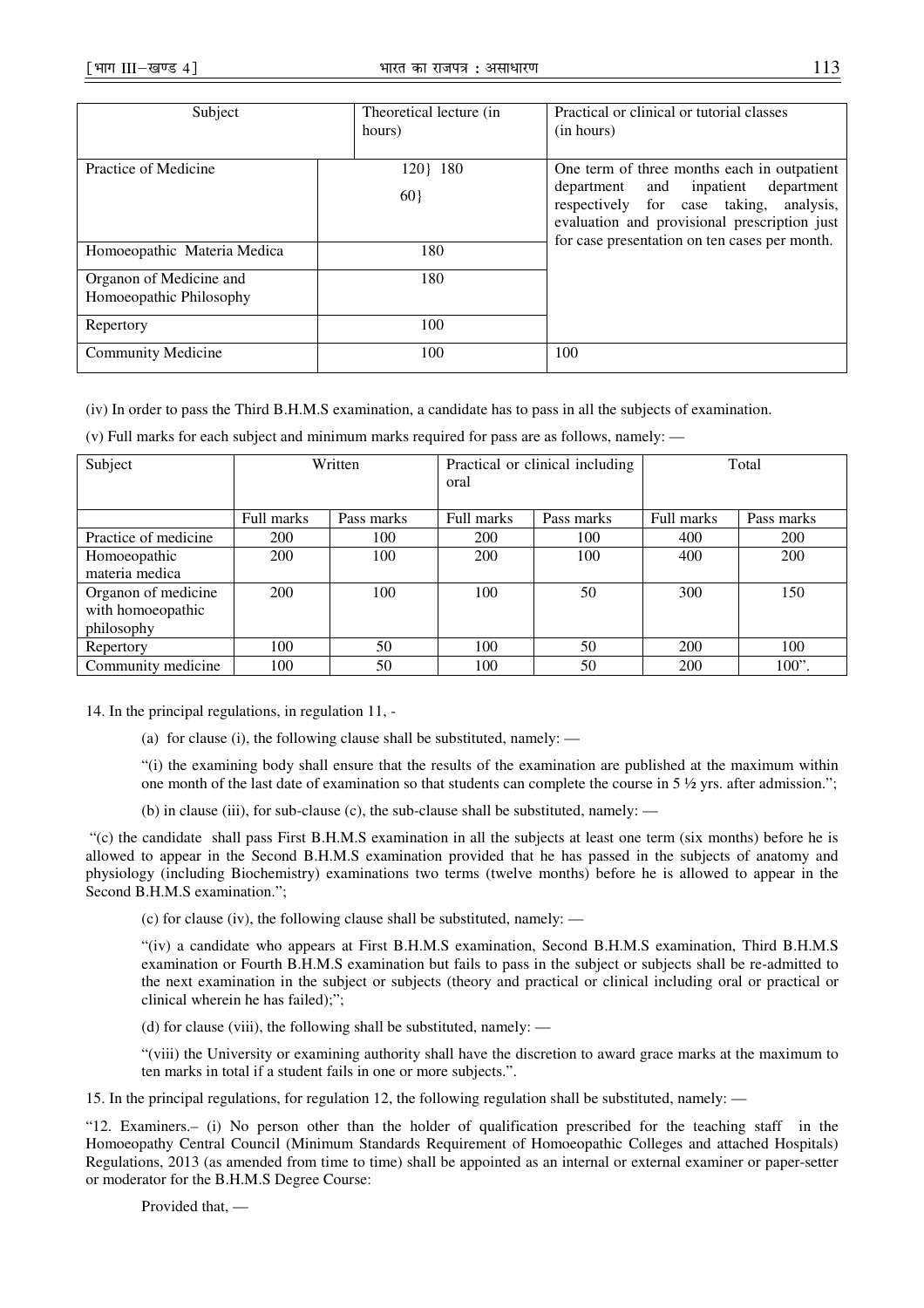- (a) no such person shall be appointed as an examiner unless he has at least three years' continuous regular teaching experience in the subject concerned, gained in a degree level Homoeopathic Medical College.
- (b) internal examiners shall be appointed from amongst the teaching staff of the Homoeopathic Medical College to which the candidate or student belongs.
- (ii) The criteria for appointing the Chairman or paper-setter or moderator shall be as follows, namely:
	- **(1)** Chairman: Senior most person from amongst the examiners or paper-setters appointed for theory and oral or practical or clinical examinations shall be appointed as Chairman and the eligibility qualification for the Chairman shall be the same as for appointment of a Professor.
	- **(2)** Moderator: A Professor or Associate Professor or Reader shall be eligible to be appointed as moderator:

Provided that an Assistant Professor or Lecturer with five years experience as an examiner;

shall be eligible to be appointed as moderator.

**(3)** Paper-setter: A Professor or Associate Professor or Reader shall be appointed as a paper-setter:

Provided that an Assistant Professor or Lecturer with three years experience as an examiner

shall be eligible to be appointed as Paper-setter. ".

16. In the principal regulations, in regulation 13,–

(a) for clause (iii) the following clause shall be substituted, namely:-

"(iii) seventy five per cent attendance at the minimum in each of the subjects (in theory and practical including clinical) for appearing in the University examinations shall be compulsory".;

(b) for clauses (vii) and (viii), the following clauses shall be substituted, namely:-

"(vii) There shall be a regular examination and a supplementary examination in a year and the supplementary examination shall be conducted within two months of declaration of results (including issue of mark sheets);

(viii) For non-appearance in an examination for any reason, a candidate shall not have any liberty for availing additional chance to appear in that examination.".

17. In the principal regulations, in regulation 14, for clause (v) the following clause shall be substituted, namely: —

"(v) Migration or transfer of students from one college to another:

- (a) Migration from one college to other is not a right of a student.
- (b) Migration of students from the Homoeopathic College to another Homoeopathic College in India shall be considered by the Central Council of Homoeopathy only in exceptional cases on extreme compassionate grounds, provided following criterias are fulfilled. Routine migrations on other grounds shall not be allowed;
- (c) Both the college, i.e. one at which the student is studying at present and one to which migration is sought are recognised as per provisions of Homoeopathy Central Council Act.
- (d) The applicant shall have passed First B.H.M.S examination.
- (e) The applicant shall submit his application in the Format annexed below for migration, complete in all respects, to the principal of his college within a period of one month of passing (declaration of result) the first professional Bachelor of Homoeopathic Medicine and Surgery (B.H.M.S) examination.
- (f) The applicant shall submit an affidavit stating that he shall pursue twelve months of prescribed study before appearing at second professional B.H.M.S examination at the transferee college, which shall be duly certified by the Registrar of the concerned University in which he is seeking transfer and the transfer shall be effective only after receipt of the affidavit.
- (g) Migration during internship training shall be allowed on extreme compassionate grounds, provided that such migration shall be allowed only with the mutual consent of the concerned Colleges, where both the college, i.e. one at which the student is studying at present and one to which migration is sought are recognised as per provisions of Homoeopathy Central Council Act.

**Note 1:** 

(A) All applications for migration shall be referred to Central Council of Homoeopathy by college authorities. No institution or University shall allow migrations directly without the approval of the Central Council.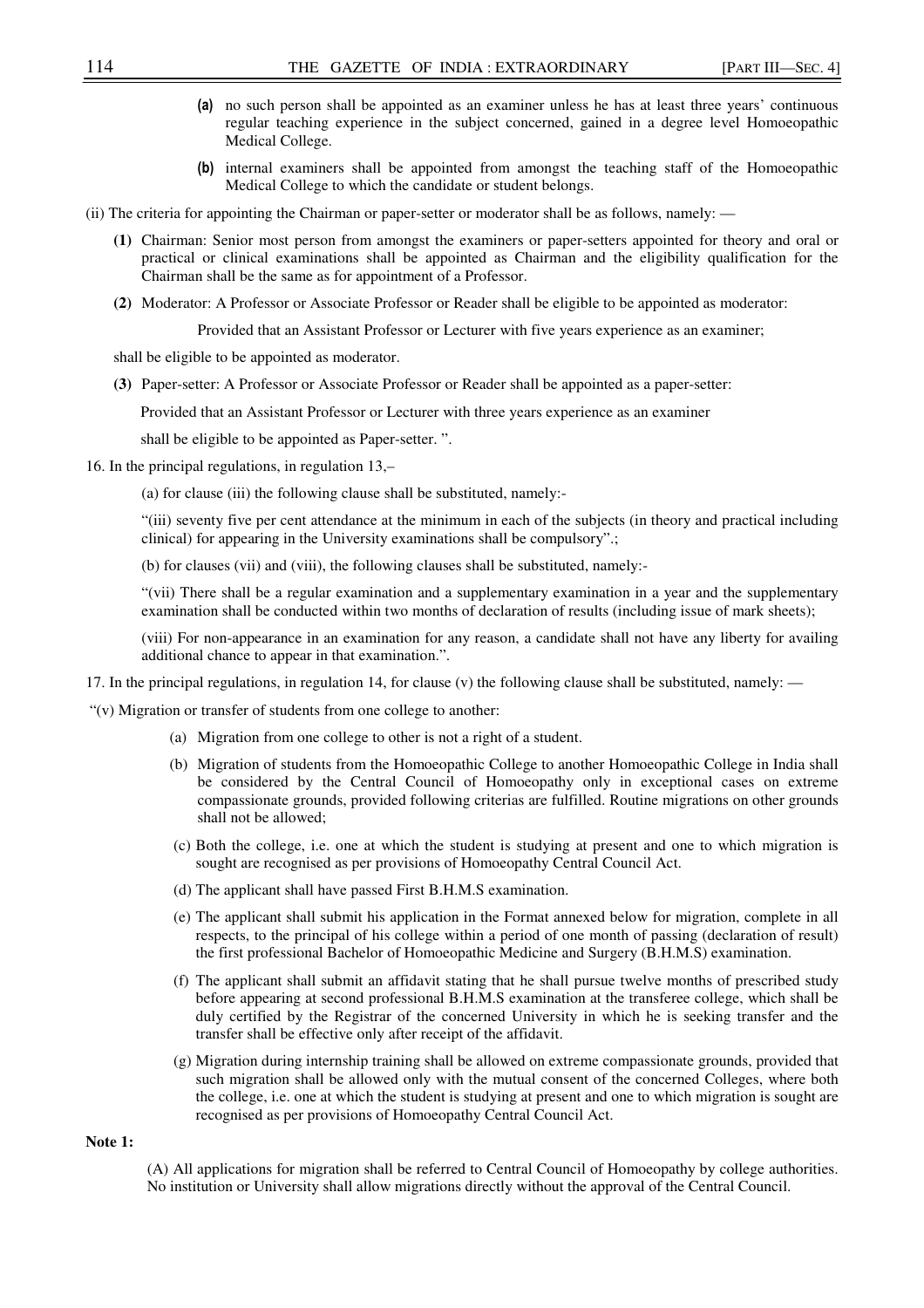(B) The Central Council of Homoeopathy reserves the right not to entertain any application except under the following compassionate grounds, namely:–

- (i) death of a supporting guardian;
- (ii) illness of candidate causing disability supported by medical grounds certified by a recognised hospital;
- (iii) disturbed conditions as declared by concerned Government in the area where the college is situated.

(C) A student applying for transfer on compassionate ground shall apply in 'Format 1'in complete manner with requisite documents.

18. In the principal regulations, in Annexure 'A', -

- (a) in paragraph 1, sub-paragraph (v) shall be omitted;
- (b) in paragraph 2,-
	- (a) for sub-paragraph (ii), the following sub-paragraph shall be substituted, namely:  $-$

"(ii) (a) The stress during the internship training shall be on case taking, analysis and evaluation of symptoms, nosological and miasmatic diagnosis, totality of symptoms, repertorisation and management of sick people based on principles of Homoeopathy;

(b) The Principal or Head of the College in consultation with heads of concerned clinical departments (including Organon of Medicine, Materia Medica and Repertory) shall make medical units having integration of teaching faculty of concerned departments to regulate internship training to be given to each student;

(c) Weekly seminars shall be conducted wherein interns in rotation be given a chance to present their cases for discussion and concerned teachers shall assess performance of each of interns;

(d) Resident Medical Officer shall co-ordinate with teachers concerned in conduct of weekly seminars.

(b) sub-paragraph (viii) shall be omitted.

 19. In the principal regulations, after Annexure 'A', the following Annexure and Format 1 shall respectively be inserted, namely:-

### **"Annexure -'B'**

## (See regulation 6)

## Educational Tour

Components:

Number of Students:

Name of teachers accompanying students:

What the tour is about- an overview:

Prerequisites –What knowledge the students must know before going for tour :

How it will be organised:

Approaches to teaching or learning and assessment:

Aim and objective:

- 1. To provide the basic knowledge of practical aspects of pharmacy/ FMT/ community medicine by exposure of students to pharmaceutical labs. and HPL/ district courts/ hospitals/ milk dairies/ PHC/ I.D. Hospitals/ industrial units/ sewage treatment plants/ water purification plants as the case may be.
- 2. To inspire students for their involvement in study during the said visits to learn the related procedures.
- 3. To provide the platform for evaluation of their skill and knowledge by interactive methodology.
- 4. To infuse confidence amongst students about homoeopathy, its future and their career.
- 5. To provide interaction between students, induce decision making skills and to motivate them for better vision about their future.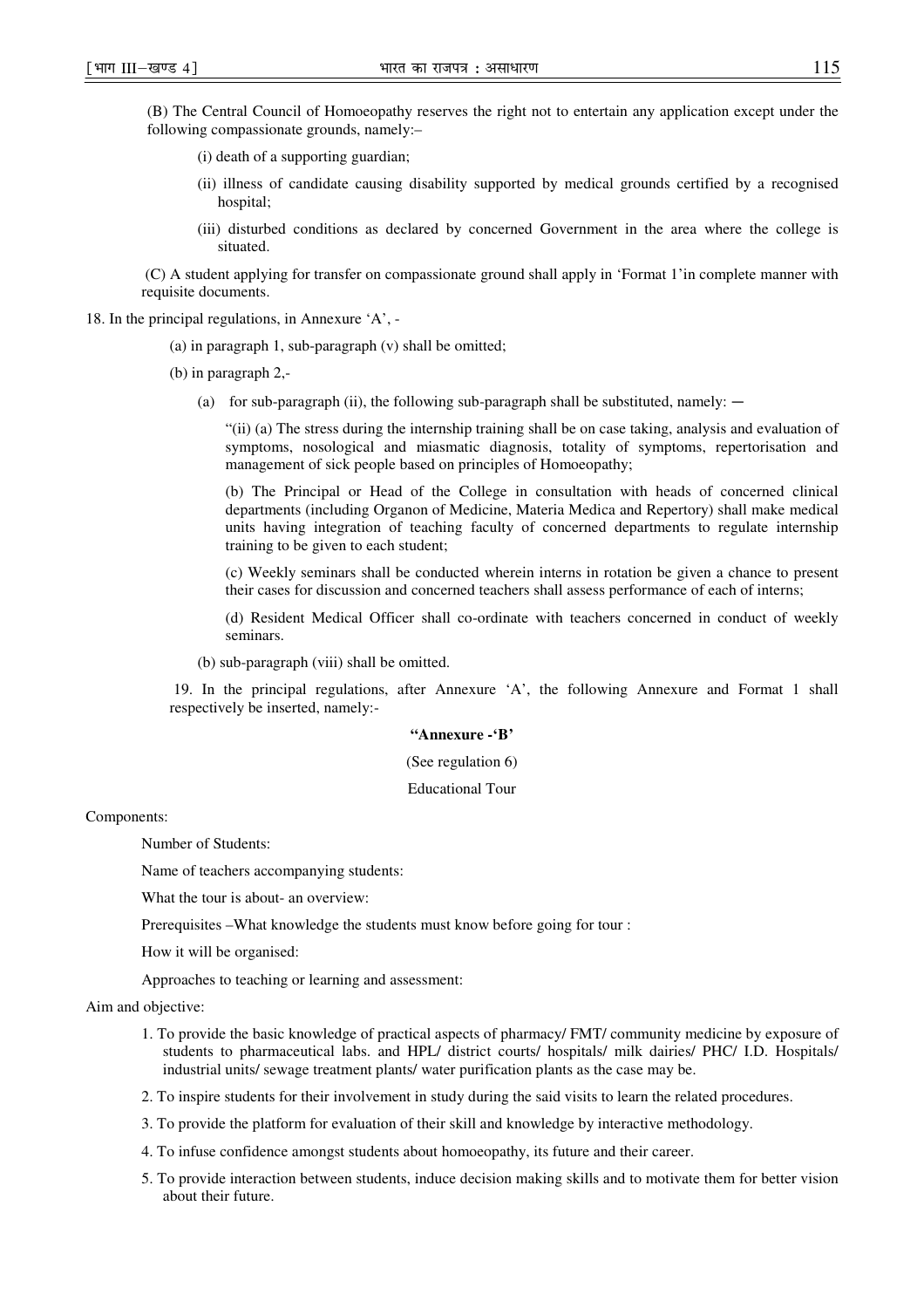- 6. To improve cognitive skills (thinking and analysis).
- 7. To improve communication skills (personal and academic).

Learning outcomes:

- 1. To be more than a wish list objectives, need to be realistic, pragmatic, understandable and achievable.
- 2. The focus should be on what students will be able to do or how they will show that they know, and how this will help in their career and individual growth.
- 3. Knowledge we want the students to have by the end of the course.
- 4. Skills we want the students to master by the end of the course.
- 5. Attitudes we want students to demonstrate at the ends of the course.
- Note: It shall be an essential part of the Journal on the subject a viva- voice can be put in respect of it.

## Resources

- 1. Essential and recommended text books.
- 2. Journals and other readings.
- 3. Equipment and apparatus.

#### Visit record

- 1. Places visited with photographs
- 2. Programmes organised during visit.
- 3. Summary.

## Assignment or project report

- 1. Description of assignments.
- 2. Due dates of assignments.
- 3. Preparation method for the project report
	- **(i)** Purpose.
	- **(ii)** Schedule.
	- **(iii)** Places visited.
	- **(iv)** Details of visit.
	- **(v)** Summary of achievements or learnings.

### **Format-1**

## **[See regulation 14(v)]**

| Migration<br>0t    | Mr /Miss | trom |             |         |
|--------------------|----------|------|-------------|---------|
| TT<br>Homoeopathic | Medical  |      | omoeopathic | Medical |
| College            |          |      |             |         |

- 1. Date of admission in First B.H.M.S course
- 2. Date of passing First B.H.M.S University examination
- 3. Date of application
- 4. No objection certificate from relieving college (enclosed) -Yes/No
- 5. No objection certificate from relieving University(enclosed) –Yes/No
- 6. No objection certificate from receiving college(enclosed) Yes/No
- 7. No objection certificate from receiving University(enclosed) –Yes/No
- 8. No objection certificate from State Government wherein the relieving college is located Yes/No.
- 9. Affidavit, duly sworn before First Class Magistrate containing an undertaking that "I will study for full twelve months in existing class of B.H.M.S course in transferred Homoeopathic Medical College before appearing in the IInd Professional University examination" (enclosed) -Yes/No